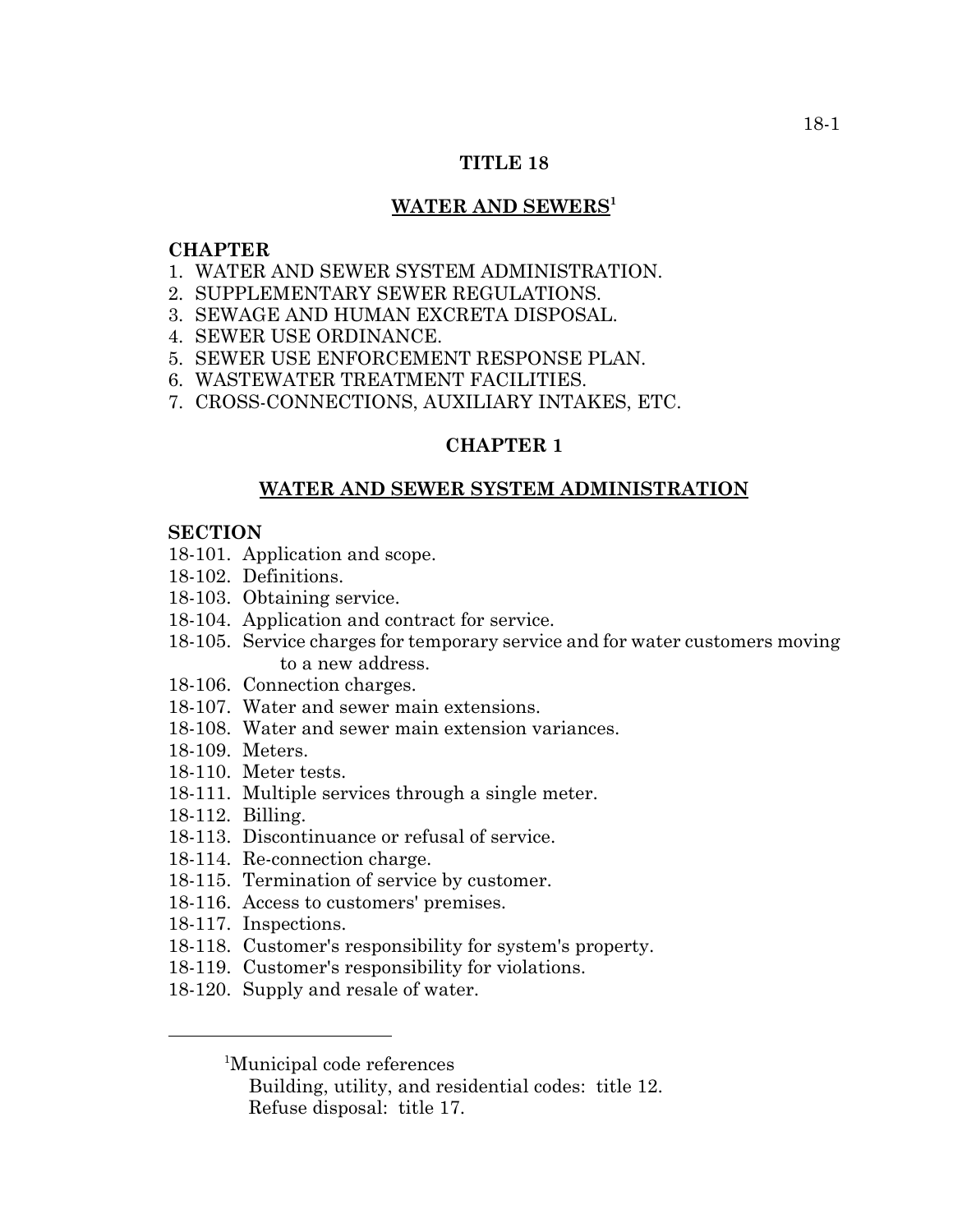18-121. Unauthorized use of or interference with water supply.

- 18-122. Limited use of unmetered private fire line.
- 18-123. Damages to property due to water pressure.
- 18-124. Liability for cutoff failures.
- 18-125. Restricted use of water.
- 18-126. Interruption of service.
- 18-127. Schedule of rates.
- 18-128. Restrictive use of fire hydrants.

**18-101. Application and scope**. The provisions of this chapter are a part of all contracts for receiving water and/or sewer service from the municipality and shall apply whether the service is based upon contract, agreement, signed application, or otherwise. (2005 Code, § 18-101)

**18-102. Definitions**. (1) "Customer" means any person, firm, or corporation who receives water and/or sewer service from the municipality under either an express or implied contract.

(2) "Discount date" shall be prior to 8:00 A.M. on the 20th of the month, except when some other date is provided by contract. The discount date is the last date upon which water and/or sewer bills can be paid at net rates.

(3) "Dwelling" means any single residential unit or house occupied for residential purposes. Each separate apartment unit, duplex unit or other multiple dwelling unit shall be considered a separate dwelling.

(4) "Household" means any two (2) or more persons living together as a family group.

(5) "Premises" means any structure or group of structures operated as a single business or enterprise, provided, however, the term "premises" shall not include more than one (1) dwelling.

(6) "Service line" shall consist of the pipe line extending from any water or sewer main of the municipality to private property. Where a meter and meter box are located on private property, the service line shall be construed to include the pipe line extending from the municipality's water main to and including the meter and meter box. (2005 Code, § 18-102)

**18-103. Obtaining service**. A formal application for either original or additional service must be made and be approved by the municipality before connection or meter installation orders will be issued and work performed. (2005 Code, § 18-103)

**18-104. Application and contract for service**. Each prospective customer desiring water and/or sewer service will be required to sign a standard form contract. If, for any reason, a customer, after signing a contract for service, does not take such service by reason of not occupying the premises or otherwise,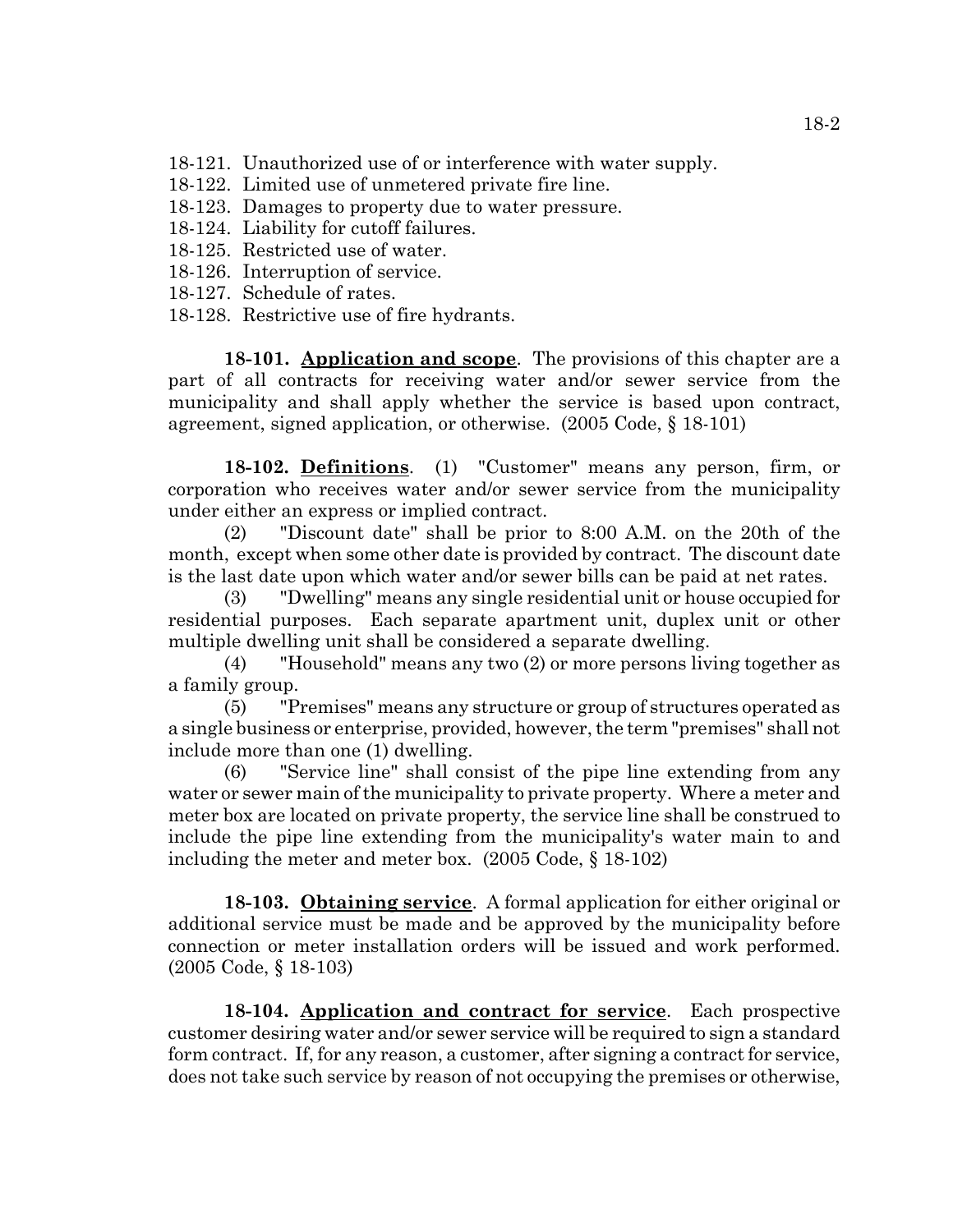he shall reimburse the municipality for the expense incurred by reason of its endeavor to furnish such service.

The receipt of a prospective customer's application for service, regardless of whether or not accompanied by a deposit, shall not obligate the municipality to render the service applied for. If the service applied for cannot be supplied in accordance with the provisions of this chapter and general practice, the liability of the municipality to the applicant shall be limited to the return of any deposit made by such applicant. (2005 Code, § 18-104)

**18-105. Service charges for temporary service and for water customers moving to a new address**. (1) Sewer service. Customers requiring temporary service shall pay all costs for connection and disconnection incidental to the supplying and removing of service in addition to the regular charge for water and/or sewer service.

(2) Water service. The fee for customers that have paid their connection fee and are moving to a new address and connection fee for temporary use of water shall be as follows:

Customers moving to a new address served by Bradford

| Water Dept. $\dots\dots\dots\dots\dots\dots\dots\dots\dots\dots\dots\dots\dots \dots 00.00$ |  |
|---------------------------------------------------------------------------------------------|--|
|                                                                                             |  |
| $(2005 \text{ Code}, \S 18-105)$                                                            |  |

18-106. Connection charges.<sup>1</sup> Service lines will be laid by the municipality from its mains to the property line at the expense of the applicant for service. The location of such lines will be determined by the municipality.

Before a new water or sewer service line will be laid by the municipality, the applicant shall make a deposit equal to the estimated cost of the installation.

This deposit shall be used to pay the cost of laying such new service line and appurtenant equipment. If such cost exceeds the amount of the deposit, the applicant shall pay to the municipality the amount of such excess cost when billed therefor. If such cost is less than the amount of the deposit, the amount by which the deposit exceeds such cost shall be refunded to the applicant.

When a service line is completed, the municipality shall be responsible for the maintenance and upkeep of such service line from the main to and including the meter and meter box, and such portion of the service line shall belong to the municipality. The remaining portion of the service line beyond the meter box (or property line, in the case of sewers) shall belong to and be the responsibility of the customer. (2005 Code, § 18-106)

<sup>1</sup> Ordinances or resolutions specifying a deposit for water/sewer service in the municipality are available in the office of the city recorder.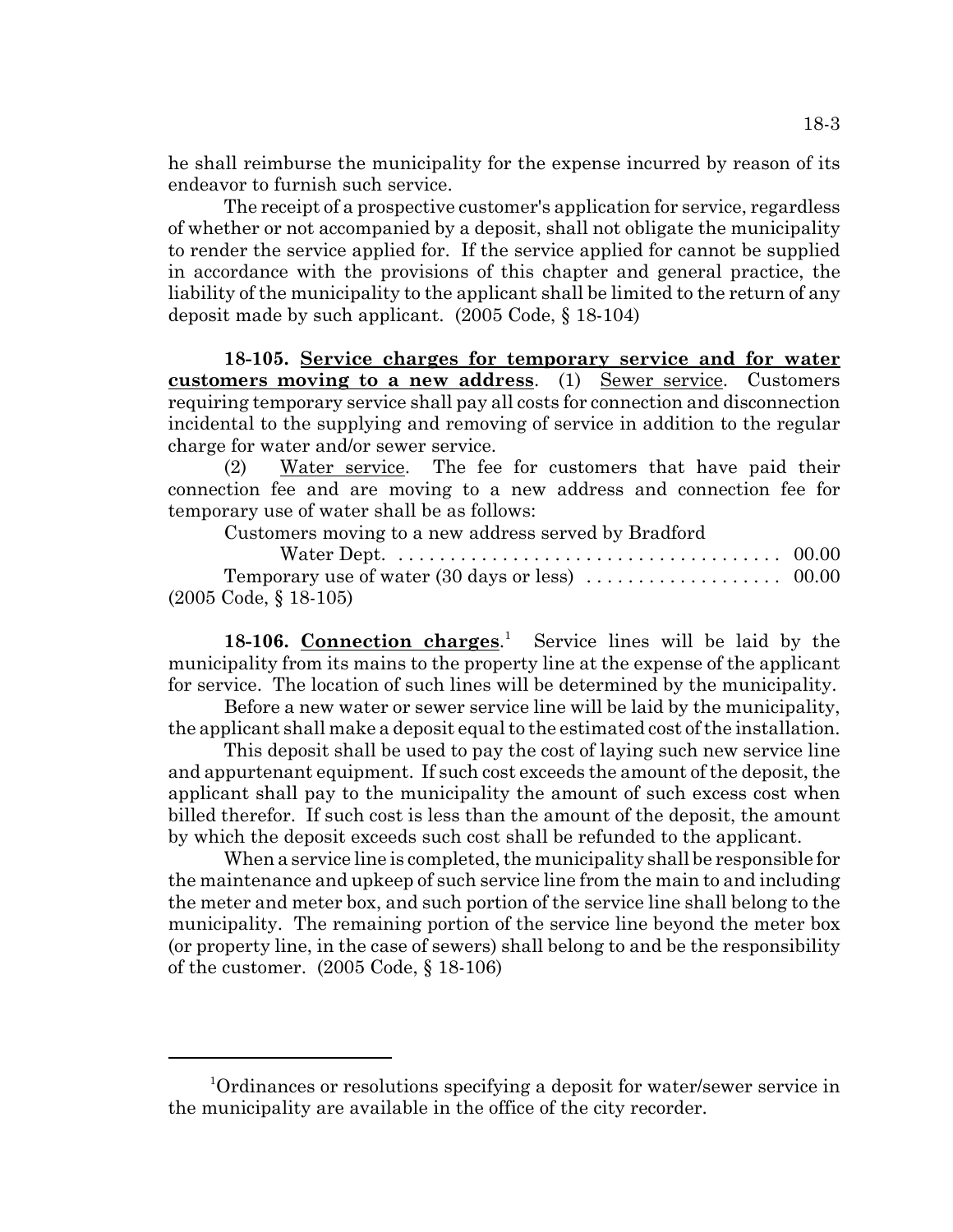18-107. Water and sewer main extensions.<sup>1</sup> Persons desiring water and/or sewer main extensions must pay all of the cost of making such extensions.

For water main extensions cement-lined cast iron pipe, class 150 American Waterworks Association Standard (or other construction approved by the governing body), not less than six inches (6") in diameter shall be used to the dead end of any line and to form loops or continuous lines, so that fire hydrants may be placed on such lines at locations no farther than one thousand feet (1,000') from the most distant part of any dwelling structure and no farther than six hundred feet (600') from the most distant part of any commercial, industrial, or public building, such measurements to be used on road or street distances; cement-lined cast iron pipe (or other construction approved by the governing body) two inches (2") in diameter, to supply dwellings only, may be used to supplement such lines. For sewer main extensions eight-inch (8") pipe of vitrified clay or other construction approved by the governing body shall be used.

All such extensions shall be installed either by municipal forces or by other forces working directly under the supervision of the municipality in accordance with plans and specifications prepared by an engineer registered with the State of Tennessee.

Upon completion of such extensions and their approval by the municipality, such water and/or sewer mains shall become the property of the municipality. The persons paying the cost of constructing such mains shall execute any written instruments requested by the municipality to provide evidence of the municipality's title to such mains. In consideration of such mains being transferred to it, the municipality shall incorporate said mains as an integral part of the municipal water and sewer systems and shall furnish water and sewer service therefrom in accordance with these rules and regulations, subject always to such limitations as may exist because of the size and elevation of the mains. (2005 Code, § 18-107)

**18-108. Water and sewer main extension variances**. Whenever the governing body is of the opinion that it is to the best interest of the municipality and its inhabitants to construct a water and/or sewer main extension without requiring strict compliance with the preceding section, such extension may be constructed upon such terms and conditions as shall be approved by the governing body.

The authority to make water and/or sewer main extensions under the preceding section is permissive only and nothing contained therein shall be construed as requiring the municipality to make such extensions or to furnish service to any person or persons. (2005 Code, § 18-108)

<sup>1</sup> Municipal code reference

Construction of building sewers: title 18, chapter 2.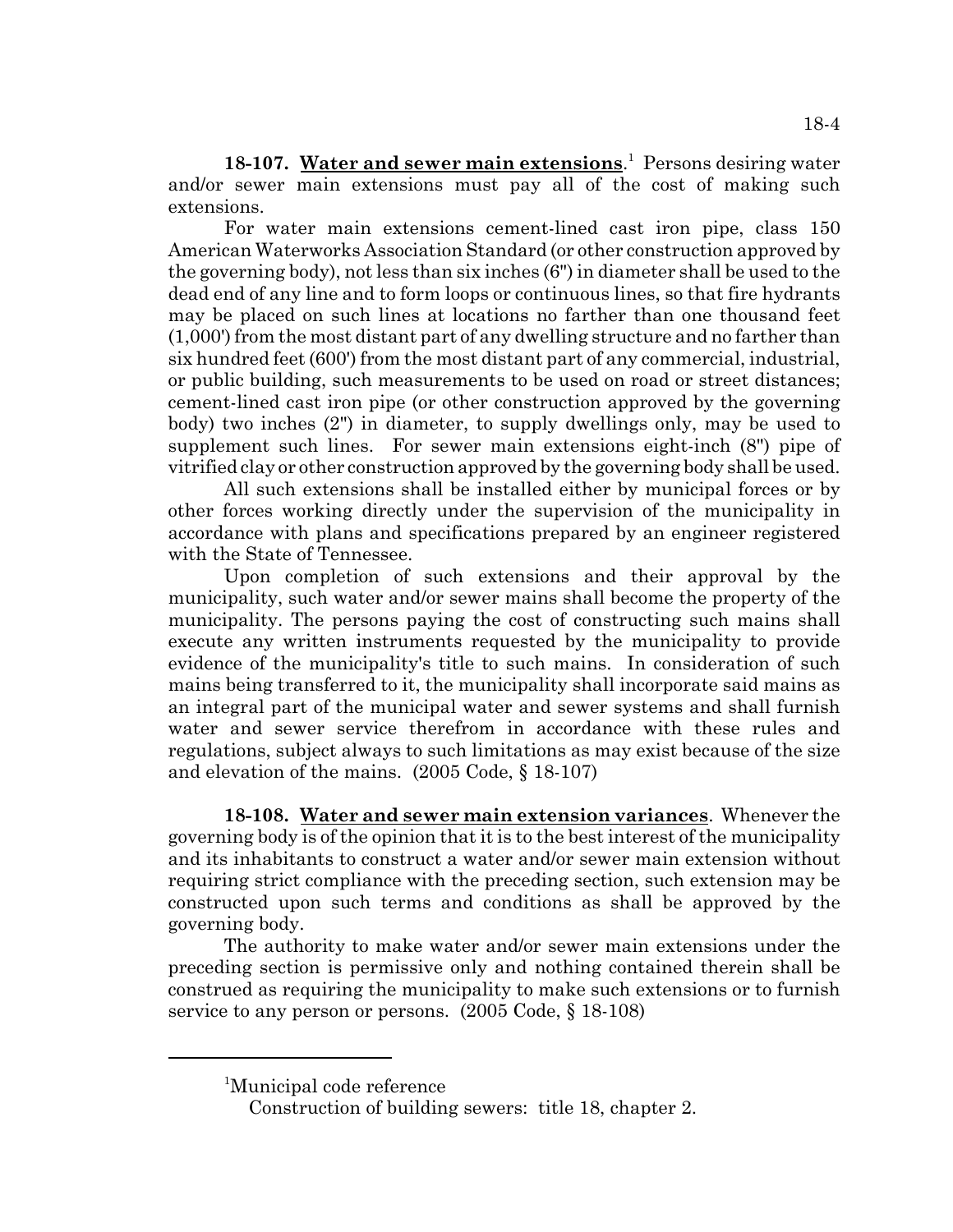18-109. Meters.<sup>1</sup> All meters shall be installed, tested, repaired, and removed only by the municipality.

No one shall do anything which will in any way interfere with or prevent the operation of a meter. No one shall tamper with or work on a water meter without the written permission of the municipality. No one shall install any pipe or other device which will cause water to pass through or around a meter without the passage of such water being registered fully by the meter.  $(2005$ Code, § 18-109)

**18-110. Meter tests**. The municipality will, at its own expense, make routine tests of meters when it considers such tests desirable.

In testing meters, the water passing through a meter will be weighed or measured at various rates of discharge and under varying pressures. To be considered accurate, the meter registration shall check with the weighed or measured amounts of water within the percentage shown in the following table:

| Meter Size               | Percentage |
|--------------------------|------------|
| $5/8$ ", $3/4$ ", 1", 2" | 2%         |
| 3"                       | 3%         |
| 4"                       | $4\%$      |
| 6"                       | 5%         |

The municipality will also make tests or inspections of its meters at the request of the customer. However, if a test required by a customer shows a meter to be accurate within the limits stated above, the customer shall pay a meter testing charge in the amount stated in the following table:

| Meter Size              | Test Charge |
|-------------------------|-------------|
| $5/8$ ", $3/4$ ", $1$ " | \$2.00      |
| $1 - 1/2$ ", $2$ "      | \$5.00      |
| 3"                      | \$8.00      |
| 4"                      | \$12.00     |
| 6" and over             | \$20.00     |

If such test shows a meter not to be accurate within such limits, the cost of such meter test shall be borne by the municipality. (2005 Code, § 18-110)

**18-111. Multiple services through a single meter**. No customer shall supply water or sewer service to more than one (1) dwelling or premises from a

<sup>1</sup> Ordinances or resolutions specifying a meter deposit are available in the office of the city recorder.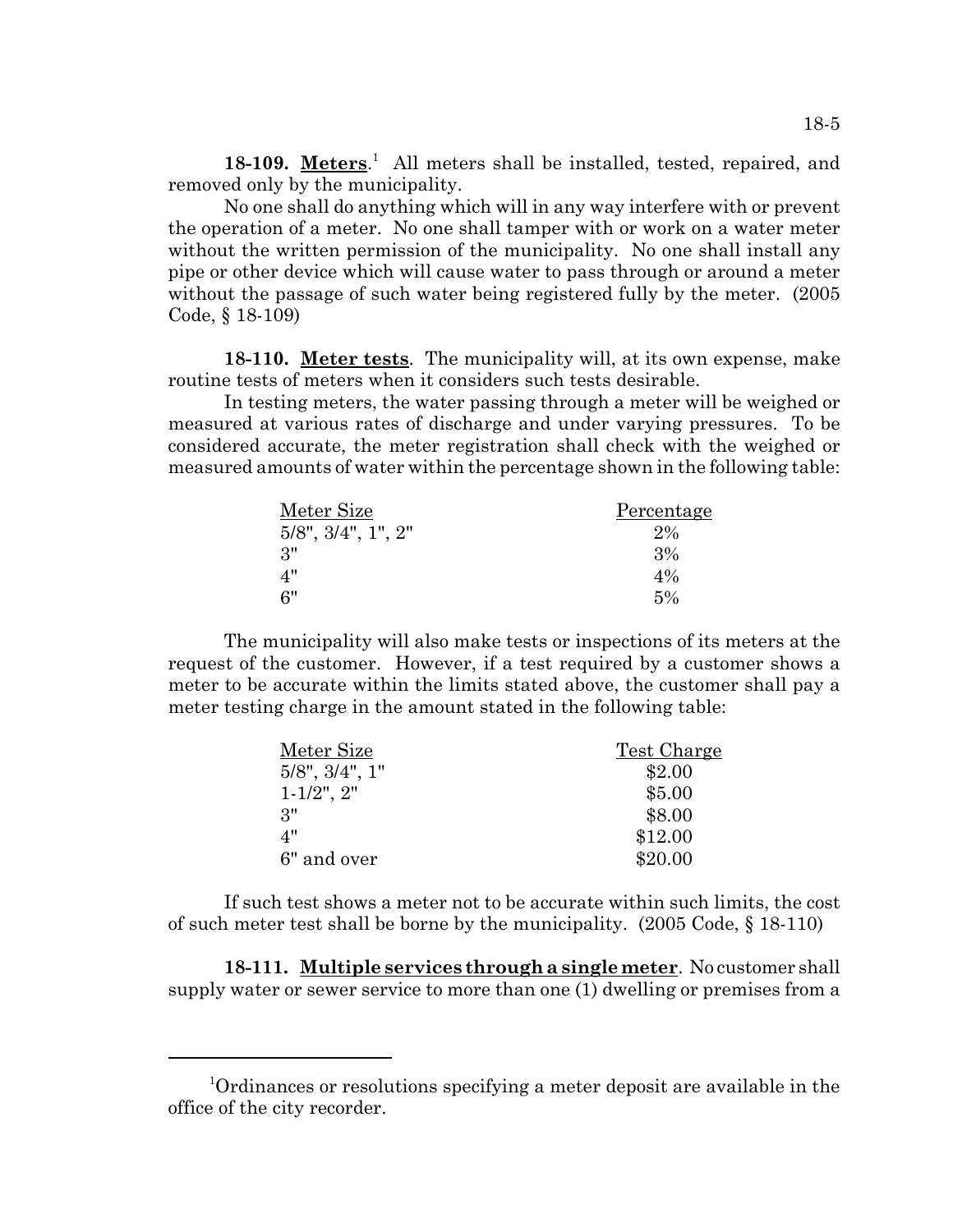single service line and meter without first obtaining the written permission of the municipality.

 Where the municipality allows more than one (1) dwelling or premises to be served through a single service line and meter, the amount of water used by all the dwellings and premises served through a single service line and meter shall be allocated to each separate dwelling or premises served. The water and/or sewer charges for each such dwelling or premises thus served shall be computed just as if each such dwelling or premises had received through a separately metered service the amount of water so allocated to it, such computation to be made at the municipality's applicable water rates schedule, including the provisions as to minimum bills. The separate charges for each dwelling or premises served through a single service line meter shall then be added together, and the sum thereof shall be billed to the customer in whose name the service is supplied. (2005 Code, § 18-111)

**18-112. Billing**. Bills for residential water and sewer service will be rendered monthly. Bills for commercial and industrial service may be rendered weekly, semimonthly, or monthly, at the option of the City of Bradford.

Charges for water and wastewater service shall be collected as a unit; no municipal employee shall accept payment of water service charges from any customer without receiving at the same time payment of all sewer charges owed by the customer. Water service may be discontinued for non-payment of the combined bill.

Water and wastewater bills must be paid on or before the discount date shown thereon to obtain the net rate, otherwise the gross rate shall apply. Failure to receive a bill will not release a customer from payment obligation, nor extend the discount date.

Should the final date of payment of a bill at the net rate fall on Sunday or a holiday, the business day next following the final date shall be the last day to obtain the net rate. A net remittance received by mail after the time limit for payment at the net rate will be accepted by the City of Bradford if the envelope is postmarked on or before the final date for payment of the net amount.

Customers found to be delinquent after the final date for payment shall be subject to disconnection of their water service without additional notification or warning by the City of Bradford.

If a meter fails to register properly, or if a meter is removed to be tested or repaired, or if water is received other than through a meter, the City of Bradford reserves the right to render an estimated bill based on the best information available. (2005 Code, § 18-112)

**18-113. Discontinuance or refusal of service**. The municipality shall have the right to discontinue water and/or sewer service or to refuse to connect service for a violation of, or a failure to comply with, any of the following:

(1) These rules and regulations;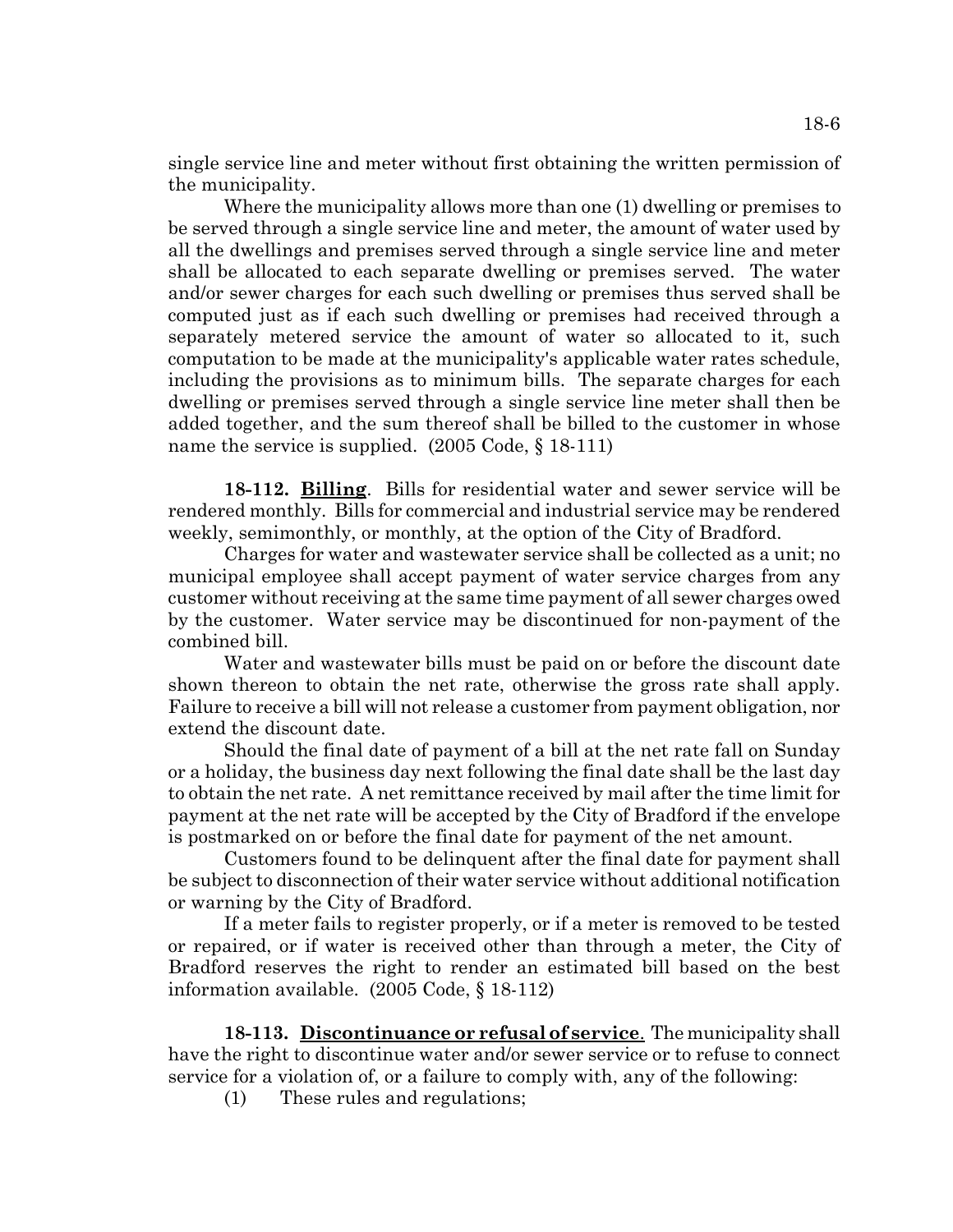- (2) The customer's application for service; or
- (3) The customer's contract for service.

Such right to discontinue service shall apply to all services received through a single connection or service, even though more than one (1) customer or tenant is furnished service therefrom, and even though the delinquency or violation is limited to only one such customer or tenant.

Discontinuance of service by the municipality for any cause stated in these rules and regulations shall not release the customer from liability for service already received or from liability for payments that thereafter become due under other provisions of the customer's contract. (2005 Code, § 18-113)

**18-114. Re-connection charge**. Whenever service has been discontinued as provided for above, a re-connection charge of twenty-five dollars (\$25.00) shall be collected by the municipality before service is restored. (2005 Code, § 18-114)

**18-115. Termination of service by customer**. Customers who have fulfilled their contract terms and wish to discontinue service must give at least three (3) days' written notice to that effect unless the contract specifies otherwise. Notice to discontinue service prior to the expiration of a contract term will not relieve the customer from any minimum or guaranteed payment under such contract or applicable rate schedule.

When service is being furnished to an occupant of premises under a contract not in the occupant's name, the municipality reserves the right to impose the following conditions on the right of the customer to discontinue service under such a contract:

(1) Written notice of the customer's desire for such service to be discontinued may be required; and the municipality shall have the right to continue such service for a period of not to exceed ten (10) days after receipt of such written notice, during which time the customer shall be responsible for all charges for such service. If the municipality should continue service after such ten (10) day period subsequent to the receipt of the customer's written notice to discontinue service, the customer shall not be responsible for charges for any service furnished after the expiration of the ten (10) day period.

(2) During the ten (10) day period, or thereafter, the occupant of premises to which service has been ordered discontinued by a customer other than such occupant, may be allowed by the municipality to enter into a contract for service in the occupant's own name upon the occupant's complying with these rules and regulations with respect to a new application for service. (2005 Code, § 18-115)

**18-116. Access to customers' premises**. The municipality's identified representatives and employees shall be granted access to all customers' premises at all reasonable times for the purpose of reading meters, for testing,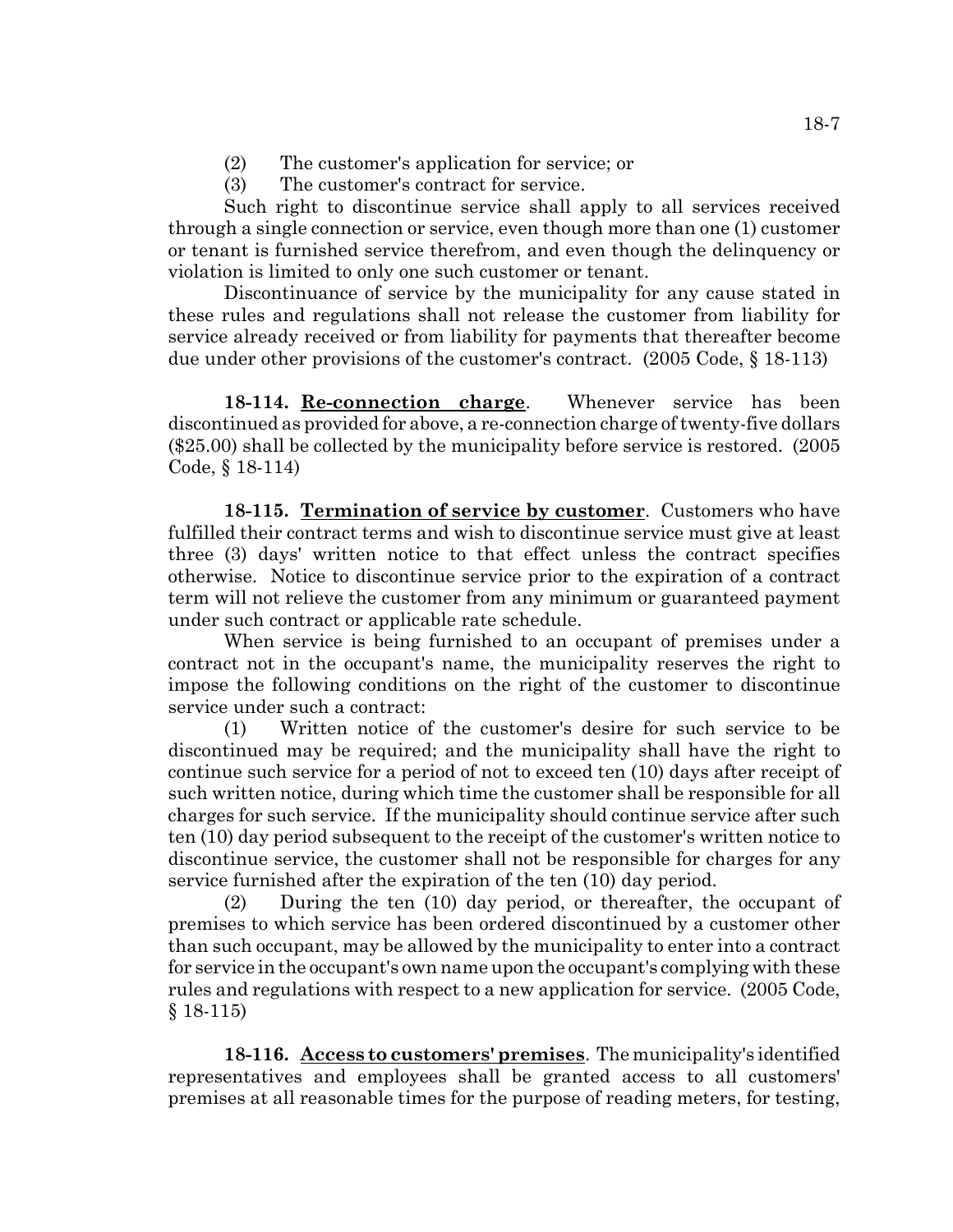inspecting, repairing, removing, and replacing all equipment belonging to the municipality, and for inspecting customers' plumbing and premises generally in order to secure compliance with these rules and regulations. (2005 Code, § 18-116)

**18-117. Inspections**. The municipality shall have the right, but shall not be obligated, to inspect any installation or plumbing system before water and/or sewer service is furnished or at any later time. The municipality reserves the right to refuse service or to discontinue service to any premises not meeting standards fixed by municipal ordinances regulating building and plumbing, or not in accordance with any special contract, these rules and regulations, or other requirements of the municipality.

Any failure to inspect or reject a customer's installation or plumbing system shall not render the municipality liable or responsible for any loss or damage which might have been avoided had such inspection or rejection been made. (2005 Code, § 18-117)

**18-118. Customer's responsibility for system's property**. Except as herein elsewhere expressly provided, all meters, service connections, and other equipment furnished by or for the municipality shall be and remain the property of the municipality. Each customer shall provide space for and exercise proper care to protect the property of the municipality on his premises. In the event of loss or damage to such property arising from the neglect of a customer to properly care for it, the cost of necessary repairs or replacements shall be paid by the customer. (2005 Code, § 18-118)

**18-119. Customer's responsibility for violations**. Where the municipality furnishes water and/or sewer service to a customer, such customer shall be responsible for all violations of these rules and regulations which occur on the premises so served. Personal participation by the customer in any such violations shall not be necessary to impose such personal responsibility on him. (2005 Code, § 18-119)

**18-120. Supply and resale of water**. All water shall be supplied within the municipality exclusively by the municipality, and no customer shall, directly or indirectly, sell, sublet, assign, or otherwise dispose of the water or any part thereof except with written permission from the municipality. (2005 Code, § 18-120)

**18-121. Unauthorized use of or interference with water supply**. No person shall turn on or turn off any of the municipality's stop cocks, valves, hydrants, spigots, or fire plugs without permission or authority from the municipality. (2005 Code, § 18-121)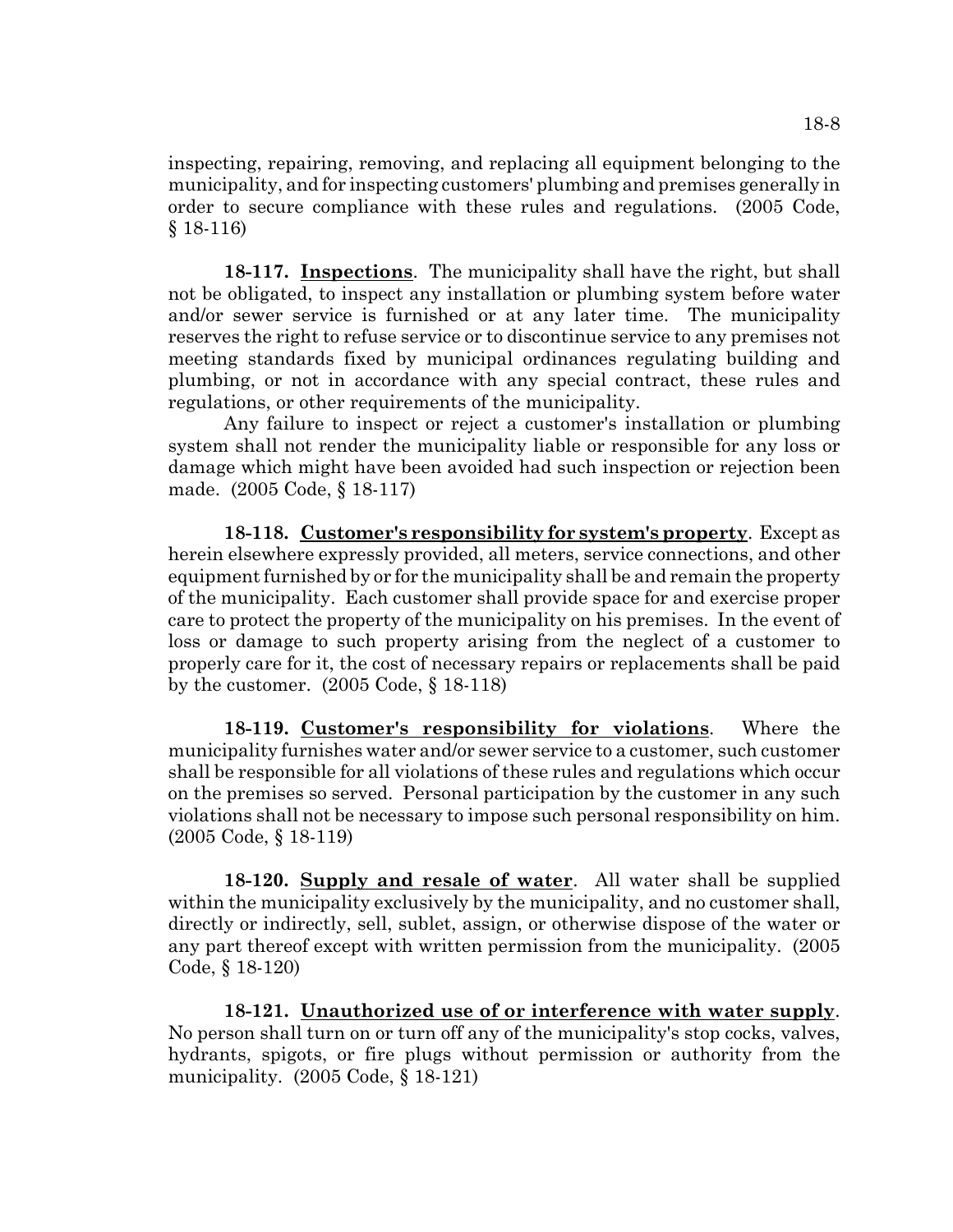**18-122. Limited use of unmetered private fire line**. Where a private fire line is not metered, no water shall be used from such line or from any fire hydrant thereon, except to fight fire or except when being inspected in the presence of an authorized agent of the municipality.

All private fire hydrants shall be sealed by the municipality, and shall be inspected at regular intervals to see that they are in proper condition and that no water is being used therefrom in violation of these rules and regulations. When the seal is broken on account of fire, or for any other reason, the customer taking such service shall immediately give the municipality a written notice of such occurrence. (2005 Code, § 18-122)

**18-123. Damages to property due to water pressure**. The municipality shall not be liable to any customer for damages caused to his plumbing or property by high pressure, low pressure, or fluctuations in pressure in the municipality's water mains. (2005 Code, § 18-123)

**18-124. Liability for cutoff failures**. The municipality's liability shall be limited to the forfeiture of the right to charge a customer for water that is not used but is received from a service line under any of the following circumstances:

(1) After receipt of at least ten (10) days' written notice to cut off water service, the municipality has failed to cut off such service.

(2) The municipality has attempted to cut off a service but such service has not been completely cut off.

(3) The municipality has completely cut off a service but subsequently the cutoff develops a leak or is turned on again so that water enters the customer's pipes from the municipality's main.

Except to the extent stated above, the municipality shall not be liable for any loss or damage resulting from cutoff failures. If a customer wishes to avoid possible damage for cutoff failures, the customer shall rely exclusively on privately owned cutoffs and not on the municipality's cutoff. Also, the customer (and not the municipality) shall be responsible for seeing that his plumbing is properly drained and is kept properly drained, after his water service has been cut off. (2005 Code, § 18-124)

**18-125. Restricted use of water**. In times of emergencies or in times of water shortage, the municipality reserves the right to restrict the purposes for which water may be used by a customer and the amount of water which a customer may use. (2005 Code, § 18-125)

**18-126. Interruption of service**. The municipality will endeavor to furnish continuous water and sewer service, but does not guarantee to the customer any fixed pressure or continuous service. The municipality shall not be liable for any damages for any interruption of service whatsoever.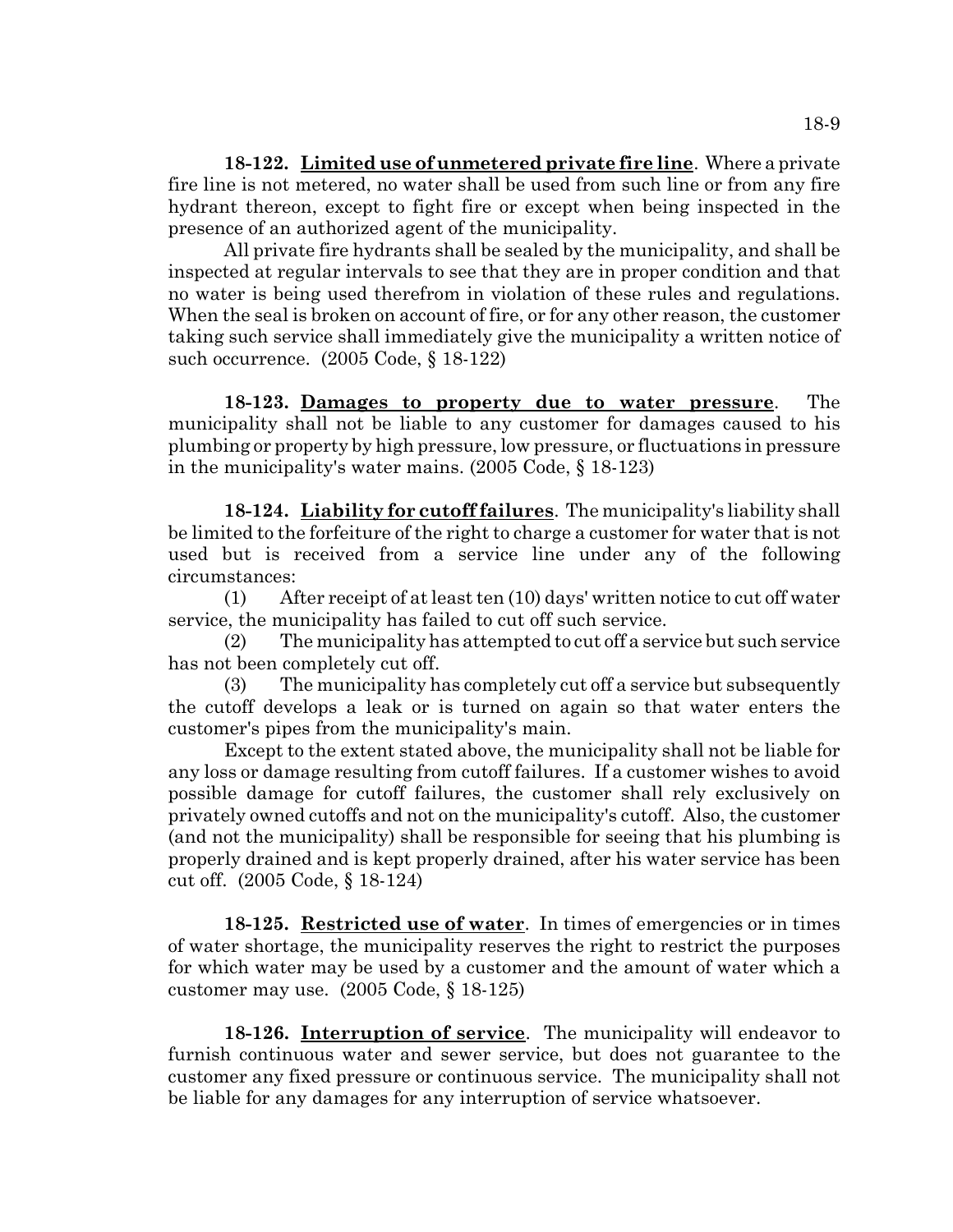In connection with the operation, maintenance, repair, and extension of the municipal water and sewer systems, the water supply may be shut off without notice when necessary or desirable, and each customer must be prepared for such emergencies. The municipality shall not be liable for any damages from such interruption of service or for damages from the resumption of service without notice after any such interruption. (2005 Code, § 18-126)

**18-127. Schedule of rates**. All water and sewer service shall be furnished under such rate schedules as the municipality may from time to time adopt by appropriate ordinance or resolution.<sup>1</sup> Sewer charges shall be based on sixty-two percent (62%) of the amount of water usage billed. (2005 Code, § 18-127)

18-128. Restrictive use of fire hydrants.<sup>2</sup> The capacity indicating color scheme that the city shall have for fire hydrants which are on the city's system shall be as follows:

| Color                 | Class | Flow at 20 psig residual            |
|-----------------------|-------|-------------------------------------|
| Green                 | А     | $1,000$ gpm or more                 |
| Red                   | B     | $500 \text{ to } 1,000 \text{ gpm}$ |
| White                 | C     | Less than $500$ gpm                 |
| (2005 Code, § 18-128) |       |                                     |

<sup>&</sup>lt;sup>1</sup>Administrative ordinances and resolutions are of record in the office of the city recorder.

<sup>2</sup> State law reference *Tennessee Code Annotated*, § 68-13-706.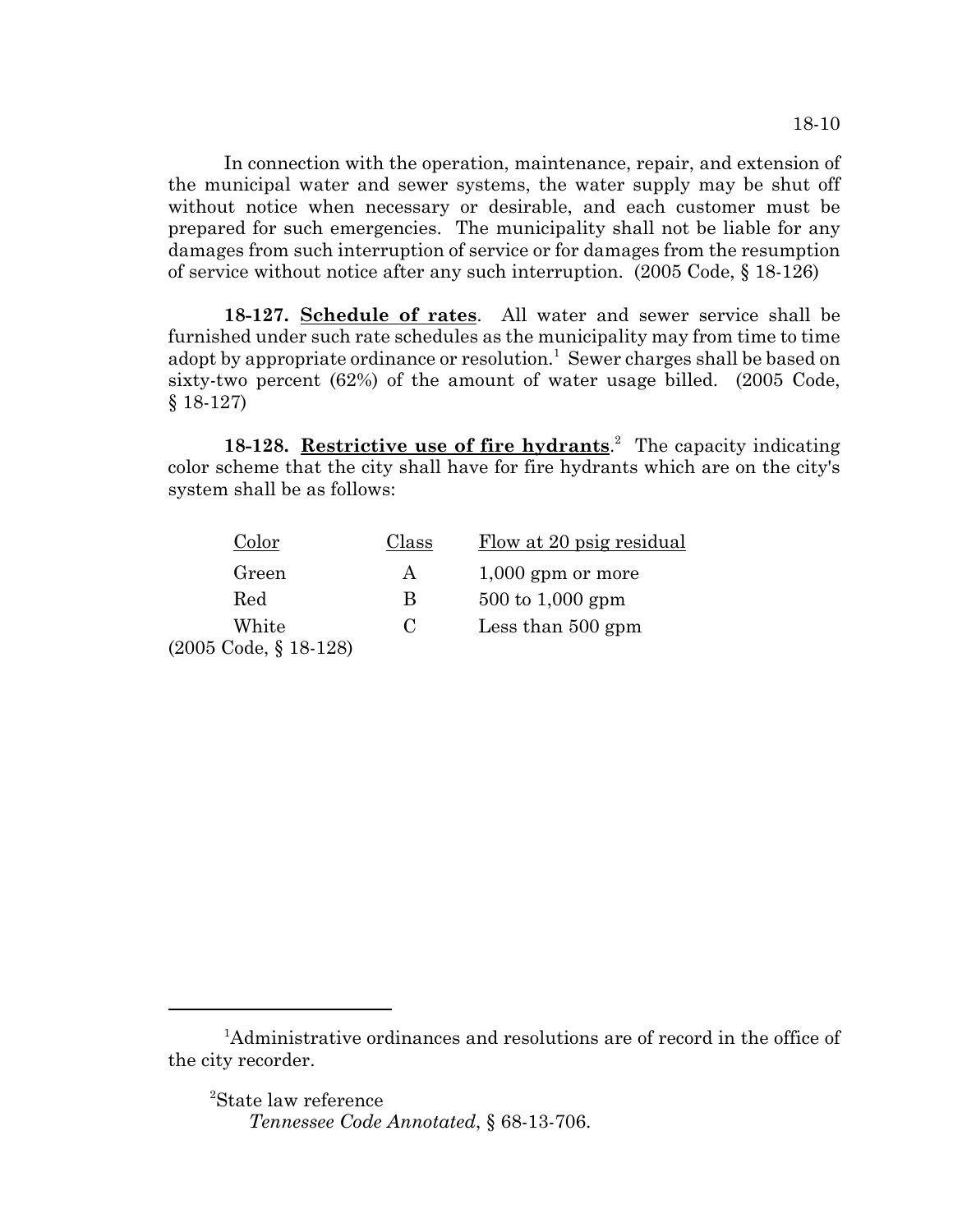### **CHAPTER 2**

### **SUPPLEMENTARY SEWER REGULATIONS**

#### **SECTION**

- 18-201. Definitions.
- 18-202. Use of public sewers required.
- 18-203. Private sewage disposal.
- 18-204. Building sewers and connections.
- 18-205. Use of the public sewers.
- 18-206. Protection from damage.
- 18-207. Powers and authority of inspectors.
- 18-208. Violations and penalty.

**18-201. Definitions**. Unless the context specifically indicates otherwise, the meaning of terms used in this chapter shall be as follows:

(1) "BOD" (Biochemical Oxygen Demand) shall mean the quantity of oxygen utilized in the biochemical oxidation of organic matter under standard laboratory procedure in five (5) days at twenty degrees Celsius (20°C), expressed in milligrams per liter.

(2) "Building drain" shall mean the part of the lowest horizontal piping of a drainage system which receives the discharge from soil, waste, and other drainage pipes inside the walls of the building and conveys it to the building sewer, beginning five feet (5') (one and one-half (1.5) meters) outside the inner face of the building wall.

(3) "Building sewer" shall mean the extension from the building drain to the public sewer or other place of disposal.

(4) "Combined sewer" shall mean a sewer receiving both surface runoff and sewage.

(5) "Garbage" shall mean solid wastes from the domestic and commercial preparation, cooking, and dispensing of food, and from the handling, storage, and sale of produce.

(6) "Industrial wastes" shall mean the liquid wastes from industrial manufacturing processes, trade, or business as distinct from sanitary sewage.

(7) "Natural outlet" shall mean any outlet into a watercourse, pond, ditch, lake, or other body of surface or groundwater.

(8) "Person" shall mean any individual, firm, company, association, society, corporation, or group.

(9) "pH" shall mean the logarithm of the reciprocal of the weight of hydrogen ions in grams per liter of solution.

(10) "Properly shredded garbage" shall mean the wastes from the preparation, cooking, and dispensing of food that have been shredded to such a degree that all particles will be carried freely under the flow conditions normally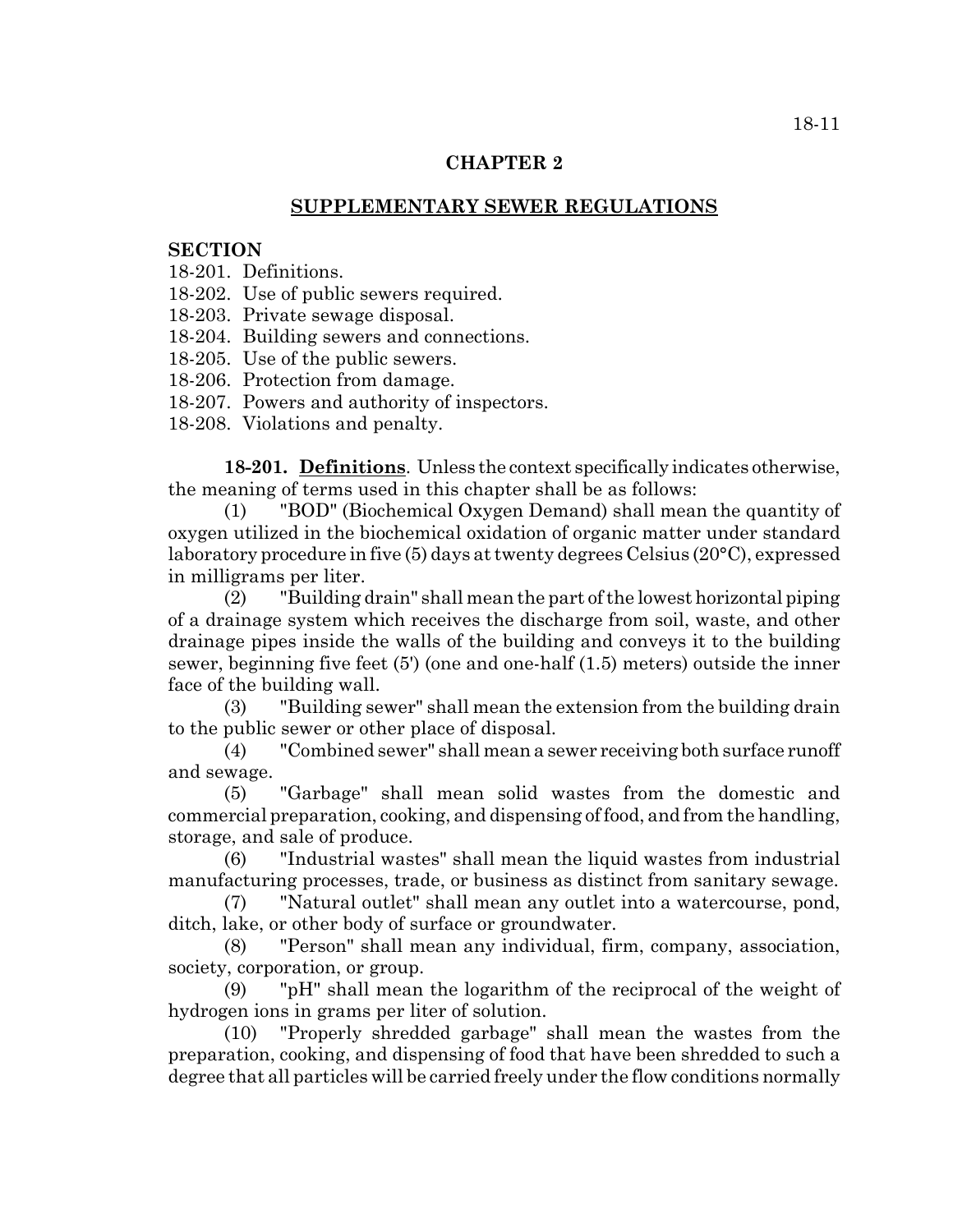prevailing in public sewers, with no particle greater than one-half (1/2) inch (1.27 centimeters) in any dimension.

(11) "Public sewer" shall mean a sewer in which all owners of abutting properties have equal rights, and controlled by public authority.

(12) "Sanitary sewer" shall mean a sewer which carries sewage and to which storm, surface, and groundwaters are not intentionally admitted.

(13) "Sewage" shall mean a combination of the water-carried wastes from residences, business buildings, institutions, and industrial establishments, together with such ground, surface, and stormwaters as may be present.

(14) "Sewage treatment plant" shall mean any arrangement of devices and structures used for treating sewage.

(15) "Sewage works" shall mean all facilities for collecting, pumping, treating, and disposing of sewage.

(16) "Sewer" shall mean a pipe or conduit for carrying sewage.

(17) "Shall" is mandatory; "may" is permissive.

(18) "Slug" shall mean any discharge of water, sewage, or industrial waste which in concentration of any given constituent or in quantity of flow exceeds for any period of duration longer than fifteen (15) minutes more than five (5) times the average twenty-four (24) hour concentration or flows during normal operation.

(19) "Storm drain" (sometimes termed "storm sewer") shall mean a sewer which carries storm and surface waters and drainage, but excludes sewage and industrial wastes, other than unpolluted cooling water.

(20) "Superintendent" shall mean the superintendent of sewage works and/or water pollution control of the municipality, or his authorized deputy, agent, or representative.

(21) "Suspended solids" shall mean solids that are in suspension in water, sewage, or other liquids, and which are removable by laboratory filtering.

(22) "Watercourse" shall mean a channel in which a flow of water occurs, either continuously or intermittently. (2005 Code, § 18-201)

**18-202. Use of public sewers required**. (1) It shall be unlawful for any person to place, deposit, or permit to be deposited in any unsanitary manner on public or private property within the municipality, or in any area under its jurisdiction, any human or animal excrement, garbage, or other objectionable waste.

(2) It shall be unlawful to discharge to any natural outlet within the municipality, or in any area under its jurisdiction, any sewage or other polluted waters, except where suitable treatment has been provided in accordance with subsequent provisions of this chapter.

(3) Except as hereinafter provided, it shall be unlawful to construct or maintain any privy, privy vault, septic tank, cesspool, or other facility intended or used for the disposal of sewage.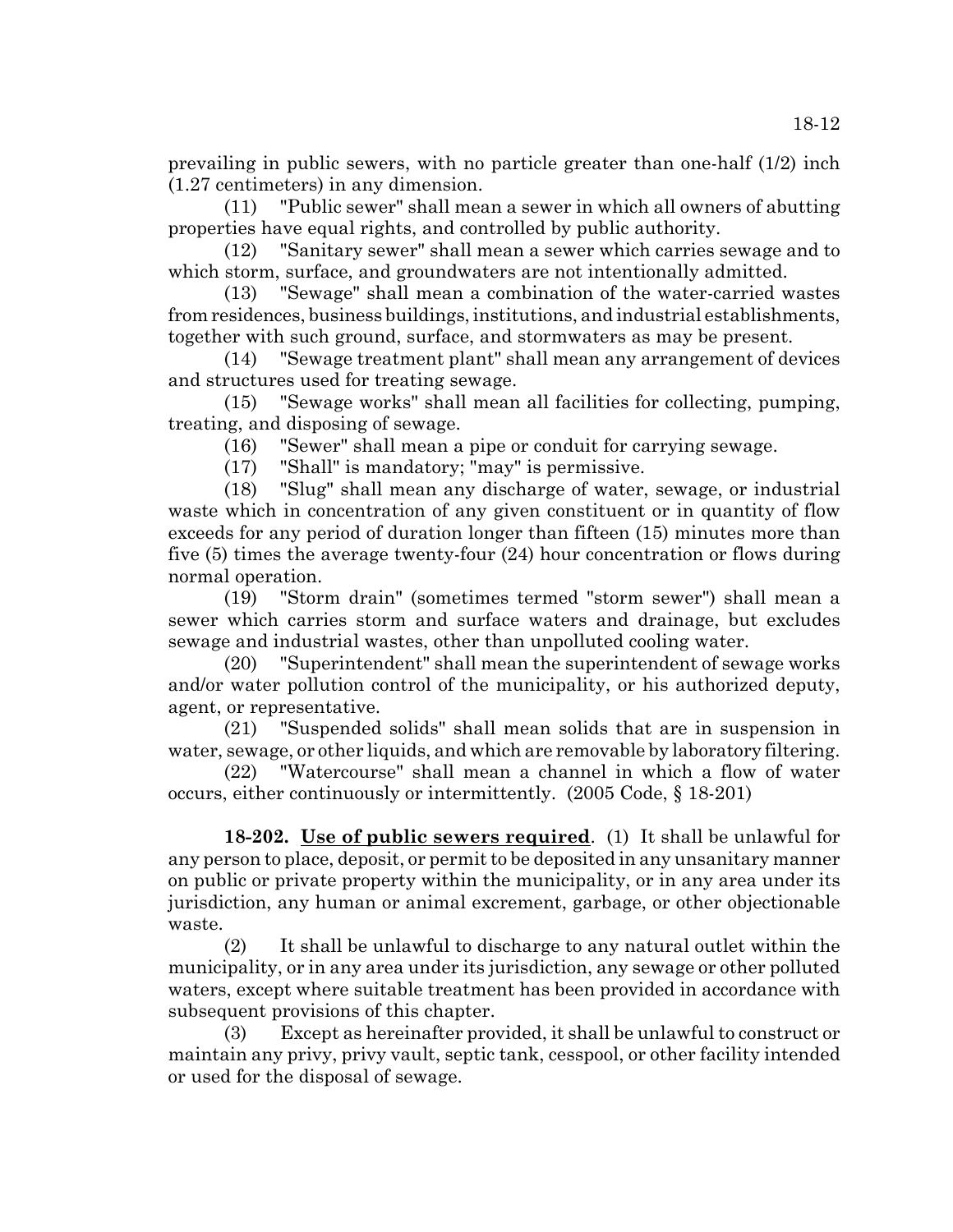(4) The owner of all houses, buildings, or properties used for human occupancy, employment, recreation, or other purposes, situated within the municipality and abutting on any street, alley, or right-of-way, in which there is now located or may in the future be located, a public sanitary or combined sewer of the municipality, is hereby required at his expense to install suitable toilet facilities therein, and, to connect such facilities directly with the proper public sewer in accordance with the provisions of this chapter, within ninety (90) days after date of official notice to do so, provided that said public sewer is within two hundred feet (200') of the property line. (2005 Code, § 18-202)

**18-203. Private sewage disposal**. The disposal of sewage by means other than the use of the sanitary sewage system shall be in accordance with local and state laws. The disposal of sewage by private disposal systems shall be permissible only in those instances where service from the sanitary sewage system is not available. (2005 Code, § 18-203)

**18-204. Building sewers and connections**. (1) No unauthorized person shall uncover, make any connections with or opening into, use, alter, or disturb any public sewer or appurtenance thereof without first obtaining a written permit from the superintendent.

- (2) There shall be two (2) classes of building sewer permits:
	- (a) For residential and commercial service; and

(b) For service to establishments producing industrial wastes. In either case, the owner or his agent shall make application on a special form furnished by the municipality. The permit applicator shall be supplemented by any plans, specifications, or other information considered pertinent in the judgment of the superintendent.

(3) All costs and expenses incident to the installation and connection of the building sewer shall be borne by the owner. The owner shall indemnify the municipality from any loss or damage that may directly or indirectly be occasioned by the installation of the building sewer.

(4) A separate and independent building sewer shall be provided for every building; except where one (1) building stands at the rear of another on an interior lot and no private sewer is available or can be constructed to the rear building through an adjoining alley, court, yard, or driveway, the building sewer from the front building may be extended to the rear building and the whole considered as one building sewer.

(5) Old building sewers may be used in connection with new buildings only when they are found, on examination and test by the superintendent, to meet all requirements of this chapter.

(6) The size, slope, alignment, materials of construction of a building sewer, and the methods to be used in excavating, placing of the pipe, jointing, testing, and backfilling the trench, shall all conform to the requirements of the building and plumbing code or other applicable rules and regulations of the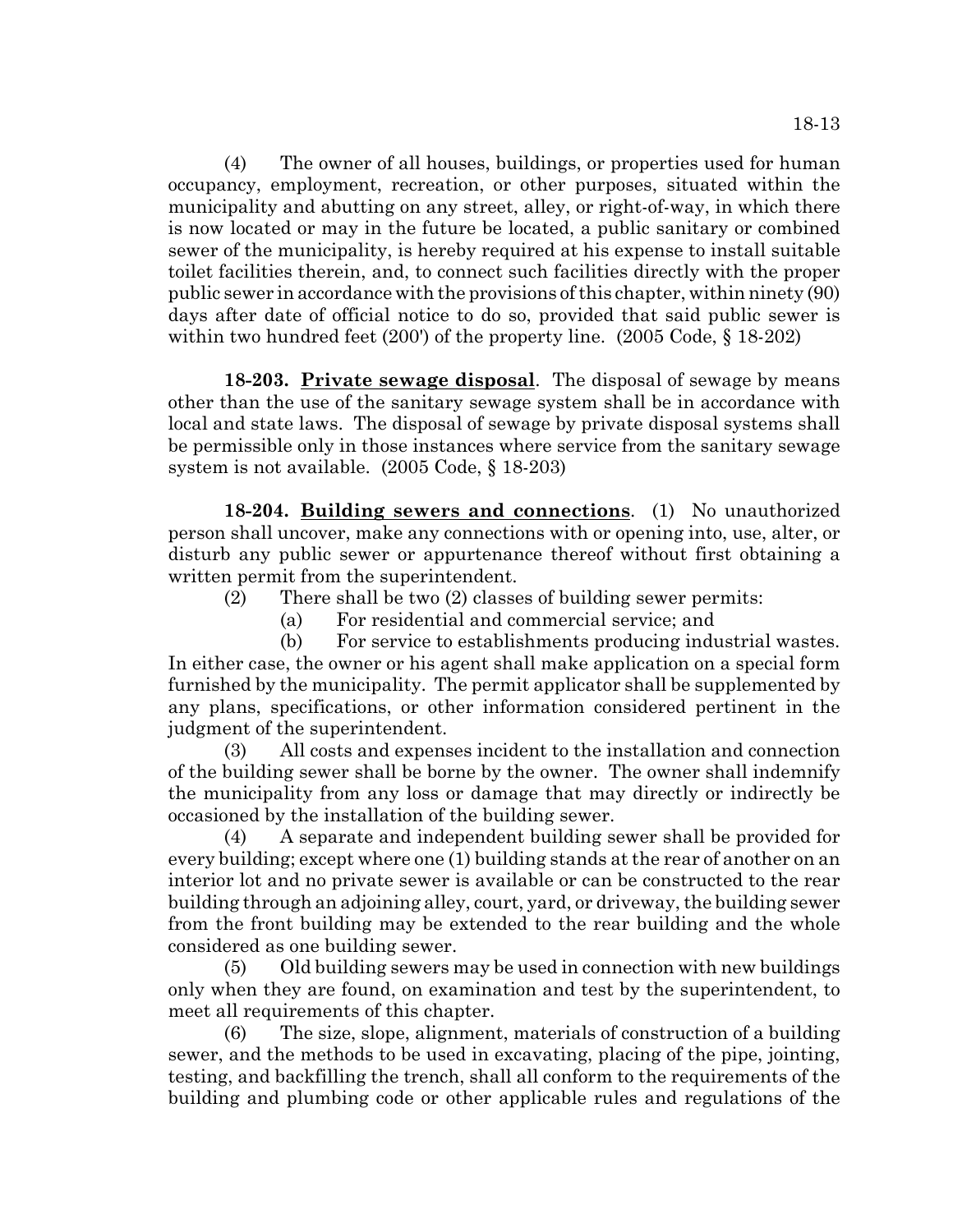municipality. In the absence of code provisions or in amplification thereof, the materials and procedures set forth in appropriate specifications of the *A.S.T.M.* and *W.P.C.F. Manual of Practice No. 9* shall apply.

(7) Whenever possible, the building sewer shall be brought to the building at an elevation below the basement floor. In all buildings in which any building drain is too low to permit gravity flow to the public sewer, sanitary sewage carried by such building drain shall be lifted by an approved means and discharged to the building sewer.

(8) No person shall make connection of roof downspouts, exterior foundation drains, areaway drains, or other sources of surface runoff or groundwater to a building sewer or building drain which in turn is connected directly or indirectly to a public sanitary sewer.

(9) The connection of the building sewer into the public sewer shall conform to the requirements of the building and plumbing code or other applicable rules and regulations of the municipality, or the procedures set forth in appropriate specifications of the *A.S.T.M.* and the *W.P.C.F. Manual of Practice No. 9*. All such connections shall be made gastight and watertight. Any deviation from the prescribed procedures and materials must be approved by the superintendent before installation.

(10) The applicant for the building sewer permit shall notify the superintendent when the building sewer is ready for inspection and connection to the public sewer. The connection shall be made under the supervision of the superintendent or his representative.

(11) All excavations for building sewer installations shall be adequately guarded with barricades and lights so as to protect the public from hazard. Streets, sidewalks, parkways, and other public property disturbed in the course of the work shall be restored in a manner satisfactory to the municipality. (2005 Code, § 18-204)

**18-205. Use of the public sewers**. (1) No person shall discharge or cause to be discharged any stormwater, surface water, groundwater, roof runoff, subsurface drainage, uncontaminated cooling water, or unpolluted industrial process waters to any sanitary sewer.

(2) Stormwater and all other unpolluted drainage shall be discharged to such sewers as are specifically designated as storm sewers, or to a natural outlet approved by the Tennessee Stream Pollution Control Board. Industrial cooling water or unpolluted process waters may be discharged, on approval of the Tennessee Stream Pollution Control Board, to a storm sewer or natural outlet.

(3) No person shall discharge or cause to be discharged any of the following described waters or wastes to any public sewers:

(a) Any gasoline, benzene, naphtha, fuel oil, or other flammable or explosive liquid, solid or gas.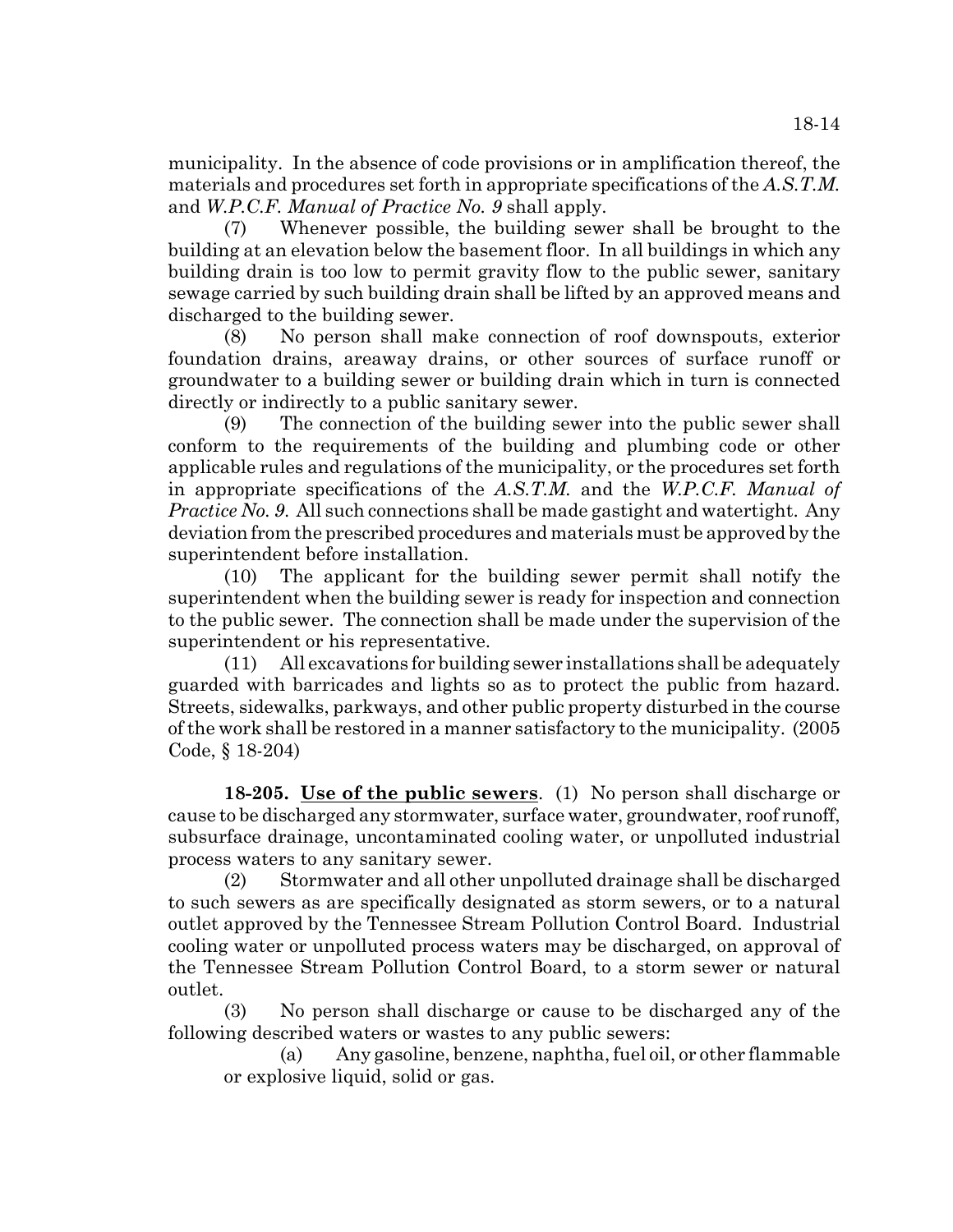(b) Any waters or wastes containing toxic or poisonous solids, liquids, or gases in sufficient quantity, either singly or by interaction with other wastes, to injure or interfere with any sewage treatment process, constitute a hazard to humans or animals, create a public nuisance, or create any hazard in the receiving waters of the sewage treatment plant.

(c) Any waters or wastes having a pH lower than 5.5, or having any other corrosive property capable of causing damage or hazard to structures, equipment, and personnel of the sewage works.

(d) Solid or viscous substances in quantities or of such size capable of causing obstruction to the flow in sewers, or other interference with the proper operation of the sewage works such as, but not limited to, ashes, cinders, sand, mud, straw, shavings, metal, glass, rags, feathers, tar, plastics, wood, unground garbage, whole blood, paunch manure, hair and fleshings, entrails and paper dishes, cups, milk containers, etc. either whole or ground by garbage grinders.

(4) No person shall discharge or cause to be discharged the following described substances, materials, waters, or wastes if it appears likely in the opinion of the superintendent that such wastes can harm either the sewers, sewage treatment process, or equipment, have an adverse effect on the receiving stream, or can otherwise endanger life, limb, public property, or constitute a nuisance. In forming his opinion as to the acceptability of these wastes, the superintendent will give consideration to such factors as the quantities of subject wastes in relation to flows and velocities in the sewers, materials of construction of the sewers, nature of the sewage treatment process, capacity of the sewage treatment plant, degree of treatability of wastes in the sewage treatment plant, and other pertinent factors. The substances prohibited are:

(a) Any liquid or vapor having a temperature higher than one hundred fifty degrees Fahrenheit (150°F (sixty-five degrees Celsius  $(65^{\circ}C)$ ).

(b) Any water or waste containing fats, wax, grease, or oils, whether emulsified or not, in excess of one hundred (100) mg/l or containing substances which may solidify or become viscous at temperatures between thirty two (32) and one hundred fifty degrees Fahrenheit (150°F) (0 and 65°C).

(c) Any garbage that has not been properly shredded. The installation and operation of any garbage grinder equipped with a motor of three-fourths (3/4) horsepower (0.76 hp metric) or greater shall be subject to the review and approval of the superintendent.

(d) Any waters or wastes containing a strong acid iron pickling wastes, or concentrated plating solutions whether neutralized or not.

(e) Any waters or wastes containing iron, chromium, copper, zinc, cyanide, and similar objectionable or toxic substances; or wastes exerting an excessive chlorine requirement, to such degree that any such material received in the composite sewage at the sewage treatment works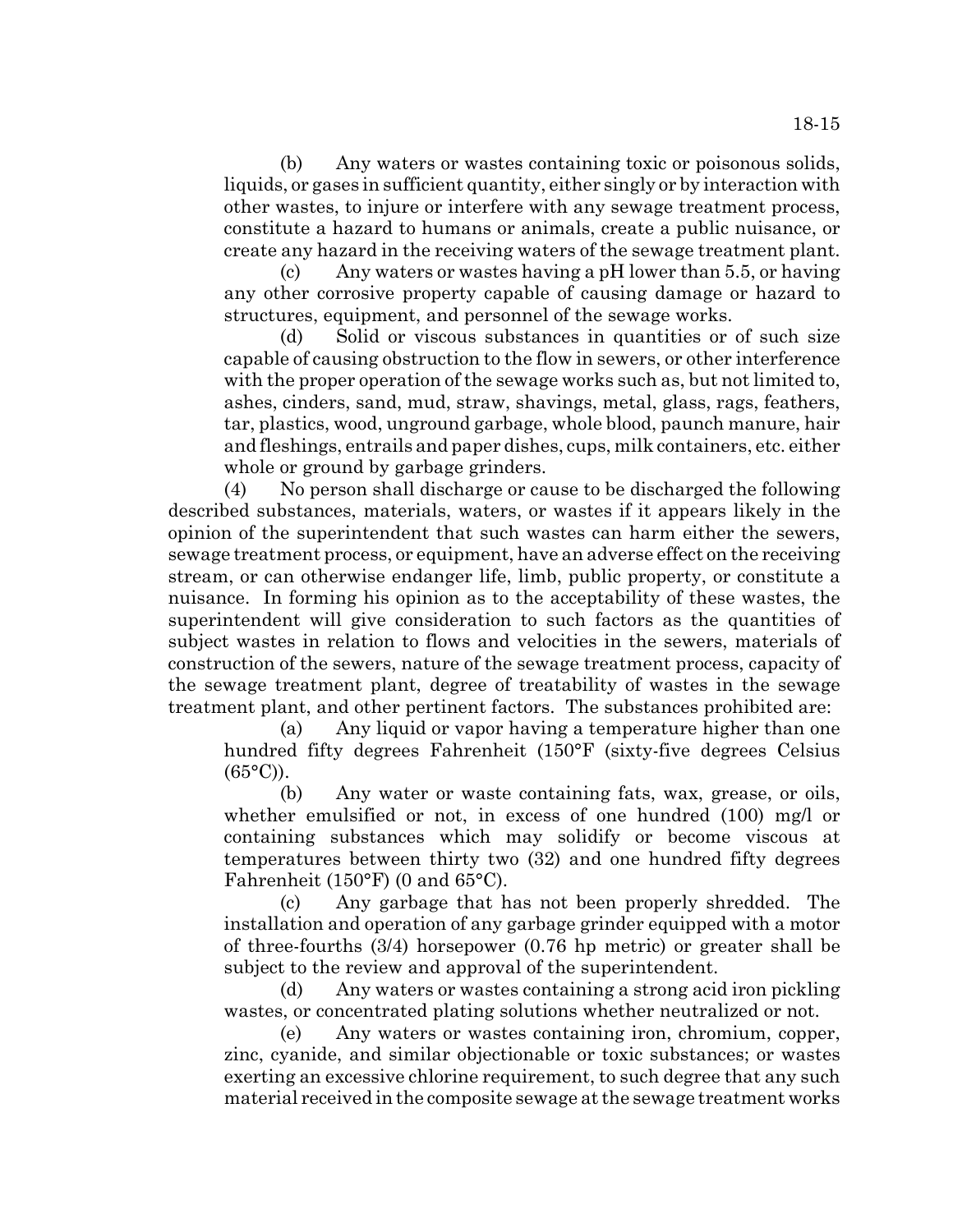exceeds the limits established by the superintendent and/or the Division of Sanitary Engineering, Tennessee Department of Environment and Conservation, for such materials.

(f) Any waters or wastes containing phenols or other taste- or odor-producing substances, in such concentrations exceeding limits which may be established by the superintendent as necessary, after treatment of the composite sewage, to meet the requirements of the state, federal, or other public agencies of jurisdiction for such discharge to the receiving waters.

(g) Any radioactive wastes or isotopes of such half-life or concentration as may exceed limits established by the superintendent in compliance with applicable state or federal regulations.

(h) Any waters or wastes having a pH in excess of 9.5.

(i) Materials which exert or cause:

(i) Unusual concentrations of inert suspended solids (such as, but not limited to, Fuller's earth, lime slurries, and lime residues) or of dissolved solids (such as, but not limited to, sodium chloride and sodium sulfate).

(ii) Excessive discoloration (such as, but not limited to, dye wastes and vegetable tanning solutions).

(iii) Unusual BOD (above three hundred (300) mg/l), chemical oxygen demand, or chlorine requirement in such quantities as to constitute a significant load on the sewage treatment works.

(iv) Unusual volume of flow or concentration of wastes constituting "slugs" and defined herein.

(j) Waters or wastes containing substances which are not amenable to treatment or reduction by the sewage treatment processes employed, or are amenable to treatment only to such degree that the sewage treatment plant effluent cannot meet the requirements of other agencies having jurisdiction over discharge to the receiving waters.

(k) Waters or wastes containing suspended solids in excess of 300 mg/l.

(5) If any waters or wastes are discharged, or are proposed to be discharged to the public sewers, which waters contain the substances or possess the characteristics enumerated in subsection (4) of this section, and which in the judgment of the superintendent, and/or the Division of Sanitary Engineering, Tennessee Department of Environment and Conservation, may have a deleterious effect upon the sewage works, processes, equipment, or receiving waters, or which otherwise create a hazard to life or constitute a public nuisance, the superintendent may:

(a) Reject the wastes;

(b) Require pretreatment to an acceptable condition for discharge to the public sewers;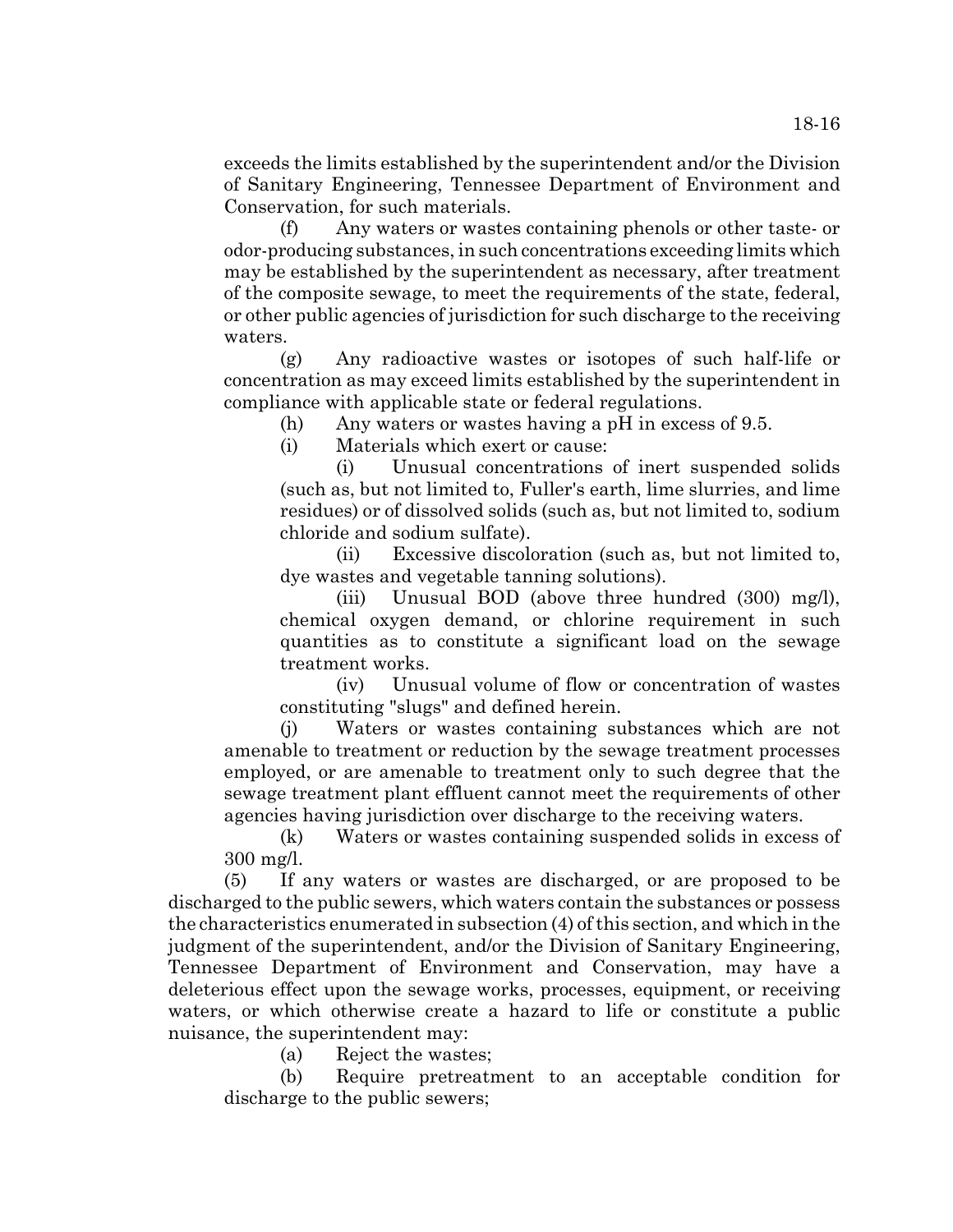(c) Require control over the quantities and rates and discharge; and/or

(d) Require payment to cover the added cost of handling and treating the wastes not covered by existing taxes or sewer charges under the provisions of chapter 1.

If the superintendent permits the pretreatment or equalization of waste flows, the design and installation of the plants and equipment shall be subject to the review and approval of the superintendent, and the Tennessee Department of Environment and Conservation, and subject to the requirements of all applicable codes, ordinances, and laws.

(6) Grease, oil, and sand interceptors shall be provided when, in the opinion of the superintendent, they are necessary for the proper handling of liquid wastes containing grease in excessive amounts, or any flammable wastes, sand, or other harmful ingredients; except that such interceptors shall not be required for private living quarters or dwelling units. All interceptors shall be of a type and capacity approved by the superintendent, and shall be so located as to be readily and easily accessible for cleaning and inspection.

(7) Where preliminary treatment or flow-equalizing facilities are provided for any waters or wastes, they shall be maintained continuously in satisfactory and effective operation by the owner at his expense.

(8) When required by the superintendent, the owner of any property serviced by a building sewer carrying industrial wastes shall install a suitable control manhole together with such necessary meters and other appurtenances in the building sewer to facilitate observation, sampling, and measurement of the wastes. Such manhole, when required, shall be accessibly and safely located, and shall be constructed in accordance with plans approved by the superintendent. The manhole shall be installed by the owner at his expense, and shall be maintained by him so as to be safe and accessible at all times.

(9) All measurements, tests, and analyses of the characteristics of waters and wastes to which reference is made in this chapter shall be determined in accordance with the latest edition of *Standard Methods for the Examination of Water and Wastewater*, published by the American Public Health Association and shall be determined at the control manhole provided, or upon suitable samples taken at said control manhole. In the event that no special manhole has been required, the control manhole shall be considered to be the nearest downstream manhole in the public sewer to the point at which the building sewer is connected. Sampling shall be carried out by customarily accepted methods to reflect the effect of constituent upon the sewage works and to determine the existence of hazards to life, limb, and property. (The particular analyses involved will determine whether a twenty-four (24) hour composite of all outfalls of a premises is appropriate or whether a grab sample or samples should be taken. Normally, but not always, BOD and suspended solids analyses are obtained from twenty-four (24) hour composites of all outfalls whereas pHs are determined from periodic grab samples.)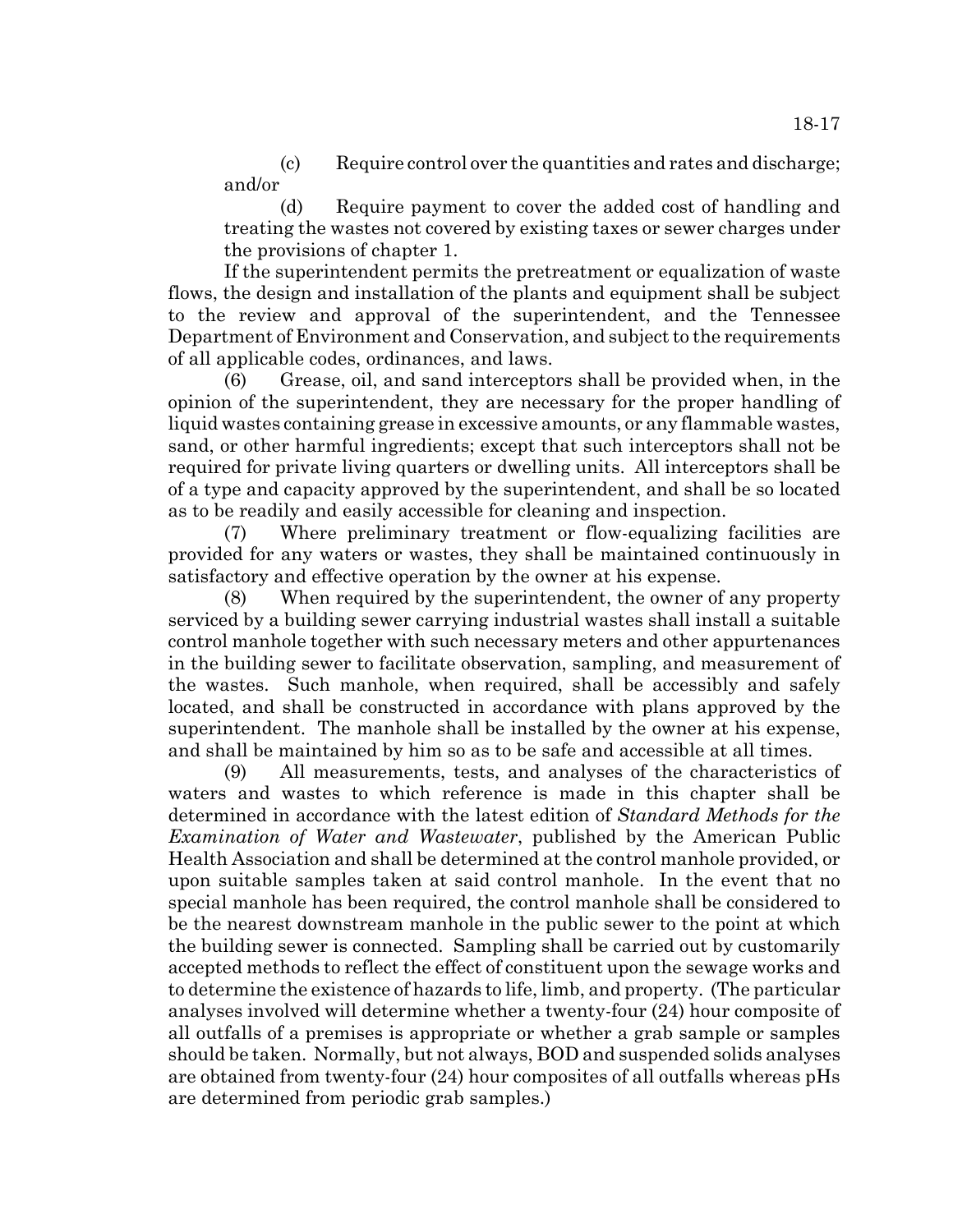(10) No statement contained in this section shall be construed as preventing any special agreement or arrangement between the municipality and any industrial concern whereby an industrial waste of unusual strength or character may be accepted by the municipality for treatment, subject to payment therefor, by the industrial concern. (2005 Code, § 18-205)

**18-206. Protection from damage**. No unauthorized person shall maliciously, willfully, or negligently break, damage, destroy, uncover, deface, or tamper with any structure, appurtenance, or equipment which is a part of the sewage works. Any person violating this provision shall be subject to immediate arrest under charge of disorderly conduct. (2005 Code, § 18-206)

**18-207. Powers and authority of inspectors**. (1) The superintendent and other duly authorized employees of the municipality bearing proper credentials and identification shall be permitted to enter all properties for the purposes of inspection, observation, measurement, sampling, and testing in accordance with the provisions of this chapter. The superintendent or his representatives shall have no authority to inquire into any processes including metallurgical, chemical, oil, refining, ceramic, paper, or other industries beyond that point having a direct bearing on the kind and source of discharge to the sewers or waterways or facilities for waste treatment.

(2) While performing the necessary work on private properties referred to in subsection (1) of this section, the superintendent or duly authorized employees of the municipality shall observe all safety rules applicable to the premises established by the company and the company shall be held harmless for injury or death to the municipal employees and the municipality shall indemnify the company against loss or damage to its property by municipal employees and against liability claims and demands for personal injury or property damage asserted against the company and growing out of the gauging and sampling operation, except as such may be caused by negligence or failure of the company to maintain safe conditions as required in  $\S$  18-205(8).

(3) The superintendent and other duly authorized employees of the municipality bearing proper credentials and identification shall be permitted to enter all private properties through which the municipality holds a duly negotiated easement for the purposes of, but not limited to, inspection, observation, measurement, sampling, repair, and maintenance of any portion of the sewage works lying within said easement. All entry and subsequent work, if any, on said easement, shall be done in full accordance with the terms of the duly negotiated easement pertaining to the private property involved. (2005 Code, § 18-207)

**18-208. Violations and penalty**. (1) Any person found to be violating any provision of this chapter except § 18-206 shall be served by the municipality with written notice stating the nature of the violation and providing a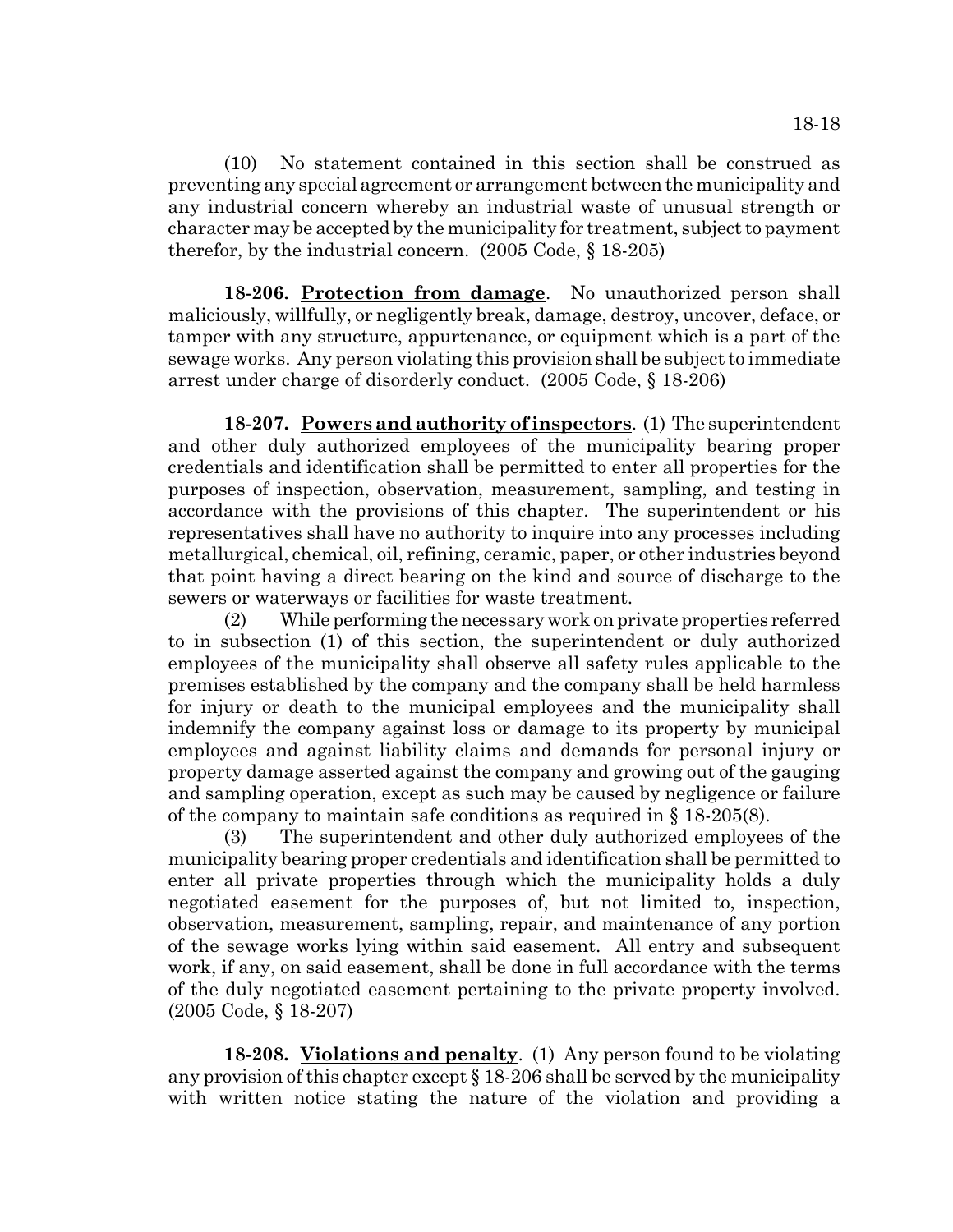reasonable time limit for the satisfactory correction thereof. The offender shall, within the period of time stated in such notice, permanently cease all violations.

(2) Any person who shall continue any violation beyond the time limit provided for in subsection (1) of this section shall be guilty of a misdemeanor, and on conviction thereof shall be fined under the general penalty clause for this municipal code of ordinances.

(3) Any person violating any of the provisions of this chapter shall become liable to the municipality for any expense, loss, or damage occasioned the municipality by reason of such violation. (2005 Code, § 18-208)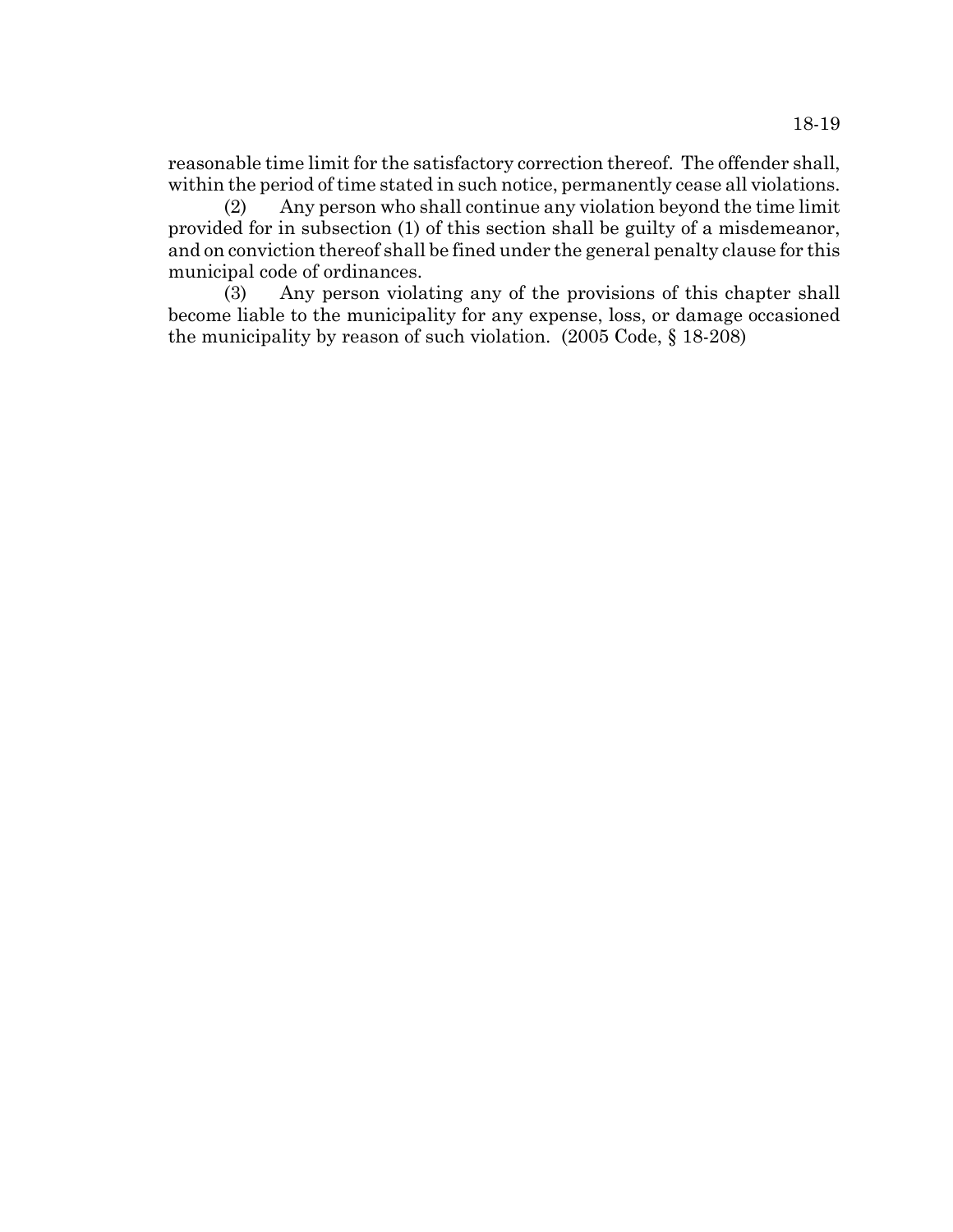### **CHAPTER 3**

### **SEWAGE AND HUMAN EXCRETA DISPOSAL1**

#### **SECTION**

18-301. Definitions.

18-302. Places required to have sanitary disposal methods.

18-303. When a connection to the public sewer is required.

18-304. When a septic tank shall be used.

18-305. Registration and records of septic tank cleaners, etc.

18-306. Use of pit privy or other method of disposal.

18-307. Approval and permit required for septic tanks, privies, etc.

18-308. Owner to provide disposal facilities.

18-309. Occupant to maintain disposal facilities.

18-310. Only specified methods of disposal to be used.

18-311. Discharge into watercourses restricted.

18-312. Pollution of ground water prohibited.

18-313. Enforcement of chapter.

18-314. Carnivals, circuses, etc.

18-315. Violations and penalty.

**18-301. Definitions**. The following definitions shall apply in the interpretation of this chapter.

(1) "Accessible sewer." A public sanitary sewer located in a street or alley abutting on the property in question or otherwise within two hundred feet (200') of any boundary of said property measured along the shortest available right-of-way.

(2) "Approved septic tank system." A watertight covered receptacle of monolithic concrete, either precast or cast in place, constructed according to plans approved by the health officer. Such tanks shall have a capacity of not less than seven hundred fifty (750) gallons and in the case of homes with more than two (2) bedrooms the capacity of the tank shall be in accordance with the recommendations of the Tennessee Department of Environment and Conservation as provided for in the *Tennessee Compilation of Rules and Regulations*, chapter 0400-48-01. A minimum liquid depth of four feet (4') should be provided with a minimum depth of air space above the liquid of one foot (1'). The septic tank dimensions should be such that the length from inlet to outlet is at least twice but not more than three (3) times the width. The liquid depth should not exceed five feet (5'). The discharge from the septic tank shall be disposed of in such a manner that it may not create a nuisance on the

1 Municipal code reference

Plumbing code: title 12, chapter 2.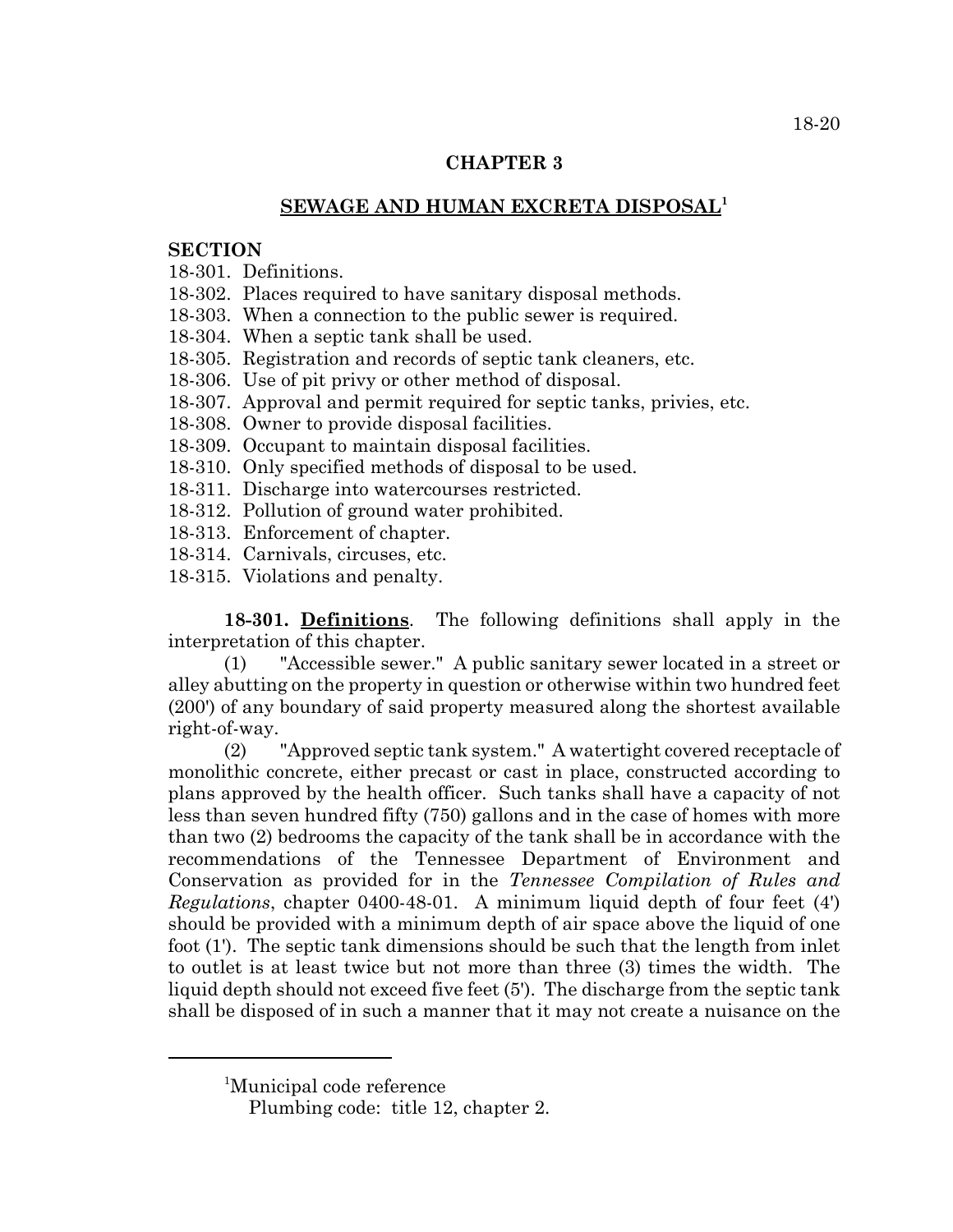surface of the ground or pollute the underground water supply, and such disposal shall be in accordance with recommendations of the health officer as determined by acceptable soil percolation data.

(3) "Health officer." The person duly appointed to such position having jurisdiction, or any person or persons authorized to act as his agent.

(4) "Human excreta." The bowel and kidney discharges of human beings.

(5) "Other approved method of sewage disposal." Any privy, chemical toilet, or other toilet device (other than a sanitary sewer, septic tank, or sanitary pit privy as described above) the type, location, and construction of which have been approved by the health officer.

(6) "Sanitary pit privy." A privy having a fly-tight floor and seat over an excavation in earth, located and constructed in such a manner that flies and animals will be excluded, surface water may not enter the pit, and danger of pollution of the surface of the ground or the underground water supply will be prevented.

(7) "Sewage." All water-carried human and household wastes from residences, buildings, or industrial establishments.

(8) "Watercourse." Any natural or artificial drain which conveys water either continuously or intermittently. (2005 Code, § 18-301, modified)

**18-302. Places required to have sanitary disposal methods**. Every residence, building, or place where human beings reside, assemble, or are employed within the corporate limits shall be required to have a sanitary method for disposal of sewage and human excreta. (2005 Code, § 18-302)

**18-303. When a connection to the public sewer is required**. Wherever an accessible sewer exists and water under pressure is available, approved plumbing facilities shall be provided and the wastes from such facilities shall be discharged through a connection to said sewer made in compliance with the requirements of the official responsible for the public sewerage system. On any lot or premises accessible to the sewer no other method of sewage disposal shall be employed. (2005 Code, § 18-303)

**18-304. When a septic tank shall be used**. Wherever water-carried sewage facilities are installed and their use is permitted by the health officer, and an accessible sewer does not exist, the wastes from such facilities shall be discharged into an approved septic tank system.

No septic tank or other water-carried sewage disposal system except a connection to a public sewer shall be installed without the approval of the health officer or his duly appointed representative. The design, layout, and construction of such systems shall be in accordance with specifications approved by the health officer and the installation shall be under the general supervision of the department of health. (2005 Code, § 18-304)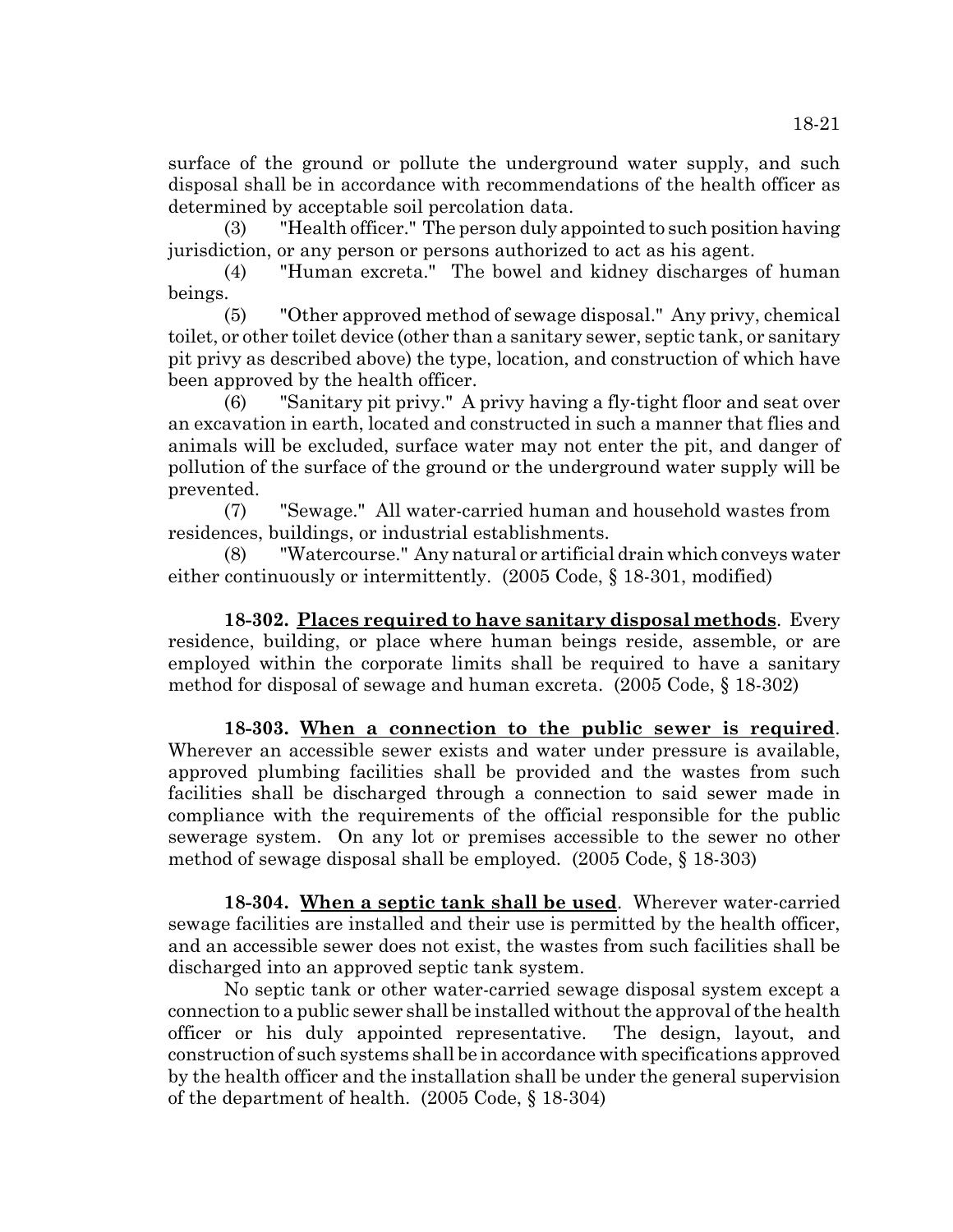**18-305. Registration and records of septic tank cleaners, etc**. Every person, firm, or corporation who operates equipment for the purpose of removing digested sludge from septic tanks, cesspools, privies, and other sewage disposal installations on private or public property must register with the health officer and furnish such records of work done within the corporate limits as may be deemed necessary by the health officer. (2005 Code, § 18-305)

**18-306. Use of pit privy or other method of disposal**. Wherever a sanitary method of human excreta disposal is required under § 18-302 and water-carried sewage facilities are not used, a sanitary pit privy or other approved method of disposal shall be provided. (2005 Code, § 18-306)

**18-307. Approval and permit required for septic tanks, privies, etc**. Any person, firm, or corporation proposing to construct a septic tank system, privy, or other sewage disposal facility, requiring the approval of the health officer under this chapter, shall before the initiation of construction obtain the approval of the health officer for the design and location of the system and secure a permit from the health officer for such system. (2005 Code, § 18-307)

**18-308. Owner to provide disposal facilities**. It shall be the duty of the owner of any property upon which facilities for sanitary sewage or human excreta disposal are required by § 18-302, or the agent of the owner to provide such facilities. (2005 Code, § 18-308)

**18-309. Occupant to maintain disposal facilities**. It shall be the duty of the occupant, tenant, lessee, or other person in charge to maintain the facilities for sewage disposal in a clean and sanitary condition at all times and no refuse or other material which may unduly fill up, clog, or otherwise interfere with the operation of such facilities shall be deposited therein. (2005 Code, § 18-309)

**18-310. Only specified methods of disposal to be used**. No sewage or human excreta shall be thrown out, deposited, buried, or otherwise disposed of, except by a sanitary method of disposal as specified in this chapter. (2005 Code, § 18-310)

**18-311. Discharge into watercourses restricted**. No sewage or excreta shall be discharged or deposited into any lake or watercourse except under conditions specified by the health officer and specifically authorized by the Tennessee Stream Pollution Control Board. (2005 Code, § 18-311)

**18-312. Pollution of ground water prohibited**. No sewage, effluent from a septic tank, sewage treatment plant, or discharges from any plumbing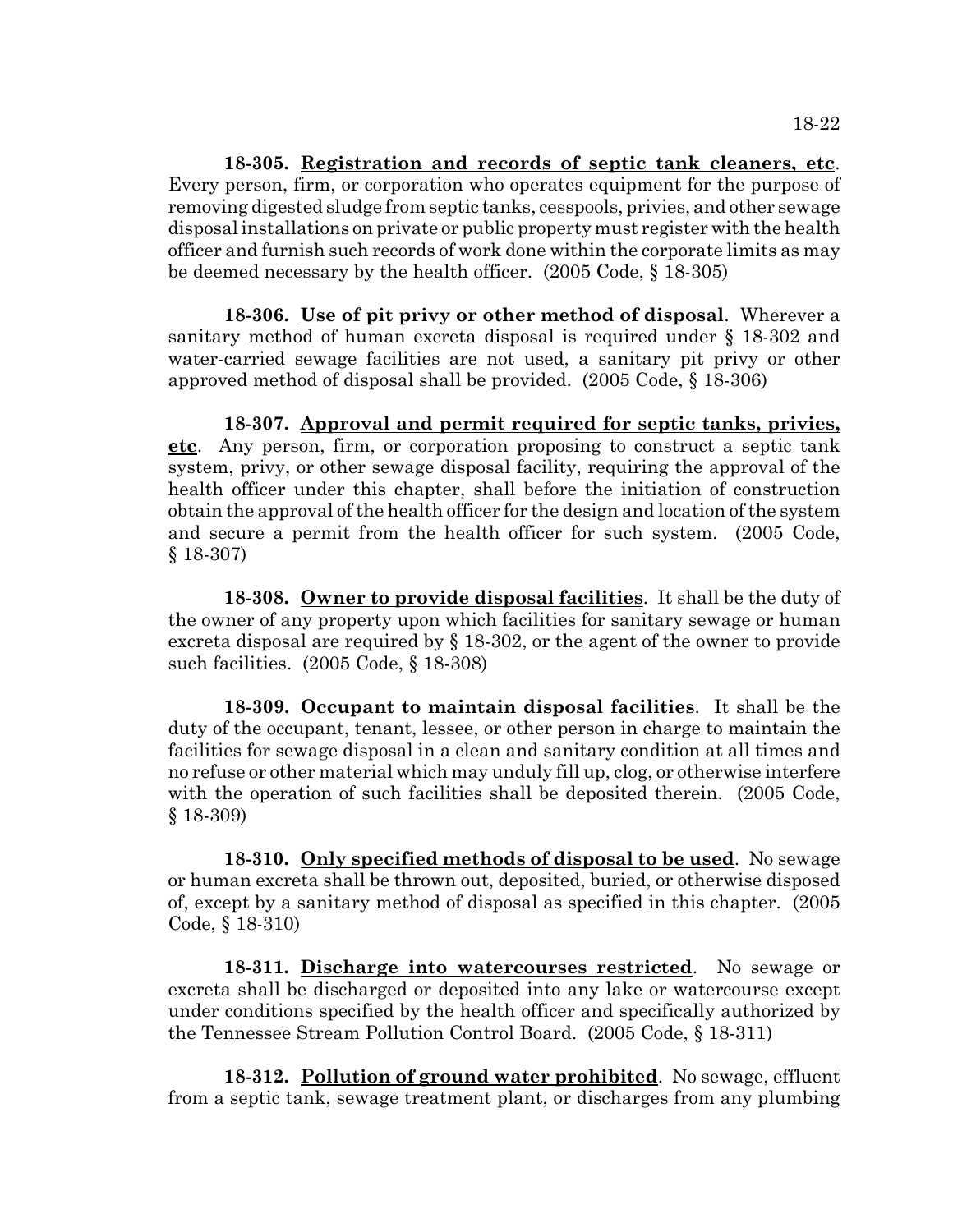facility shall empty into any well, either abandoned or constructed for this purpose, cistern, sinkhole, crevice, ditch, or other opening either natural or artificial in any formation which may permit the pollution of ground water. (2005 Code, § 18-312)

**18-313. Enforcement of chapter**. It shall be the duty of the health officer to make an inspection of the methods of disposal of sewage and human excreta as often as is considered necessary to ensure full compliance with the terms of this chapter. Written notification of any violation shall be given by the health officer to the person or persons responsible for the correction of the condition, and correction shall be made within forty-five (45) days after notification. If the health officer shall advise any person that the method by which human excreta and sewage is being disposed of constitutes an immediate and serious menace to health, such person shall at once take steps to remove the menace. Failure to remove such menace immediately shall be punishable under the general penalty clause for this code. However, such person shall be allowed the number of days herein provided within which to make permanent correction. (2005 Code, § 18-313)

**18-314. Carnivals, circuses, etc**. Whenever carnivals, circuses, or other transient groups of persons come within the corporate limits such groups of transients shall provide a sanitary method for disposal of sewage and human excreta. Failure of a carnival, circus, or other transient group to provide such sanitary method of disposal and to make all reasonable changes and corrections proposed by the health officer shall constitute a violation of this section. In these cases the violator shall not be entitled to the notice of forty-five (45) days provided for in the preceding section. (2005 Code, § 18-314)

**18-315. Violations and penalty**. Any person, persons, firm, association, or corporation or agent thereof, who shall fail, neglect, or refuse to comply with the provisions of this chapter shall be deemed guilty of a misdemeanor and shall be punishable under the general penalty clause for this code. (2005 Code, § 18-315)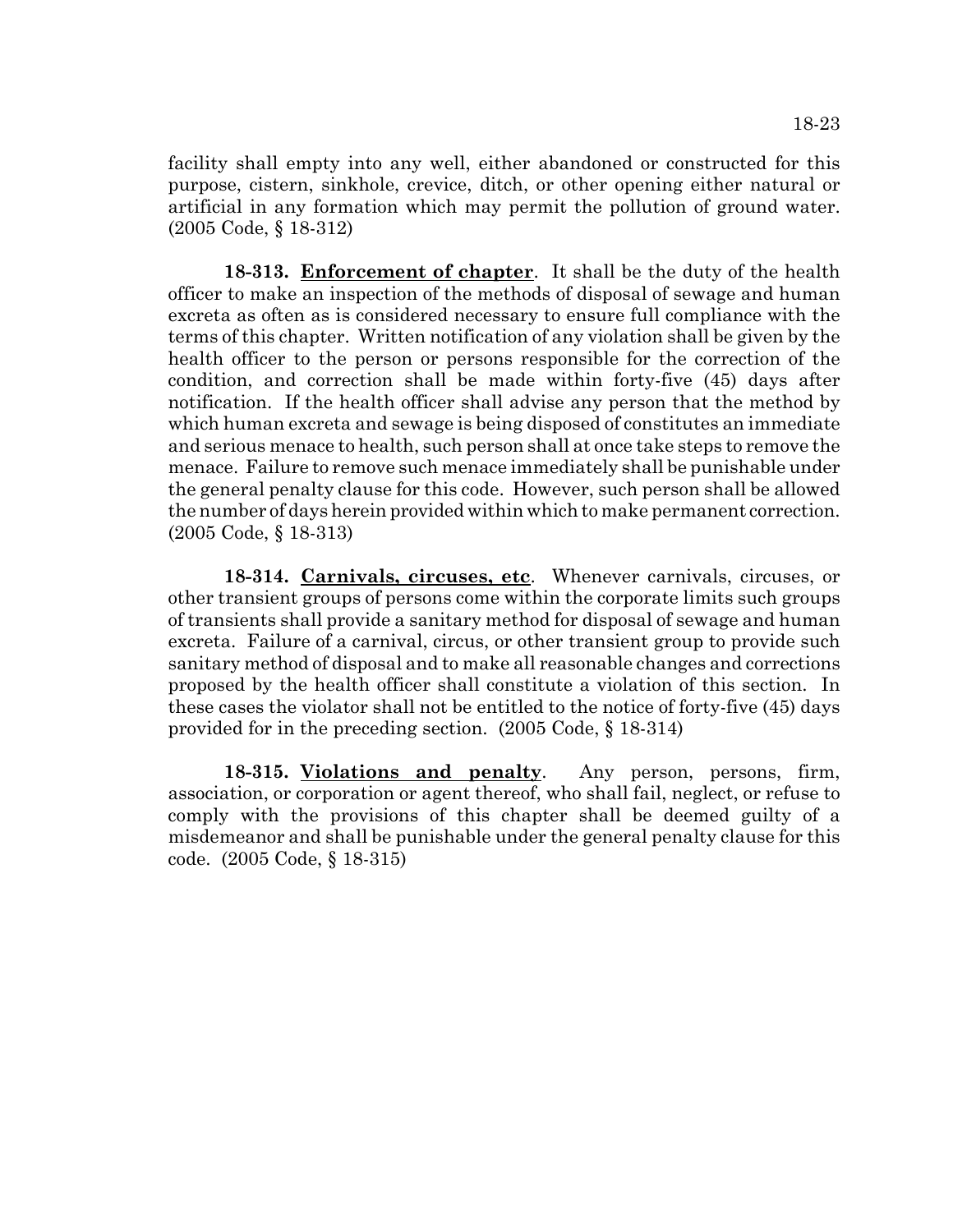#### **CHAPTER 4**

#### **SEWER USE ORDINANCE**

#### **SECTION**

- 18-401. General provisions.
- 18-402. Abbreviations.
- 18-403. Connection to public sewers.
- 18-404. Private domestic wastewater disposal.
- 18-405. Regulation of holding tank waste disposal.
- 18-406. Application for domestic wastewater discharge and industrial wastewater discharge permits.
- 18-407. Discharge regulations.
- 18-408. Industrial user monitoring, inspection reports, records access, and safety.
- 18-409. Enforcement and abatement.
- 18-410. Fees and billing.
- 18-411. Validity.
- 18-412. Violations and penalty.

**18-401. General provisions**. (1) Purpose and policy. This chapter sets forth uniform requirements for the disposal of wastewater in the service area of the City of Bradford, Tennessee, wastewater treatment system. The objectives of this chapter are:

(a) To protect the public health;

(b) To provide problem free wastewater collection and treatment service;

(c) To prevent the introduction of pollutants into the municipal wastewater treatment system, which will interfere with the system operation, will cause the city's discharge to violate its National Pollutant Discharge Elimination System (NPDES) permit or other applicable state requirements, will cause physical damage to the wastewater treatment system facilities;

(d) To provide for full and equitable distribution of the cost of the wastewater treatment system;

(e) To enable the City of Bradford to comply with the provisions of the Federal Clean Water Act, the general pretreatment regulations (40 CFR part 403), and other applicable federal and state laws and regulations; and

(f) To improve the opportunity to recycle and reclaim wastewaters and sludges from the wastewater treatment system.

In meeting these objectives, this chapter provides that all persons in the service area of the City of Bradford must have adequate wastewater treatment either in the form of a connection to the municipal wastewater treatment system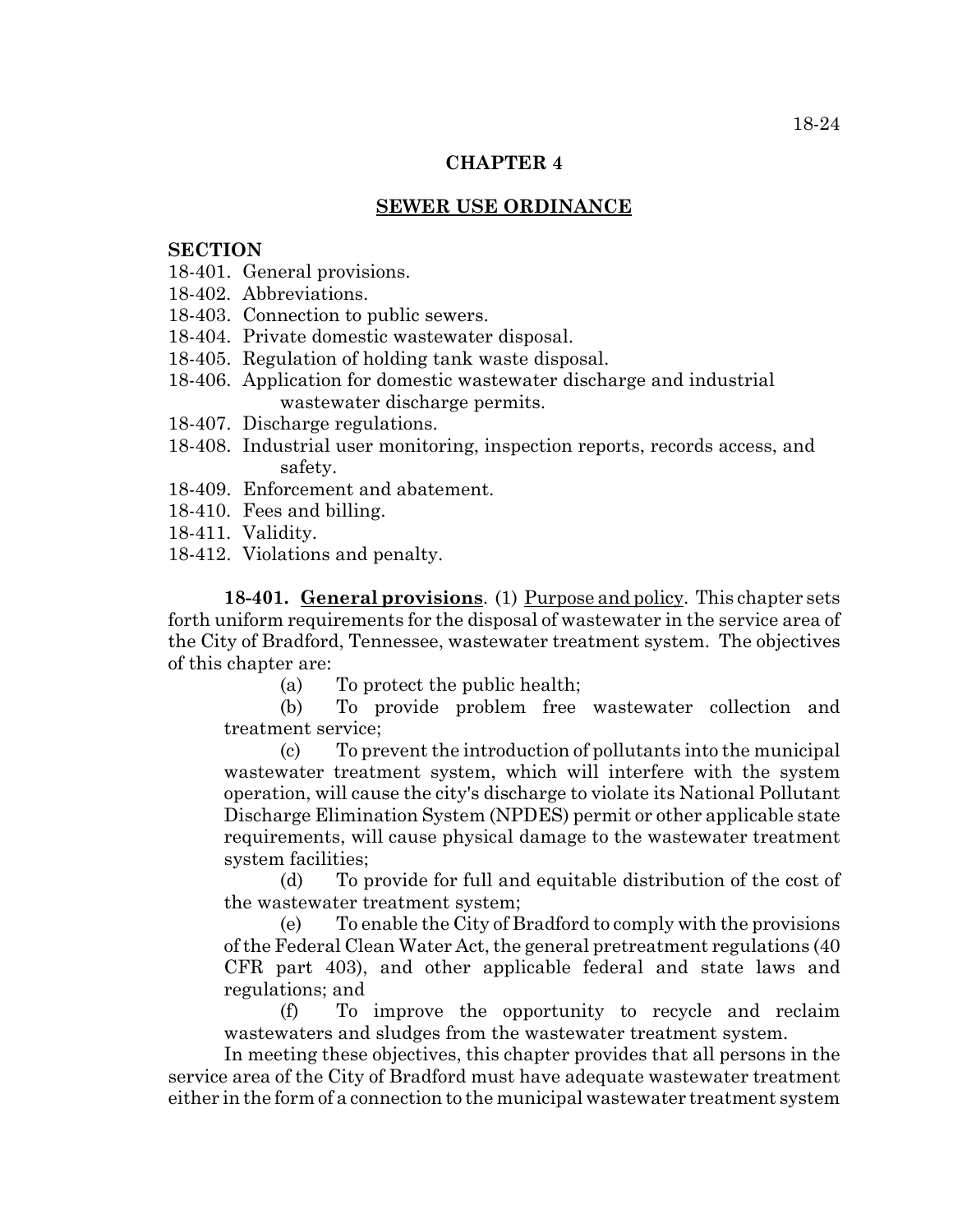or, where the system is not available, an appropriate private disposal system. The ordinance also provides for the issuance of permits to system users, for the regulations of wastewater discharge volume and characteristics, for monitoring and enforcement activities; and for the setting of fees for the full and equitable distribution of costs resulting from the operation, maintenance, and capital recovery of the wastewater treatment system and from other activities required by the enforcement and administrative program established herein.

This chapter shall apply to the City of Bradford, Tennessee, and to persons outside the city who are, by contract or agreement with the city users of the municipal wastewater treatment system. Except as otherwise provided herein, the water and sewer superintendent of the City of Bradford shall administer, implement, and enforce the provisions of this chapter.

(2) Definitions. Unless the context specifically indicates otherwise, the following terms and phrases, as used in this chapter, shall have the meanings hereinafter designated:

(a) "Act" or "the Act." The Federal Water Pollution Control Act, also known as the Clean Water Act, as amended 33 U.S.C. §§ 1251, *et seq.*

(b) "Approval authority." The director in an NPDES state with an approved state pretreatment program and the administrator of the EPA in a non-NPDES state or NPDES state without an approved state pretreatment program.

(c) "Authorized representative of industrial user." An authorized representative of an industrial user may be:

(i) A principal executive officer of at least the level of vice-president, if the industrial user is a corporation;

(ii) A general partner or proprietor if the industrial user is a partnership or proprietorship, respectively; or

(iii) A duly authorized representative of the individual designated above if such representative is responsible for the overall operation of the facilities from which the indirect discharge originates.

(d) "Biochemical Oxygen Demand (BOD)." The quantity of oxygen utilized in the biochemical oxidation of organic matter under standard laboratory procedure, for five (5) days at twenty degrees centigrade (20°C) expressed in terms of weight and concentration (milligrams per liter (mg/l)).

(e) "Building sewer." A sewer conveying wastewater from the premises of a user to the POTW.

(f) "Categorical standards." The national categorical pretreatment standards or pretreatment standard.

(g) "City." The City of Bradford or the board of mayor and aldermen, City of Bradford, Tennessee.

(h) "Compatible pollutant." Shall mean BOD, suspended solids, pH, fecal coliform bacteria, and such additional pollutants as are now, or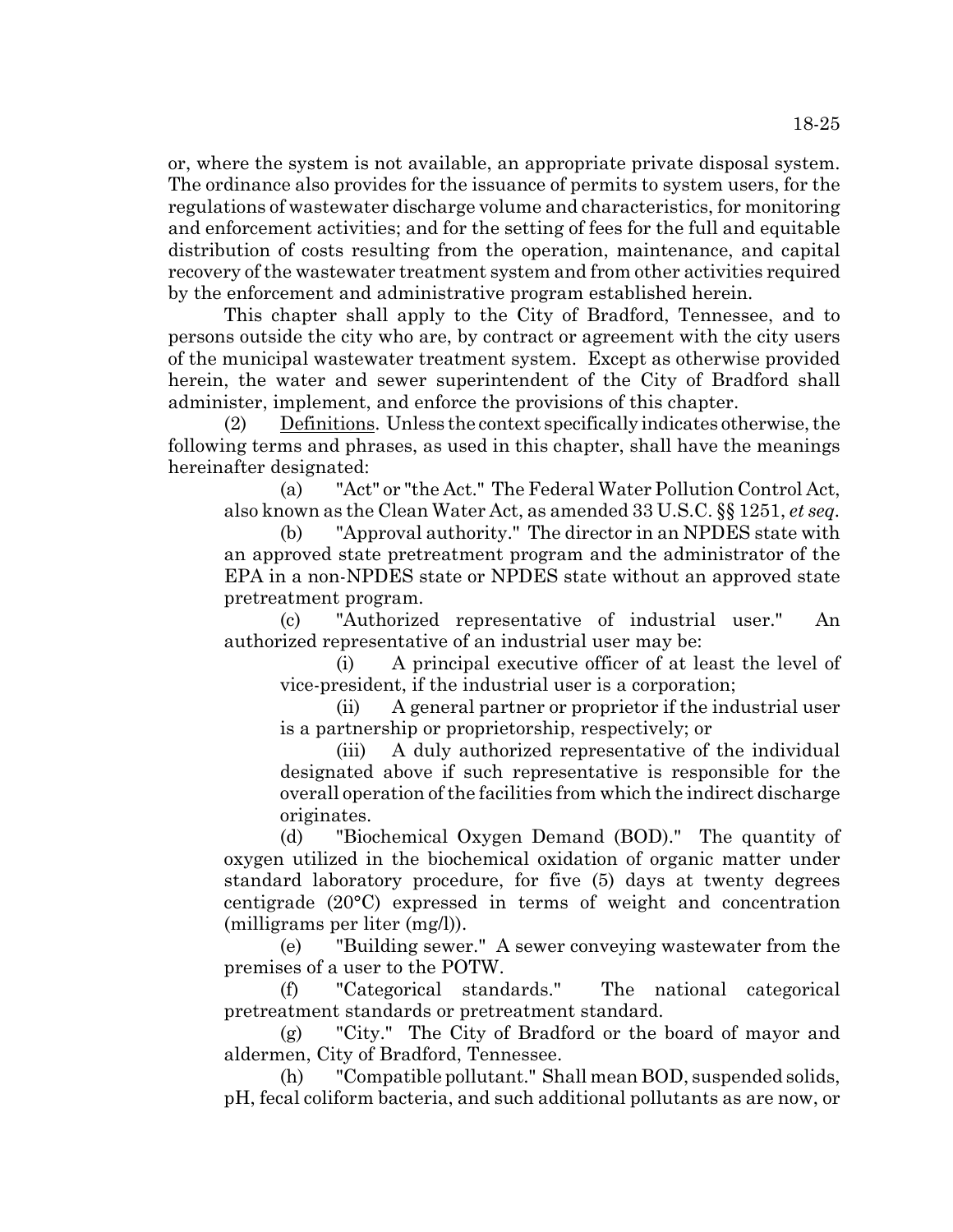may in the future, specified and controlled in the city's NPDES permit for its wastewater treatment works where sewer works have been designed and used to reduce or remove such pollutants.

(i) "Control authority." The term "control authority" shall refer to the "approval authority," defined hereinabove; or the superintendent if the city has an approved pretreatment program under the provisions of 40 CFR 403.11.

(j) "Cooling water." The water discharge from any use such as air conditioning, cooling, or refrigeration, or to which the only pollutant added is heat.

(k) "Customer." Any individual, partnership, corporation, association, or group who received sewer service from the city under either an express or implied contract requiring payment to the city for such service.

(l) "Direct discharge." The discharge of treated or untreated wastewater directly to the waters of the State of Tennessee.

(m) "Domestic wastewater." Wastewater that is generated by a single family, apartment or other dwelling unit or dwelling unit equivalent containing sanitary facilities for the disposal of wastewater and used for residential purposes only.

(n) "Environmental Protection Agency" or "EPA." The U.S. Environmental Protection Agency, or where appropriate, their term may also be used as a designation for the administrator or other duly authorized official of the said agency.

(o) "Garbage." Solid wastes from the domestic and commercial preparation, cooking, and dispensing of food, and from the handling, storage, and sale of produce.

(p) "Grab sample." A sample which is taken from a waste stream on a one (1) time basis with no regard to the flow in the waste stream and without consideration of time.

(q) "Holding tank waste." Any waste from holding tanks such as vessels, chemical toilets, campers, trailers, septic tanks, and vacuum-pump tank trucks.

(r) "Incompatible pollutant." Any pollutant which is not a "compatible pollutant" as defined in this section.

(s) "Indirect discharge." The discharge or the introduction of non-domestic pollutants from any source regulated under section 307(b) or (c) of the Act, (33 U.S.C. 1317), into the POTW (including holding tank waste discharged into the system).

(t) "Industrial user." A source of indirect discharge which does not constitute a "discharge of pollutants" under regulations issued pursuant to section 402 of the Act (33 U.S.C. 1342).

(u) "Interference." The inhibition or disruption of the municipal wastewater treatment processes or operations which contributes to a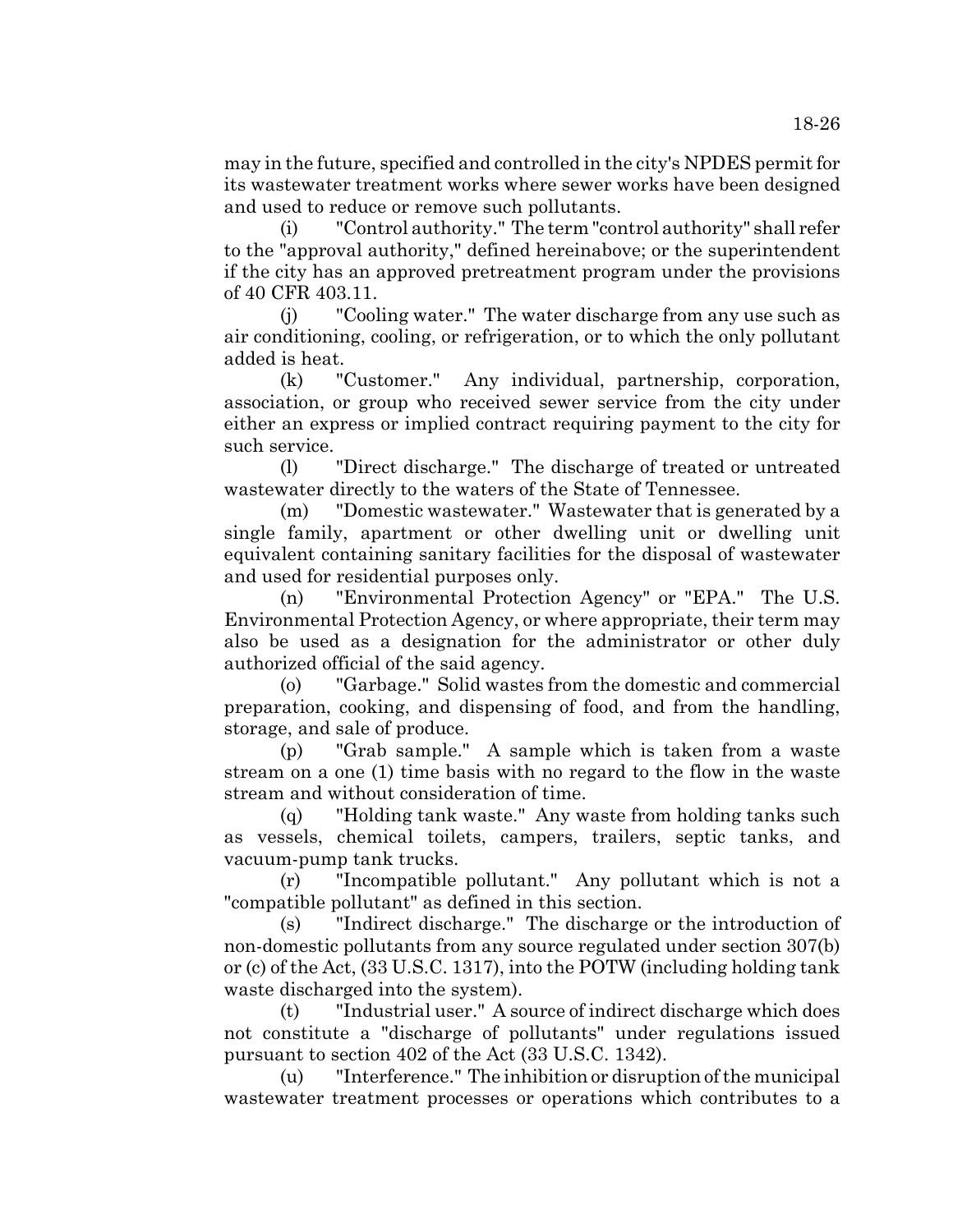violation of any requirement of the city's NPDES permit. The term includes prevention of sewage sludge use or disposal by the POTW in accordance with 405 of the Act, (33 U.S.C. 1345) or any criteria, guidelines, or regulations developed pursuant to the Solid Waste Disposal Act (SWDA), the Clean Air Act, the Toxic Substances Control Act, or more stringent state criteria (including those contained in any state sludge management plan prepared pursuant to title IV of SWDA) applicable to the method of disposal or use employed by the municipal wastewater treatment system.

(v) "National categorical pretreatment standard or pretreatment standard." Any regulation containing pollutant discharge limits promulgated by the EPA in accordance with section 307(b) and (c) of the Act (33 U.S.C. 1347) which applies to a specific category of industrial users.

(w) "Natural outlet." Any outlet into a watercourse, pond, ditch, lake, or other body of surface ground water.

(x) "NPDES (National Pollution Discharge Elimination System." The program for issuing, conditioning, and denying permits for the discharge of pollutants from point sources into navigable waters, the contiguous zone, and the oceans pursuant to section 402 of the Federal Water Pollution Control Act as amended.

(y) "New source." Any source, the construction of which is commenced after the publication of proposed regulations prescribing a section 307(c) (33 U.S.C. 1317) categorical pretreatment standard which will be applicable to such source, if such standard if thereafter promulgated within one hundred twenty (120) days of proposal in the federal register. Where the standard is promulgated later than one hundred twenty (120) days after proposal, a new source means any source, the construction of which is commenced after the date of promulgation of the standard.

(z) "Person." Any individual, partnership, co-partnership, firm, company, corporation, association, joint stock company, trust, estate, governmental entity or any other legal entity, or their legal representatives, agents, or assigns. The masculine gender shall include the feminine and the singular shall include the plural where indicated by the context.

(aa) "pH." The logarithm (base 10) of the reciprocal of the concentration of hydrogen ions expressed in grams per liter of solution.

(bb) "Pollutant." Any dredged spoil, solid waste, incinerator residue, sewage, garbage, sewage sludge, munitions, chemical substances, biological materials, radioactive materials, heat, wrecked or discharged equipment, rock, sand, cellar dirt, and industrial, municipal, and agricultural waste discharged into water.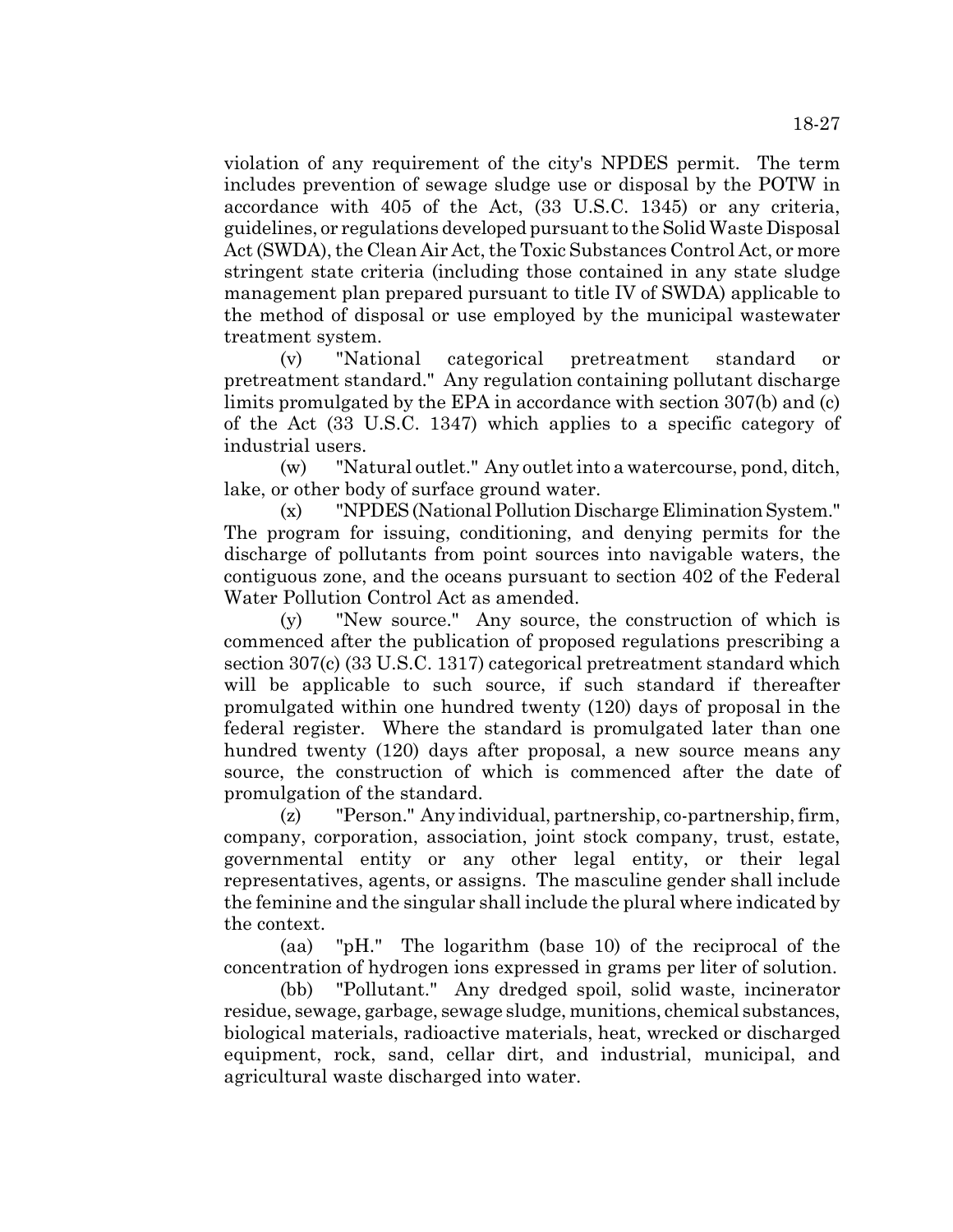(cc) "Pollution." The man-made or man-induced alteration of the chemical, physical, biological, and radiological integrity of water.

(dd) "Pretreatment or treatment." The reduction of the amount of pollutants, the elimination of pollutants, or the alteration of the nature of pollutant properties in wastewater to a less harmful state prior to or in lieu of discharging or otherwise introducing such pollutants into a POTW. The reduction or alteration can be obtained by physical, chemical, or biological processes, or process changes or other means, except as prohibited by 40 CFR section 40.36(d).

(ee) "Pretreatment requirements." Any substantive or procedural requirement related to pretreatment other than a national pretreatment standard imposed on an industrial user.

(ff) "Publicly owned treatment works (POTW)." A treatment works as defined by section 212 of the Act, (33 U.S.C. 1292) which is owned in this instance by the city. This definition includes any sewers that convey wastewater to the POTW treatment plant, but does not include pipes, sewers or other conveyances not connected to a facility providing treatment. For the purposes of this chapter, "POTW" shall also include any sewers that convey wastewaters to the POTW from persons outside the (city), who are, by contract or agreement with the (city) users of the (city's) POTW.

(gg) "POTW treatment plant." That portion of the POTW designed to provide treatment to wastewater.

(hh) "Shall" is mandatory; "may" is permissive.

(ii) "Significant industrial user." Any industrial user of the city's wastewater disposal system who:

(i) Has a discharge flow of twenty-five thousand (25,000) gallons or more per average work day;

(ii) Has a flow greater than five percent (5%) of the flow in the city's wastewater treatment system; or

(iii) Has in his wastes toxic pollutants as defined pursuant to section 307 of the Act of (state) statutes and rules or the U.S. Environmental Protection Agency (EPA) to have significant impact, either singly or in combination with other contributing industries, on the wastewater treatment system, the quality of sludge, the system's effluent quality, or air emissions generated by the system.

(jj) "Slug." Any discharge of water, sewage, or industrial waste which in concentration of any given constituent or in quantity of flow exceeds for any period of duration longer than fifteen (15) minutes more than five (5) times the average twenty-four (24) hour concentrations of flows during normal operation or any discharge of whatever duration that causes the sewer to overflow or back up in an objectionable way or any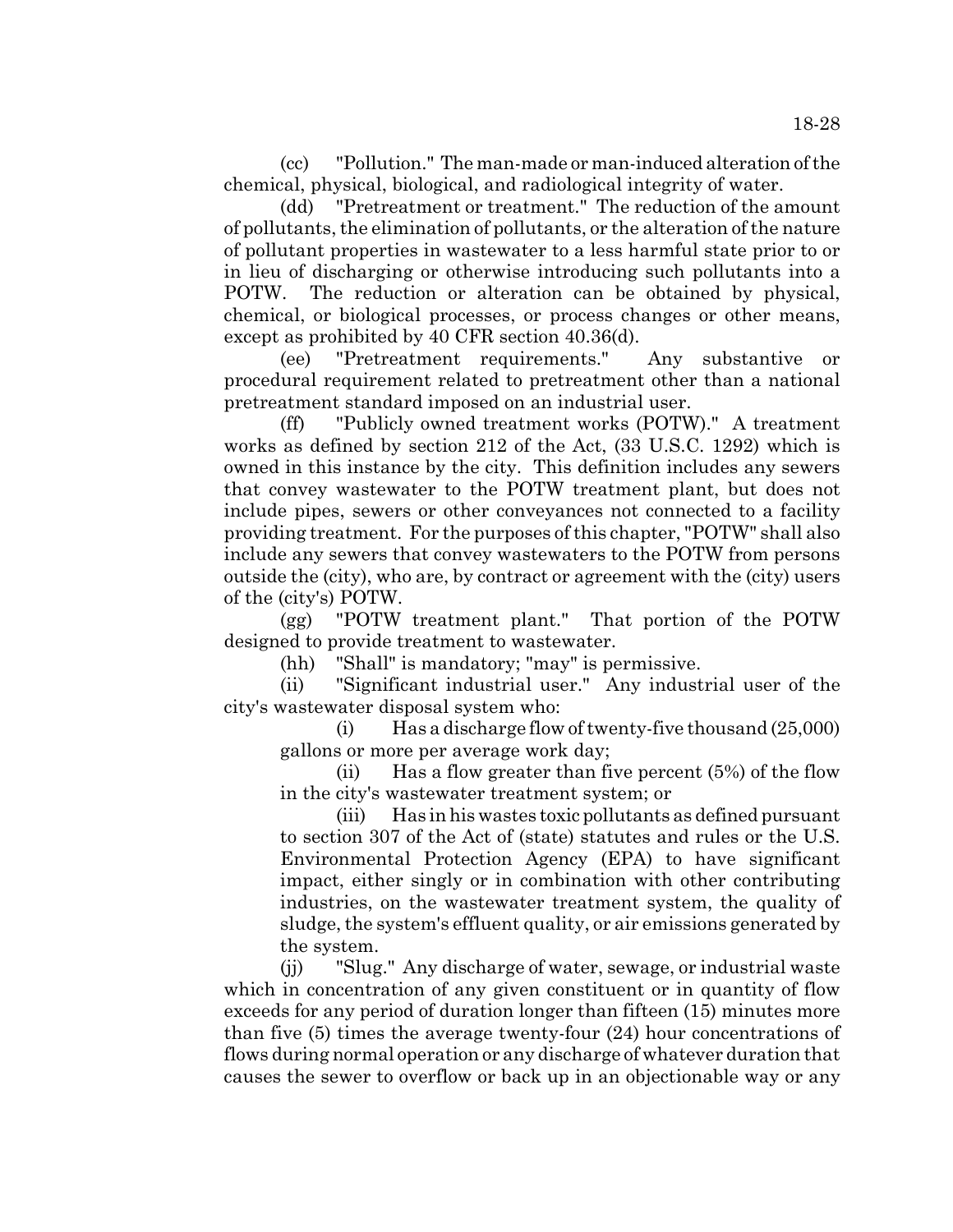discharge of whatever duration that interferes with the proper operation of the wastewater treatment facilities or pumping stations.

(kk) "State." The State of Tennessee.

(ll) "Standard Industrial Classification (SIC)." A classification pursuant to the *Standard Industrial Classification Manual* issued by the Executive Office of the President, Office of Management and Budget, 1972.

(mm) "Stormwater." Any flow occurring during or following any form of natural precipitation and resulting therefrom.

(nn) "Storm sewer or storm drain." A pipe or conduit which carries storm and surface waters and drainage, but excludes sewage and industrial wastes. It may, however, carry cooling waters and unpolluted waters, upon approval of the superintendent.

(oo) "Suspended solids." The total suspended matter that floats on the surface of, or is suspended in, water, wastewater, or other liquids and which is removable by laboratory filtering.

(pp) "Superintendent." The person designated by the city to supervise the operation of the publicly owned treatment works and who is charged with certain duties and responsibilities by this chapter, or his duly authorized representative.

(qq) "Toxic pollutant." Any pollutant or combination of pollutants listed as toxic in regulations promulgated by the Administrator of the Environmental Protection Agency under the provision of CWA 307(a) or other Acts.

(rr) "Twenty-four (24) hour flow proportional composite sample." A sample consisting of several sample portions collected during a twenty-four (24) hour period in which the portions of a sample are proportioned to the flow and combined to form a representative sample.

(ss) "User." Any person who contributes, causes or permits the contribution of wastewater into the city's POTW.

(tt) "Wastewater." The liquid and water-carried industrial or domestic wastes from dwellings, commercial buildings, industrial facilities, and institutions, whether treated or untreated, which is contributed into or permitted to enter the POTW.

(uu) "Waters of the state." All streams, lakes, ponds, marshes, watercourses, waterways, wells, springs, reservoirs, aquifers, irrigation systems, drainage systems, and all other bodies or accumulations of water, surface or underground, natural or artificial, public or private, that are contained within, flow through, or border upon the state or any portion thereof. (2005 Code, § 18-401)

**18-402. Abbreviations**. The following abbreviations shall have the designated meanings:

(1) BOD - Biochemical Oxygen Demand.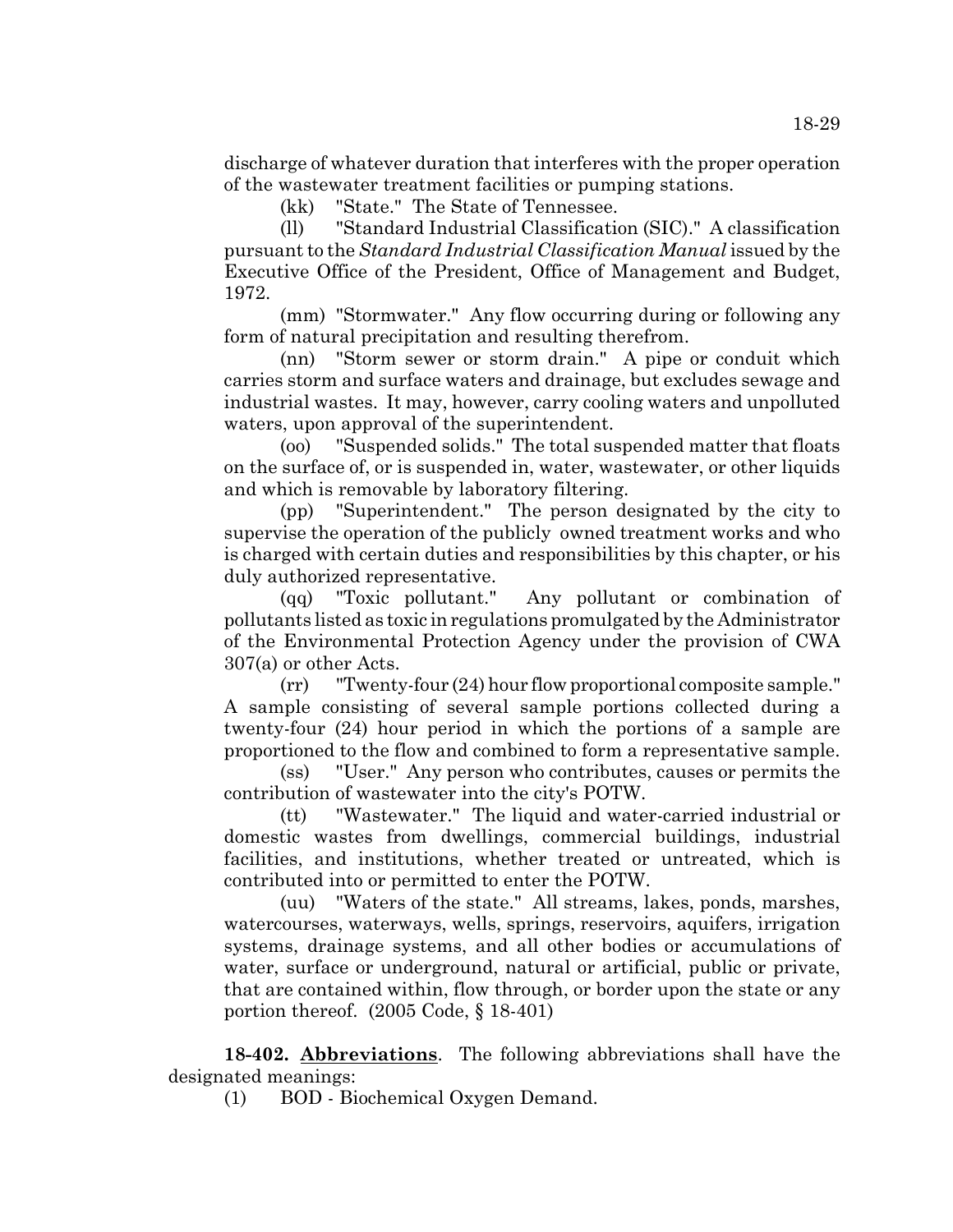- (2) CFR Code of Federal Regulations.
- (3) COD Chemical Oxygen Demand.
- (4) EPA Environmental Protection Agency.
- $(5)$  l Liter.
- (6) mg Milligrams.
- (7) mg/l Milligrams per liter.
- (8) NPDES National Pollutant Discharge Elimination System.
- (9) POTW Publicly Owned Treatment Works.
- (10) SIC Standard Industrial Classification.
- (11) SWDA Solid Waste Disposal Act, 42 U.S.C. §§ 6901 *et seq.*
- (12) USC United States Code.
- (13) TSS Total Suspended Solids. (2005 Code, § 18-402)

**18-403. Connection to public sewers**. (1) Requirements for proper wastewater disposal. (a) It shall be unlawful for any person to place, deposit, or permit to be deposited in any unsanitary manner on public or private property within the service area of the City of Bradford, any human or animal waste, garbage, or other objectionable waste.

(b) It shall be unlawful to discharge to any waters of the state within the service area of the City of Bradford any sewage or other polluted waters, except where suitable treatment has been provided in accordance with subsequent provisions of this chapter.

(c) Except as hereinafter provided, it shall be unlawful to construct or maintain any privy, privy vault, septic tank, cesspool, or other facility intended or used for the disposal of sewage.

(d) Except as provided in  $\S 18-403(1)$ (e) below, the owner of all houses, buildings, or properties used for human occupancy, employment, recreation, or other purposes situated within the service area and abutting on any street, alley, or right-of-way in which there is now located or may in the future be located a sanitary sewer in the service area, is hereby required at his expense to install suitable toilet facilities therein, and to connect such facilities directly with the proper public sewer in accordance with the provisions of this chapter, within sixty (60) days after date of official notice to do so, provided that said public sewer is within five hundred feet (500') of the building drain as defined herein.

(e) The owner of a manufacturing facility may discharge wastewater to the waters of the state, provided that he obtains an NPDES permit and meets all requirements of the Federal Clean Water Act, the NPDES permit, and any other applicable local, state, or federal statutes and regulations.

(f) Where a public sanitary sewer is not available under the provisions of subsection (1)(d) above, the building sewer shall be connected to a private sewage disposal system complying with the provisions of § 18-404 of this chapter.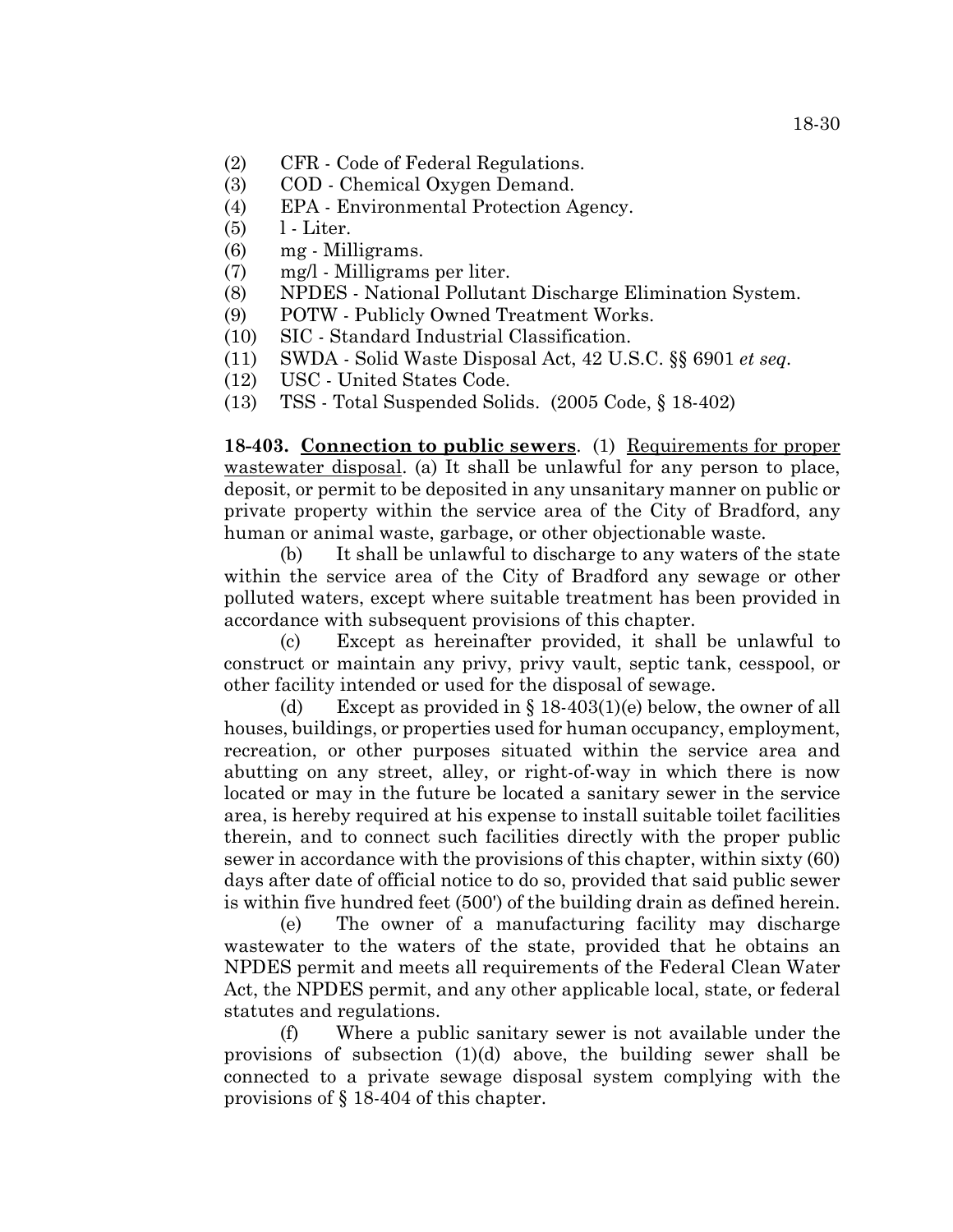(2) Physical connection public sewer. (a) No unauthorized person shall uncover, make any connections with or opening into, use, alter, or disturb any public sewer or appurtenance thereof without first obtaining a written permit from the superintendent as required by § 18-406 of this chapter.

(b) All costs and expenses incident to the installation, connection, and inspection of the building sewer shall be borne by the owner. The owner shall indemnify the city from any loss or damage that may directly or indirectly be occasioned by the installation of the building sewer.

(c) A separate and independent building sewer shall be provided for every building; except where one (1) building stands at the rear of another on an interior lot and no private sewer is available or can be constructed to the rear building through an adjoining alley, court, yard, or driveway, the building sewer from the front building may be extended to the rear building and the whole considered as one (1) building sewer.

(d) Old building sewers may be used in connection with new buildings only when they are found, on examination and tested by the superintendent to meet all requirements of this chapter. All others must be sealed to the specifications of the superintendent.

(e) Building sewers shall conform to the following requirements:

(i) The minimum size of a building sewer shall be four inches (4").

(ii) The minimum depth of a building sewer shall be eighteen inches (18").

(iii) Four inch (4") building sewers shall be laid on a grade greater than one-eighth inch (1/8") per foot. Larger building sewers shall be laid on a grade that will produce a velocity when flowing full of at least two feet (2') per second.

(iv) Slope and alignment of all building sewers shall be neat and regular.

(v) Building sewers shall be constructed only of:

(A) Concrete or clay sewer pipe using rubber or neoprene compression joints of approved type;

(B) Cast iron soil pipe with leaded or compression joints;

(C) Polyvinyl chloride pipe with solvent welded or with rubber compression joints;

(D) ABS composite sewer pipe with solvent welded or rubber compression joints of approved type; or

(E) Such other materials of equal or superior quality as may be approved by the superintendent. Under no circumstances will cement mortar joints be acceptable.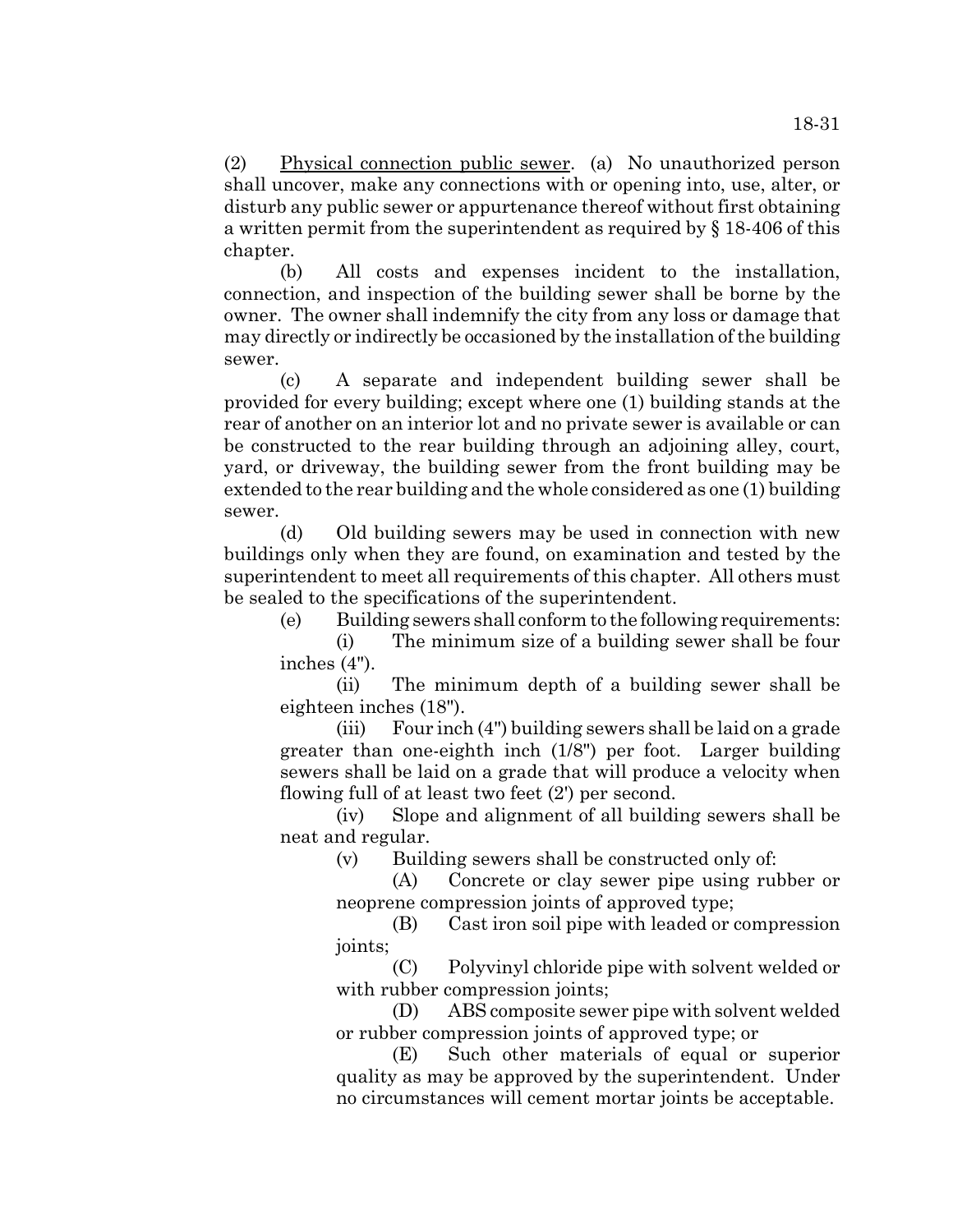(vi) A cleanout shall be located five feet (5') outside of the building, one (1) as it taps on to the utility lateral and one (1) at each change of direction of the building sewer which is greater than forty-five (45) degrees. Additional cleanouts shall be placed not more than seventy-five feet (75') apart in horizontal building sewers of four (4) inch nominal diameter and not more than one hundred feet (100') apart for larger pipes. Cleanouts shall be extended to or above the finished grade level directly above the place where the cleanout is installed. A "Y" (wye) and one-eighth (1/8) bend shall be used for the cleanout base. Cleanouts shall not be smaller than four inches (4") on a four-inch (4") pipe.

(vii) Connections of building sewers to the public sewer system shall be made using the appropriate existing wye or tee branch compression type couplings or collar type rubber joint with corrosion resisting or stainless steel bands. Where existing wye or tee branches are not available, connections of building services shall be made by either removing a length of pipe and replacing it with a wye or tee fitting or cutting a clean opening in the existing public sewer and installing a tee-saddle or tee-insert of a type approved by the superintendent. All such connections shall be made gastight and watertight.

(viii) The building sewer may be brought into the building below the basement floor when gravity flow from the building to the sanitary sewer is at a grade of one-eighth inch (1/8") per foot or more if possible. In cases where basement or floor levels are lower than the ground elevation at the point of connection to the sewer, adequate precautions by installation of check valves or other backflow prevention devices to protect against flooding shall be provided by the owner. In all buildings in which any building drain is too low to permit gravity flow to the public sewer, sanitary sewage carried by such building drain shall be lifted by an approved means and discharged to the building sewer at the expense of the owner.

(ix) The methods to be used in excavating, placing of pipe, jointing, testing, backfilling the trench, or other activities in the construction of a building sewer which have not been described above shall conform to the requirements of the building and plumbing code or other applicable rules and regulations of the city or to the procedures set forth in appropriate specifications of the *A.S.T.M.* and *Water Pollution Control Federal Manual of Practice No. 9*. Any deviation from the prescribed procedures and materials must be approved by the superintendent before installation.

(x) An installed building sewer shall be gastight and watertight.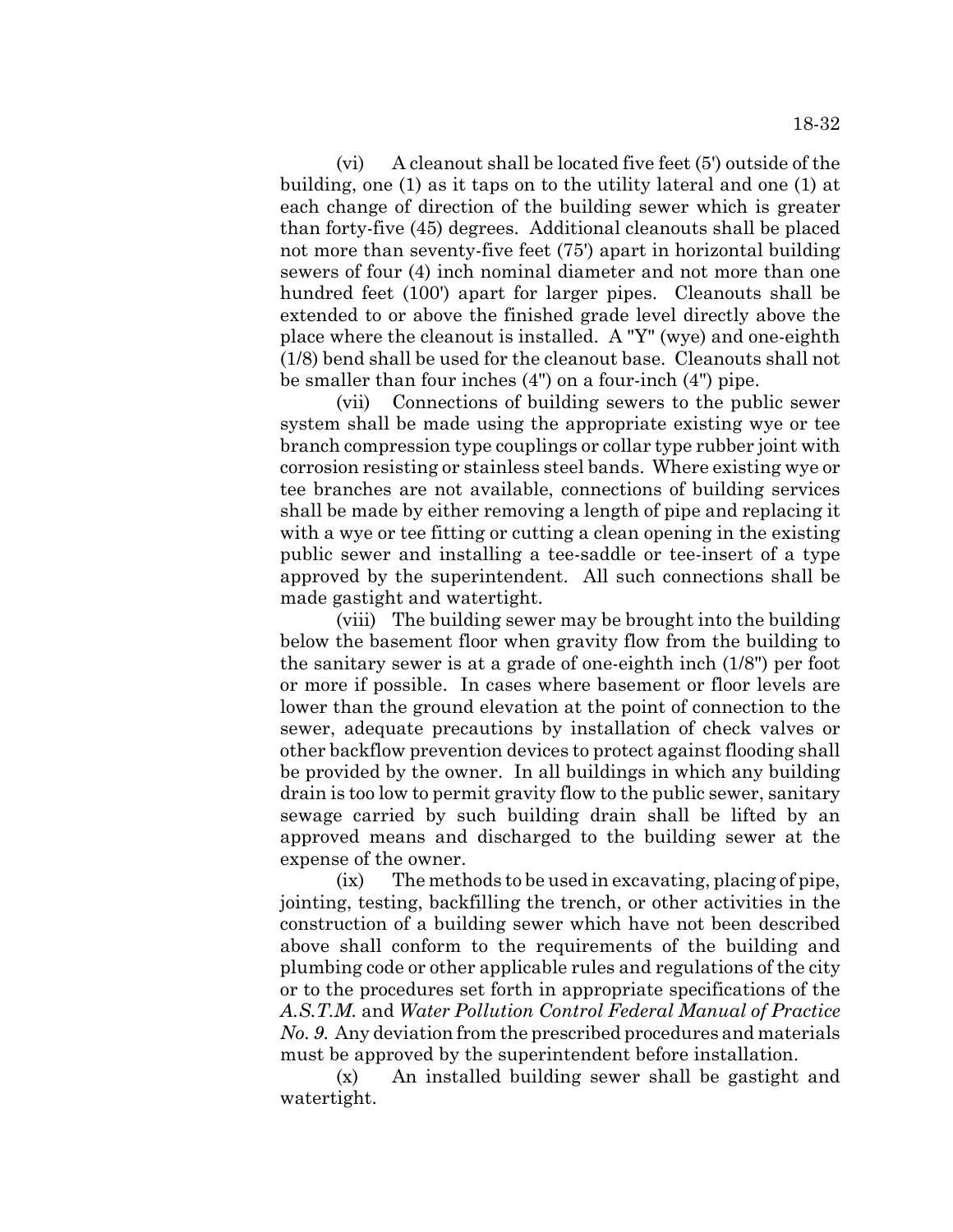(f) All excavations for building sewer installation shall be adequately guarded with barricades and lights so as to protect the public from hazard. Streets, sidewalks, parkways, and other public property disturbed in the course of the work shall be restored in a manner satisfactory to the city.

(g) No person shall make connection of roof downspouts, exterior foundation drains, areaway drains, basement drains or other sources of surface runoff or groundwater to a building sewer or building drain which in turn is connected directly or indirectly to a public sanitary sewer.

(h) All pertinent OSHA requirements shall be met at all times. (3) Inspection of connections. (a) The sewer connection and all building sewers from the building to the public sewer main line shall be inspected before the underground portion is covered, by the superintendent or his authorized representative.

(b) The applicant for discharge shall notify the superintendent when the building sewer is ready for inspection and connection to the public sewer. The connection shall be made under the supervision of the superintendent or his representative.

(4) Maintenance of building sewers. Each individual property owner or user of the POTW shall be entirely responsible for the maintenance of the building sewer located on private property. This maintenance will include repair or replacement of the service line as deemed necessary by the superintendent to meet specifications of the city. (2005 Code, § 18-403)

## **18-404. Private domestic wastewater disposal**. (1) Availability.

(a) Where a public sanitary sewer is not available under the provisions of  $\S$  18-403(1)(d), the building sewer shall be connected to a private wastewater disposal system complying with the provisions of this section.

(b) Any residence, office, recreational facility, or other establishment used for human occupancy where the building drain is below the elevation to obtain a grade equivalent to one-eighth inch (1/8") per foot in the building sewer but is otherwise accessible to a public sewer as provided in § 18-403, the owner shall provide a private sewage pumping station as provided in  $\S 18-403(e)$ (viii).

(c) Where a public sewer becomes available, the building sewer shall be connected to said sewer within sixty (60) days after date of official notice to do so.

(2) Requirements. (a) A private domestic wastewater disposal system may not be constructed within the service area unless and until a certificate is obtained from the superintendent stating that a public sewer is not accessible to the property and no such sewer is proposed for construction in the immediate future. No certificate shall be issued for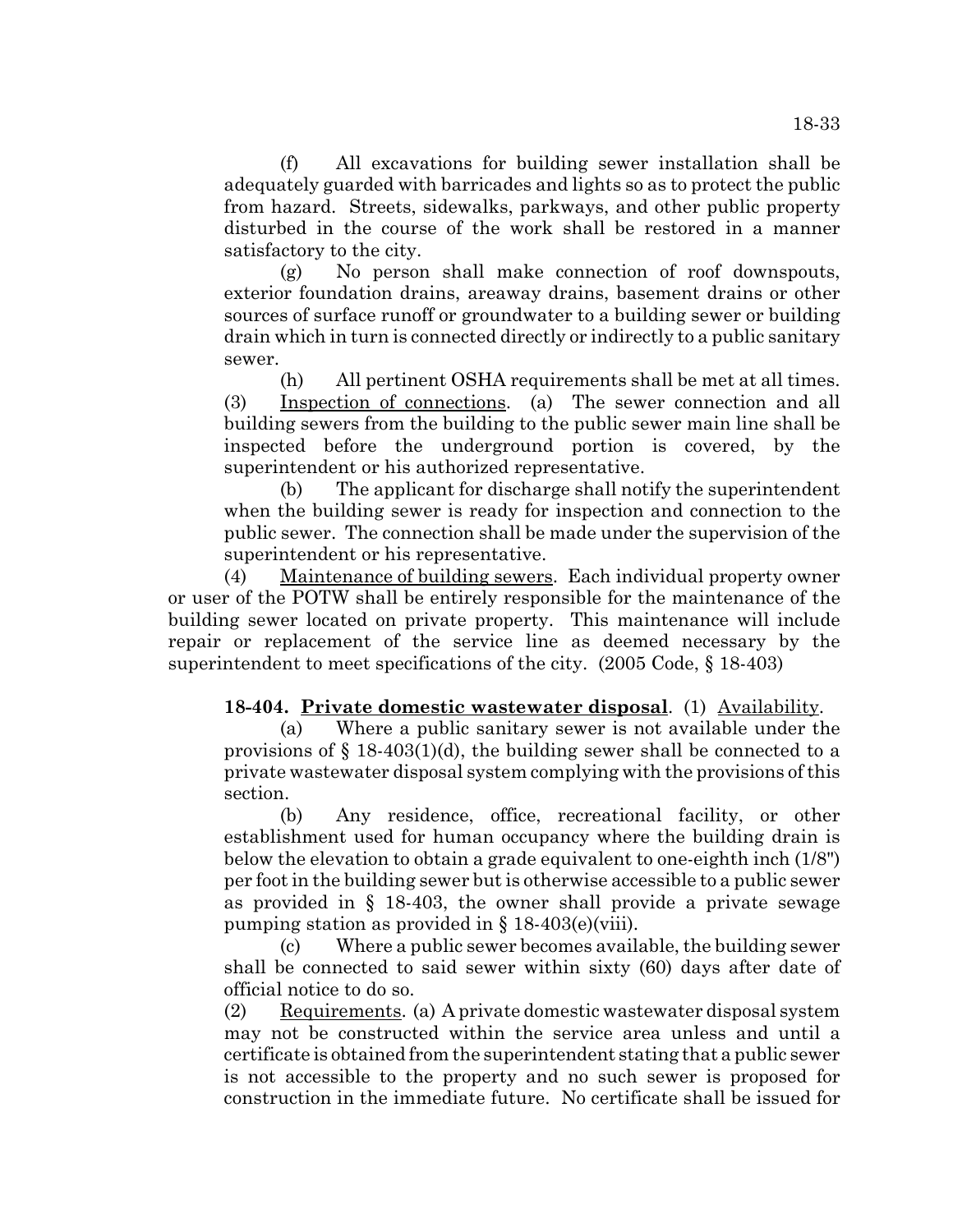any private domestic wastewater disposal system employing subsurface soil absorption facilities where the area of the lot is less than that specified by the Gibson County Department of Public Health.

(b) Before commencement of construction of a private sewage disposal system, the owner shall first obtain written permission from the Gibson County Department of Public Health. The owner shall supply any plans, specifications, and other information as are deemed necessary by the Gibson County Department of Public Health.

(c) A private sewage disposal system shall not be placed in operation until the installation is completed to the satisfaction of the Gibson County Department of Public Health. They shall be allowed to inspect the work at any stage of construction, and in any event, the owner shall notify the Gibson County Department of Public Health when the work is ready for final inspection, before any underground portions are covered. The inspection shall be made within a reasonable period of time after the receipt of notice by the Gibson County Department of Public Health.

(d) The type, capacity, location, and layout of a private sewage disposal system shall comply with all recommendations of the Department of Health of the State of Tennessee and the Gibson County Department of Public Health. No septic tank or cesspool shall be permitted to discharge to any natural outlet.

(e) The owner shall operate and maintain the private sewage disposal facilities in a sanitary manner at all times, at no expense to the city.

(f) No statement contained in this chapter shall be construed to interfere with any additional requirements that may be imposed by the Gibson County Department of Public Health. (2005 Code, § 18-404)

**18-405. Regulation of holding tank waste disposal**. (1) Permit. No person, firm, association, or corporation shall clean out, drain, or flush any septic tank or any other type of wastewater or excreta disposal system, unless such person, firm, association, or corporation obtains a permit from the superintendent to perform such acts or services. Any person, firm, association, or corporation desiring a permit to perform such services shall file an application on the prescribed form. Upon any such application, said permit shall be issued by the superintendent when the conditions of this chapter have been met, and providing the superintendent is satisfied the applicant has adequate and proper equipment to perform the services contemplated in a safe and competent manner.

(2) Fees. For each permit issued under the provisions of this chapter, an annual service charge therefor shall be paid to the city to be set as specified in § 18-411. Any such permit granted shall be for one (1) full fiscal year or fraction of the fiscal year, and shall continue in full force and effect from the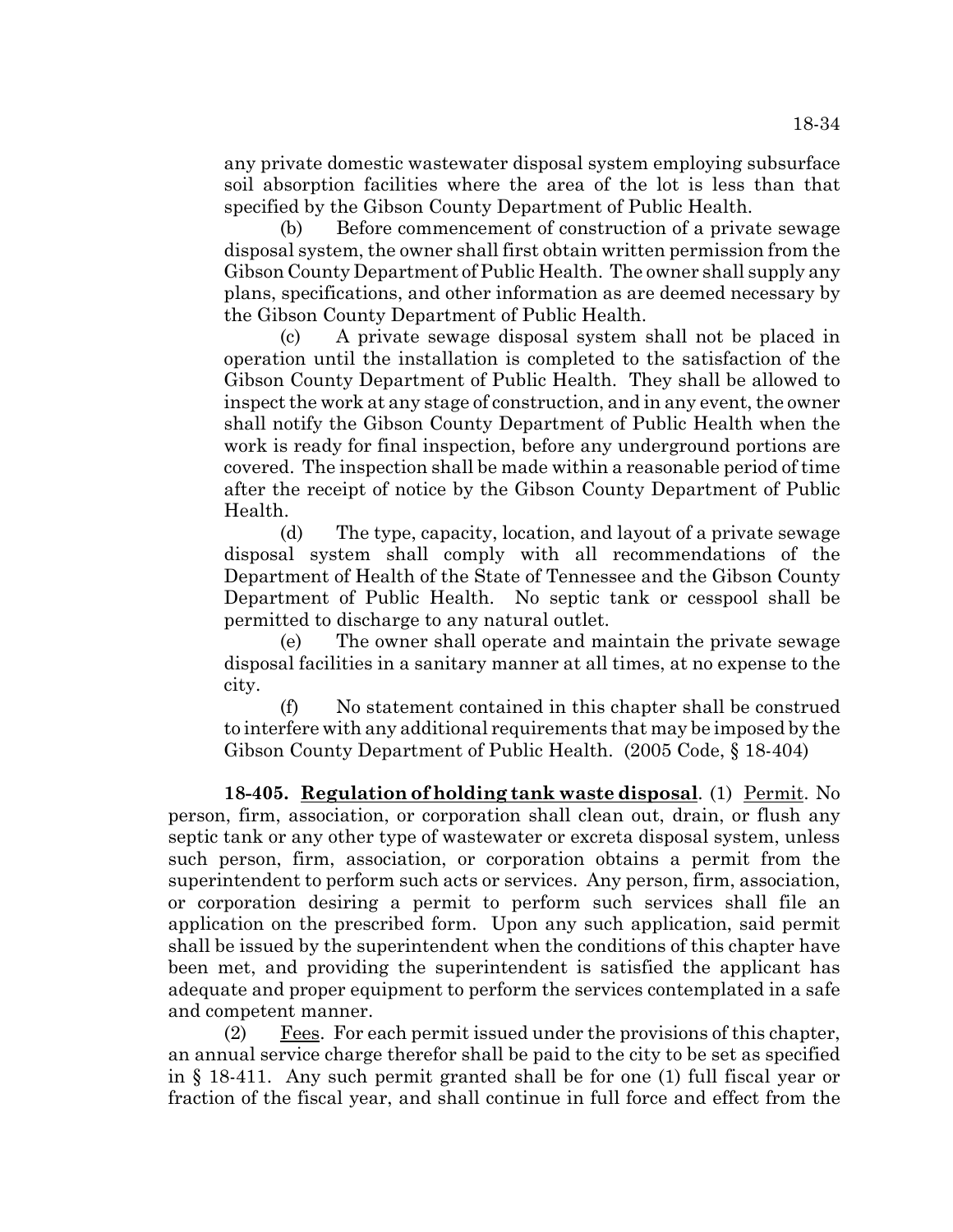time issued until the ending of the fiscal year, unless sooner revoked, and shall be nontransferable. The number of the permit granted hereunder shall be plainly painted on each side of each motor vehicle used in the conduct of the business permitted hereunder.

(3) Designated disposal locations. The superintendent shall designate approved locations for the emptying and cleansing of all equipment used in the performance of the services rendered under the permit herein provided for, and it shall be a violation hereof for any person, firm, association, or corporation to empty or clean such equipment at any place other than a place so designated.

(4) Revocation of permit. Failure to comply with all the provisions of this chapter shall be sufficient cause for the revocation of such permit by the superintendent. The possession within the service area by any person of any motor vehicle equipped with a body type and accessories of a nature and design capable of serving a septic tank of wastewater or excreta disposal system cleaning unit shall be prima facie evidence that such person is engaged in the business of cleaning, draining, or flushing septic tanks or other wastewater or excreta disposal systems within the service area of the City of Bradford. (2005 Code, § 18-405)

**18-406. Application for domestic wastewater discharge and industrial wastewater discharge permits**. (1) Applications for discharge of domestic wastewater. All users or prospective users which generate domestic wastewater shall make application to the superintendent for written authorization to discharge to the municipal wastewater treatment system. Applications shall be required from all new dischargers as well as for any existing discharger desiring additional service. Connection to the municipal sewer shall not be made until the application is received and approved by the superintendent, the building sewer is installed in accordance with § 18-403 of this chapter and an inspection has been performed by the superintendent or his representative.

The receipt by the city of a prospective customer's application for service shall not obligate the city to render the service. If the service applied for cannot be supplied in accordance with this chapter and the city's rules and regulations and general practice, the connection charge will be refunded in full, and there shall be no liability of the city to the applicant for such service, except that conditional waivers for additional services may be granted by the superintendent for interim periods if compliance may be assured within a reasonable period of time.

(2) Industrial wastewater discharge permits. (a) General requirements. All industrial users proposing to connect to or to contribute to the POTW shall obtain a wastewater discharge permit before connecting to or contributing to the POTW. All existing industrial users connected to or contributing to the POTW within one hundred eighty (180) days after the effective date of this chapter.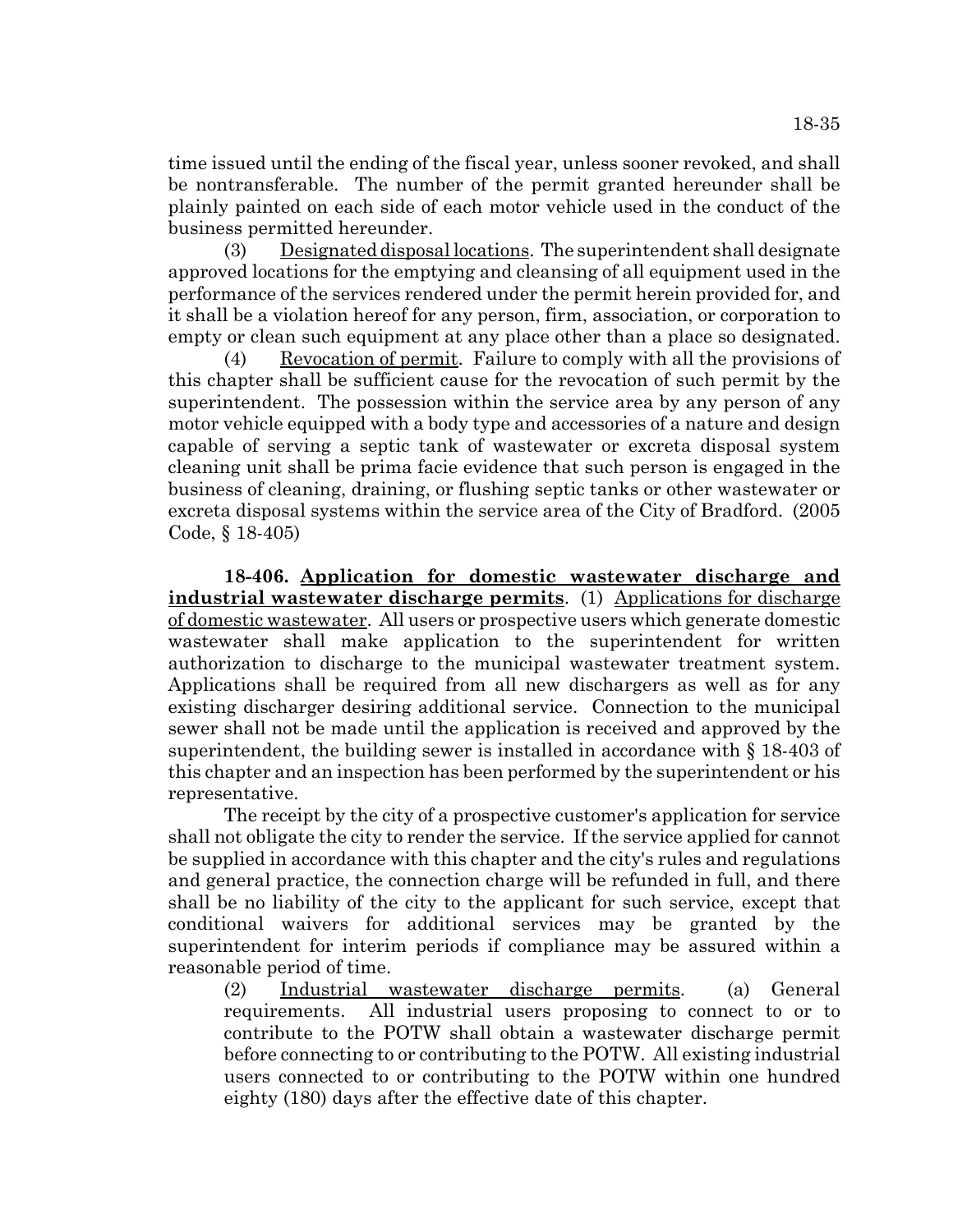(b) Applications. Applications for wastewater discharge permits shall be required as follows:

(i) Users required to obtain a wastewater discharge permit shall complete and file with the superintendent application in the form prescribed by the superintendent, and accompanied by the appropriate fee. Existing users shall apply for a wastewater discharge permit within sixty (60) days after the effective date of the ordinance comprising this chapter, and proposed new users shall apply at least ninety (90) days prior to connecting to or contributing to the POTW.

(ii) The application shall be in the prescribed form of the city and shall include, but not be limited to, the following information; name, address, and SIC number of applicant; wastewater volume; wastewater constituents and characteristics; discharge variations--daily, monthly, seasonal, and thirty (30) minute peaks; a description of all toxic materials handled on the premises; site plans; floor plans, mechanical and plumbing plans and details showing all sewers and appurtenances by size, location, and elevation; a description of existing and proposed pretreatment and/or equalization facilities and any other information deemed necessary by the superintendent.

(iii) Any user who elects or is required to construct new or additional facilities for pretreatment shall, as part of the application for wastewater discharge permit submit plans, specifications and other pertinent information relative to the proposed construction to the superintendent for approval. Plans and specifications submitted for approval must bear the seal of a professional engineer registered to practice engineering in the State of Tennessee. A wastewater discharge permit shall not be issued until such plans and specifications are approved. Approval of such plans and specifications shall in no way relieve the user from the responsibility of modifying the facility as necessary to produce an effluent acceptable to the city under the provisions of this chapter.

(iv) If additional pretreatment and/or O&M will be required to meet the pretreatment standards, the application shall include the shortest schedule by which the user will provide such additional pretreatment. The completion date in this schedule shall not be later than the compliance date established for the applicable pretreatment standard. For the purpose of this subsection, "pretreatment standard" shall include either a national pretreatment standard or a pretreatment standard imposed by § 18-407 of this chapter.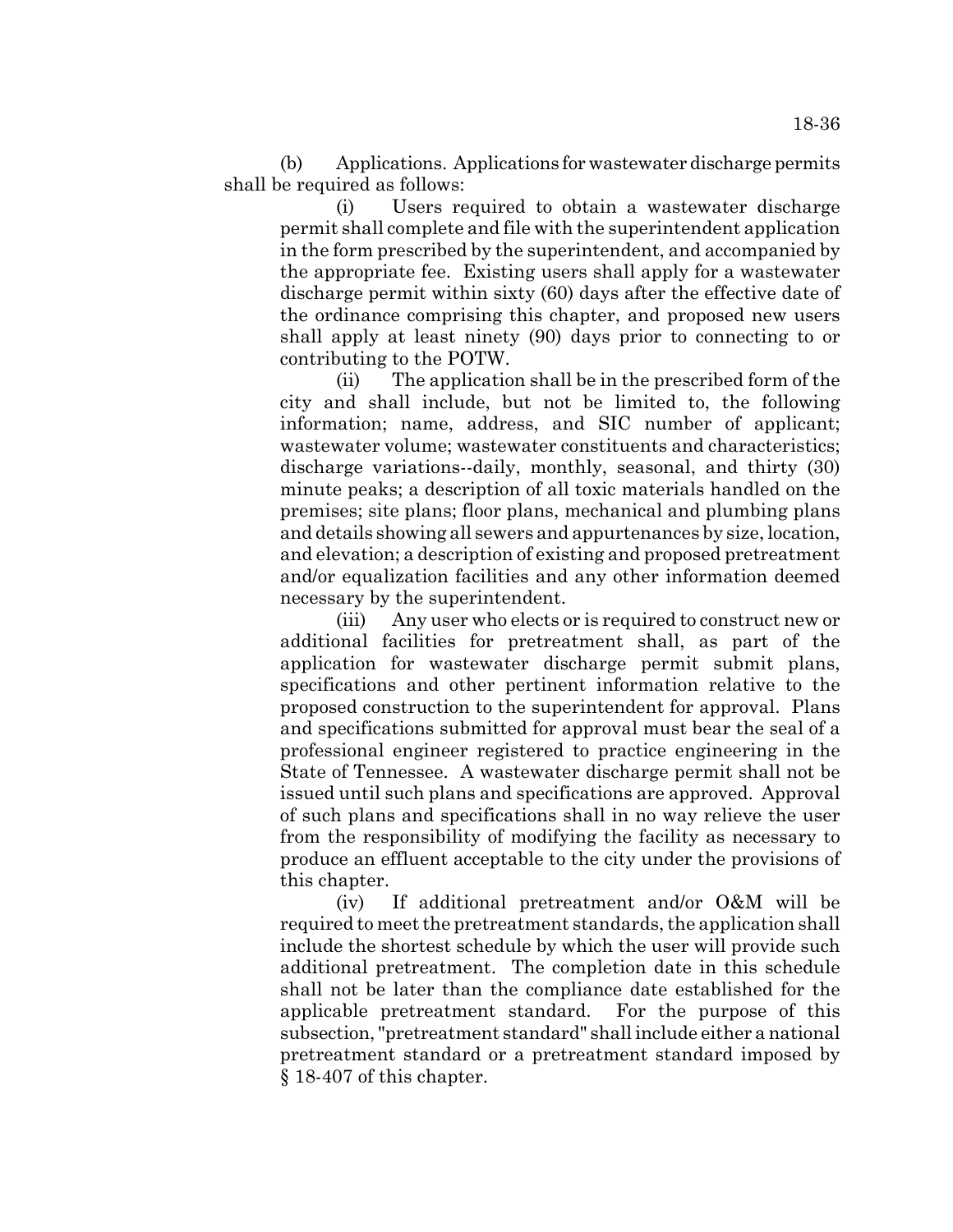(v) The city will evaluate the data furnished by the user and may require additional information. After evaluation and acceptance of the data furnished, the city may issue a wastewater discharge permit subject to terms and conditions provided herein.

(vi) The receipt by the city of a prospective customer's application for wastewater discharge permit shall not obligate the city to render the wastewater collection and treatment service. If the service applied for cannot be supplied in accordance with this chapter or the city's rules and regulations and general practice, the application shall be rejected and there shall be no liability of the city to the applicant of such service.

(vii) The superintendent will act only on applications containing all the information required in this section. Persons who have filed incomplete applications will be notified by the superintendent that the application is deficient and the nature of such deficiency and will be given thirty (30) days to correct the deficiency. If the deficiency is not corrected within thirty (30) days or within such extended period as allowed by the superintendent, the superintendent shall submit the application to the mayor with a recommendation that it be denied and notify the applicant in writing of such action.

(c) Permit conditions. Wastewater discharge permits shall be expressly subject to all provisions of this chapter and all other applicable regulations, user charges and fees established by the city. Permit may contain the following:

(i) The unit charge or schedule of user charges and fees for the wastewater to be discharged to a community sewer;

(ii) Limits on the average and maximum wastewater constituents and characteristics;

(iii) Limits on average and maximum rate and time of discharge or requirements and equalization;

(iv) Requirements for installation and maintenance of inspections and sampling facilities;

(v) Specifications for monitoring programs which may include sampling locations, frequency of sampling, number, types, and standards for tests and reporting schedule;

(vi) Compliance schedules;

(vii) Requirements for submission of technical reports of discharge reports;

(viii) Requirements for maintaining and retaining plant records relating to wastewater discharge as specified by the city, and affording city access thereto;

(ix) Requirements for notification of the city of any new introduction of wastewater constituents or any substantial changes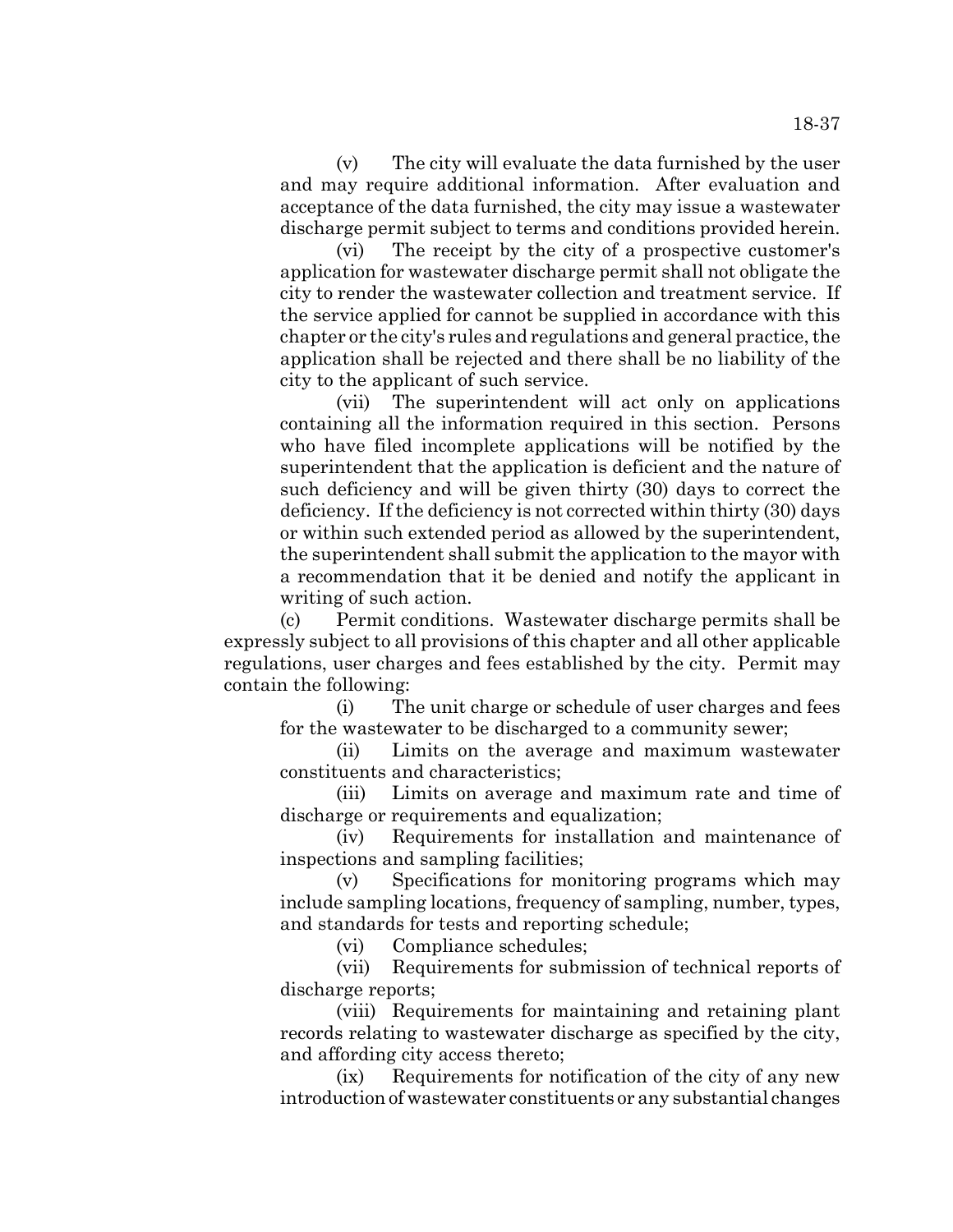in the volume or character of the wastewater constituents being introduced into the wastewater treatment system;

(x) Requirements for notification of slug discharged; and (xi) Other conditions as deemed appropriate by the city to

ensure compliance with this chapter.

(d) Permit modifications. Within nine (9) months of the promulgation of a national categorical pretreatment standard, the wastewater discharge permit of users subject to such standards shall be revised to require compliance with such standard within the time frame prescribed by such standard. A user with an existing wastewater discharge permit shall submit to the superintendent within one hundred eighty (180) days after the promulgation of an applicable federal categorical pretreatment standard the information required by subsections  $(2)(b)(ii)$  and  $2(b)(iii)$  above. The terms and conditions of the permit may be subject to modification by the superintendent during the term of the permit as limitations or requirements are modified or other just cause exists. The user shall be informed of any proposed changes in this permit at least thirty (30) days prior to the effective date of change. Any changes or new conditions in the permit shall include a reasonable time schedule for compliance.

(e) Permits duration. Permits shall be issued for a specified time period, not to exceed five (5) years. A permit may be issued for a period less than a year or may be stated to expire on a specific date. The user shall apply for permit reissuance a minimum of one hundred eighty (180) days prior to the expiration of the user's existing permit.

(f) Permit transfer. Wastewater discharge permits are issued to a specific user for a specific operation. A wastewater discharge permit shall not be reassigned or transferred or sold to a new owner, new user, different premises or a new or changed operation without the approval of the city. Any succeeding owner or user shall also comply with the terms and conditions of the existing permit.

(g) Revocation of permit. Any permit issued under the provisions of this chapter is subject to be modified, suspended, or revoked in whole or in part during its term for cause including, but not limited to, the following:

(i) Violation of any terms or conditions of the wastewater discharge permit or other applicable federal, state, or local law or regulation.

(ii) Obtaining a permit by misrepresentation or failure to disclose fully all relevant facts.

(iii) A change in any condition that requires either temporary or permanent reduction or elimination of the permitted discharge.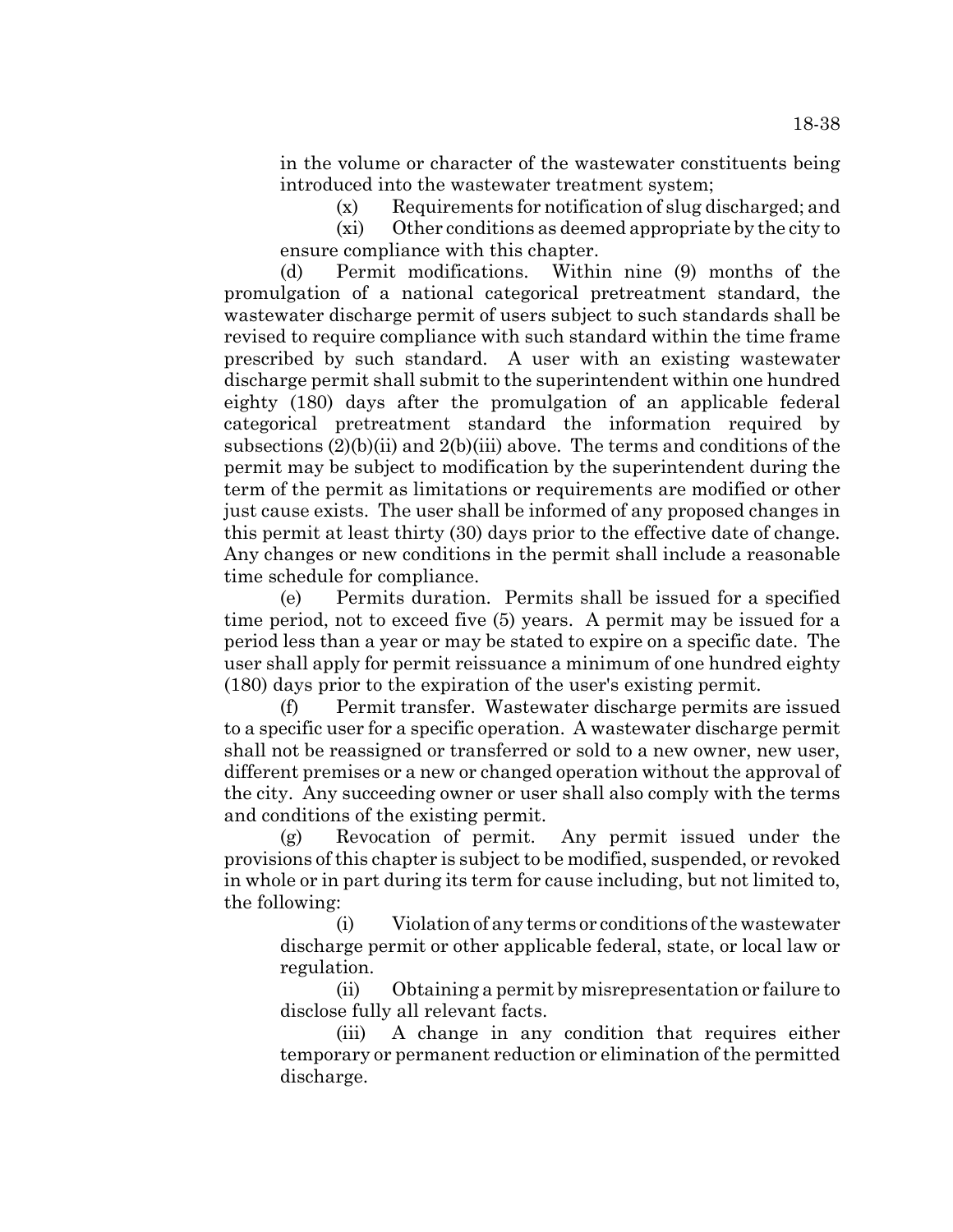(iv) Intentional failure of a user to accurately report the discharge constituents and characteristics or to report significant changes in plant operations or wastewater characteristics.

(3) Confidential information. All information and data on a user obtained from reports, questionnaire permit application, permits and monitoring programs and from inspections shall be available to the public or any other governmental agency without restriction unless the user specifically requests and is able to demonstrate to the satisfaction of the superintendent that the release of such information would divulge information, processes, or methods of production entitled to protection as trade secrets of the user.

When requested by the person furnishing the report, the portions of a report which might disclose trade secrets or secret processes shall not be made available for inspection by the public, but shall be made available to governmental agencies for use; related to this chapter or the city's or user's NPDES permit; provided, however, that such portions of a report shall be available for use by the state or any state agency in judicial review or enforcement proceedings involving the person furnishing the report. Wastewater constituents and characteristics will not be recognized as confidential information.

Information accepted by the superintendent as confidential shall not be transmitted to any governmental agency or to the general public by the superintendent until and unless prior and adequate notification is given to the user. (2005 Code, § 18-406)

**18-407. Discharge regulations**. (1) General discharge prohibitions. No user shall contribute or cause to be contributed, directly or indirectly, any pollutant or wastewater which will interfere with the operation and performance of the POTW. These general prohibitions apply to all such users of a POTW whether or not the user is subject to national categorical pretreatment standards or any other national, state, or local pretreatment standards or requirements. A user may not contribute the following substances to any POTW:

(a) Any liquids, solids, or gases which by reason of their nature or quantity are, or may be, sufficient either alone or by interaction with other substances to cause fire or explosion or be injurious in any other way to the POTW or to the operation of the POTW. At no time, shall two (2) successive readings on an explosion hazard meter, at the point of discharge into the system (or at any point in the system), be more than five percent (5%) nor any single reading over twenty percent (20%) of the lower explosive limit (LEL) of the meter. Prohibited materials include, but are not limited to, gasoline, kerosene, naphtha, benzene, toluene, xylene, ethers, alcohols, ketones, aldehydes, peroxides, chlorates, perchlorates, bromate, carbides, hydrides and sulfides and any other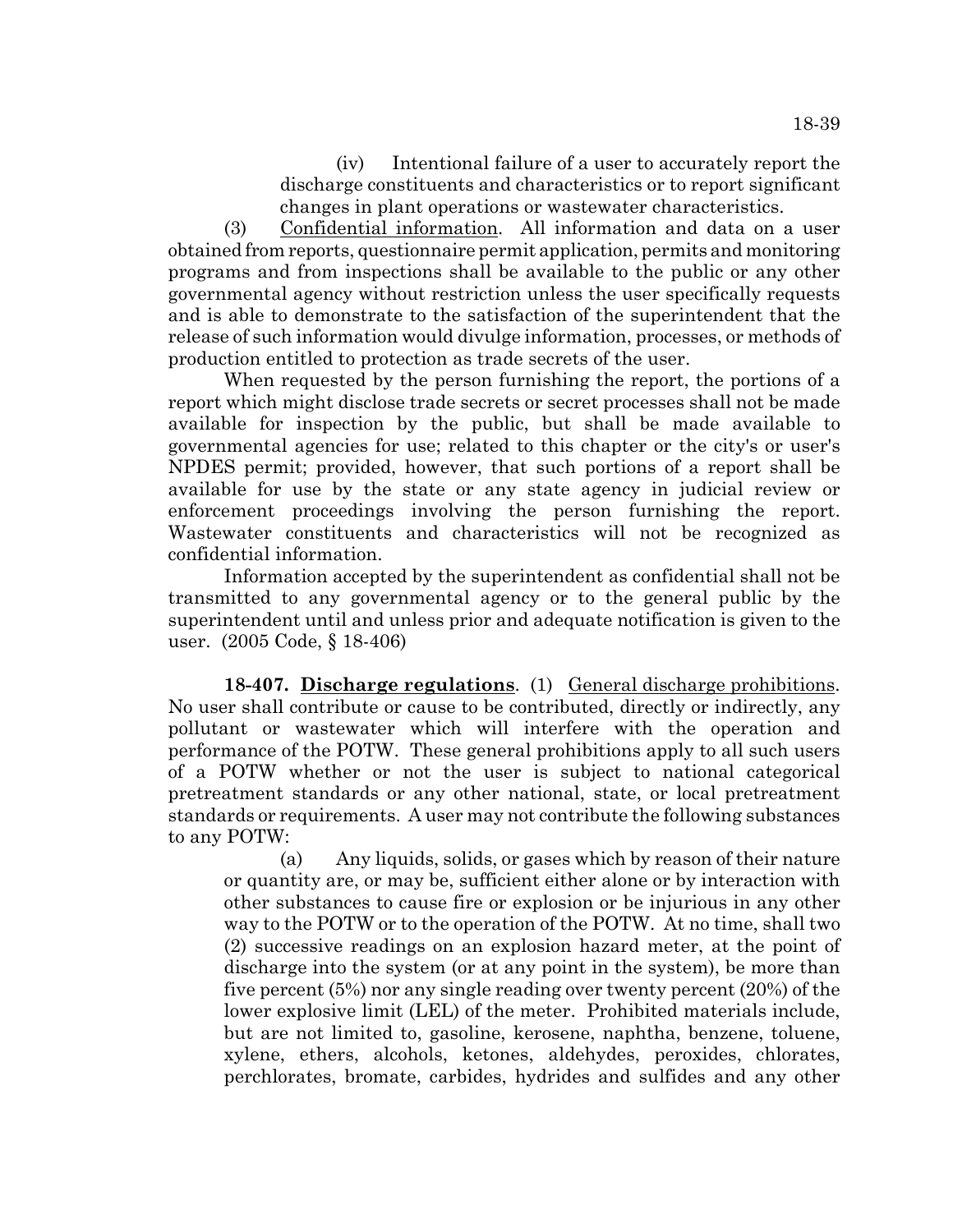substances which the city, the state or EPA has notified the user is a fire hazard or a hazard to the system.

(b) Solid or viscous substances which may cause obstruction to the flow in a sewer or other interference with the operation of the wastewater treatment facilities such as, but not limited to: grease, garbage with particles greater than one-half inch (1/2") in any dimension, paunch manure, bones, hair, hides, or fleshings, entrails, whole blood, feathers, ashes, cinders, sand, spent lime, stone or marble dust, metal, glass, straw, shavings, grass clippings, rags, spent grains, spent hops, waste paper, wood, plastics, gas, tar, asphalt residues, residues from refining, or processing of fuel or lubricating oil, mud, or glass grinding or polishing wastes.

(c) Any wastewater having a pH less than 5.0 or higher than 9.5 or wastewater having any other corrosive property capable of causing damage or hazard to structures, equipment, and/or personnel of the POTW.

(d) Any wastewater containing any toxic pollutants, chemical elements, or compounds in sufficient quantity, either singly or by interaction with other pollutants, to injure or interfere with any wastewater treatment process, constitute a hazard to humans or animals, create a toxic effect in the receiving waters of the POTW, or to exceed the limitation set forth in a categorical pretreatment standard. A toxic pollutant shall include, but not be limited to, any pollutant identified pursuant to section 307(a) of the Act.

(e) Any noxious or malodorous liquids, gases, or solids which either singly or by interaction with other wastes are sufficient to create a public nuisance, hazard to life, or are sufficient to prevent entry into the sewers for maintenance and repair.

(f) Any substance which may cause the POTW's effluent or any other product of the POTW such as residues, sludges, or scums, to be unsuitable for reclamation and reuse or to interfere with the reclamation process. In no case shall a substance discharged to the POTW cause the POTW to be in non-compliance with sludge use or disposal criteria, guidelines or regulations developed under section 405 of the Act; any criteria, guidelines, or regulations affecting sludge use or disposal developed pursuant to the Solid Waste Disposal Act (SWDA), 42 U.S.C. § 6901, *et seq*., the Clean Air Act, 42 U.S.C. § 7401, *et seq*., the Toxic Substances Control Act, 15 U.S.C. § 2601, *et seq*., or state criteria applicable to the sludge management method being used.

(g) Any substance which will cause the POTW to violate its NPDES permit or the receiving water quality standards.

(h) Any wastewater causing discoloration of the wastewater treatment plant effluent to the extent that the receiving stream water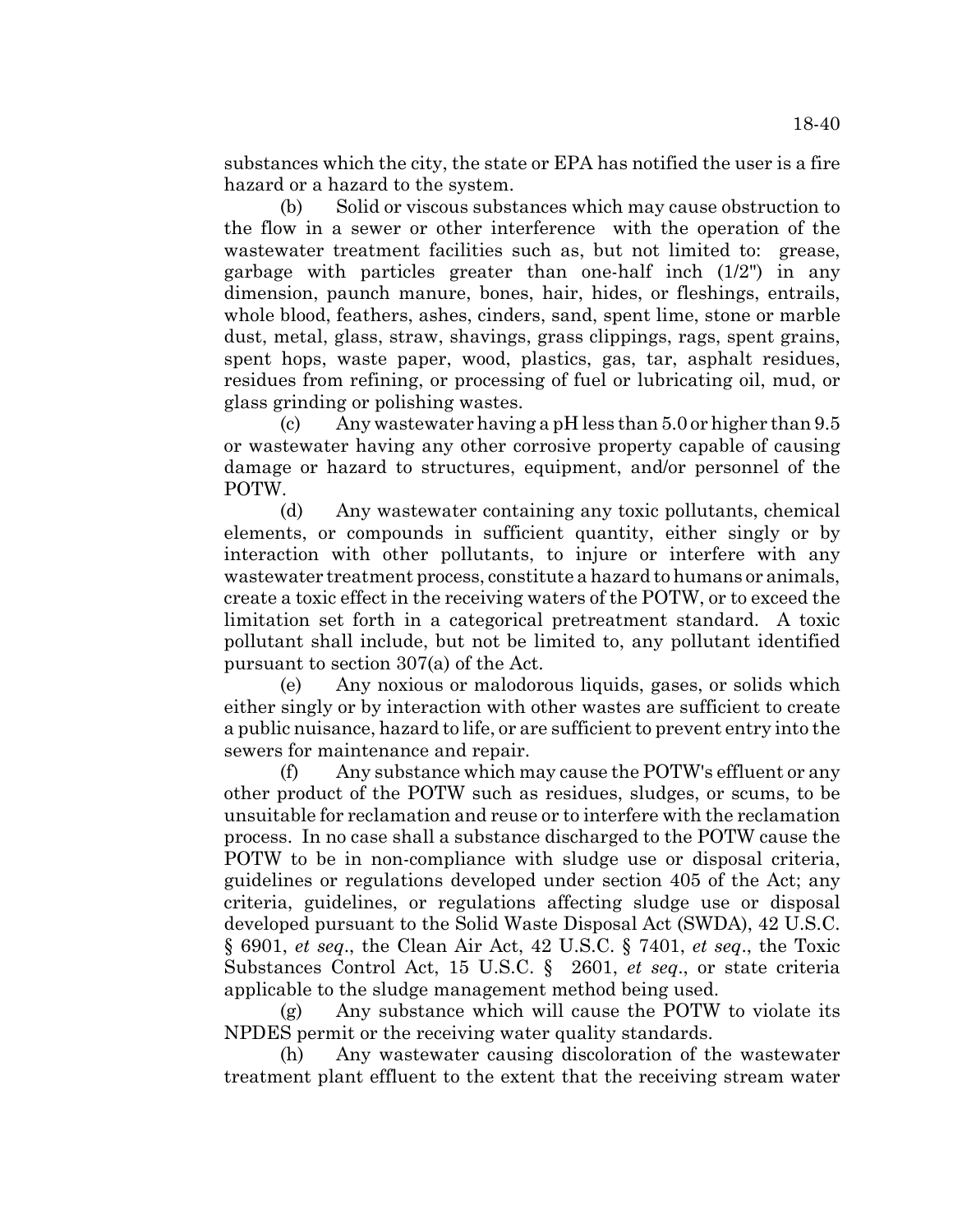quality requirements would be violated, such as, but not limited to, dye wastes and vegetable tanning solutions.

(i) Any wastewater having a temperature which will inhibit biological activity in the POTW treatment plant resulting in interference, but in no case wastewater with a temperature at the introduction into the POTW which exceeds forty degrees Celsius (40°C) (one hundred four degrees Fahrenheit (104°F)).

(j) Any pollutants, including oxygen demanding pollutants (BOD, etc.) released at a flow rate and/or pollutant concentration which a user knows or has reason to know will cause interference to the POTW.

(k) Any waters or wastes causing an unusual volume of flow or concentration of waste constituting "sludge" as defined herein.

(l) Any wastewater containing any radioactive wastes or isotopes of such halflife or concentration as may exceed limits established by the superintendent in compliance with applicable state or federal regulations.

(m) Any wastewater which causes a hazard to human life or creates a public nuisance.

(n) Any waters or wastes containing fats, wax, grease, or oil, whether emulsified or not, in excess of one hundred (100) mg/l or containing substances which may solidify or become viscous at temperature between thirty-two (32) or one hundred fifty degrees (150 $\degree$ F) (0 and  $65^{\circ}$ C).

(o) Any stormwater, surface water, groundwater, roof runoff, subsurface drainage, uncontaminated cooling water, or unpolluted industrial process waters to any sanitary sewer. Stormwater and all other unpolluted drainage shall be discharged to such sewers as are specifically designated as storm sewers, or to a natural outlet approved by the superintendent and the Tennessee Department of Public Health. Industrial cooling water or unpolluted process waters may be discharged on approval of the superintendent and the Tennessee Department of Public Health, to a storm sewer or natural outlet.

(p) The discharge of sanitary wastewater into the storm sewer system is prohibited without exception.

(2) Restrictions on wastewater strength. No person or user shall discharge wastewater which exceeds the following set of standards (Table A-- User Discharge Restrictions) unless an exception is permitted as provided in this chapter. Dilution of any wastewater discharge for the purpose of satisfying these requirements shall be considered in violation of this chapter.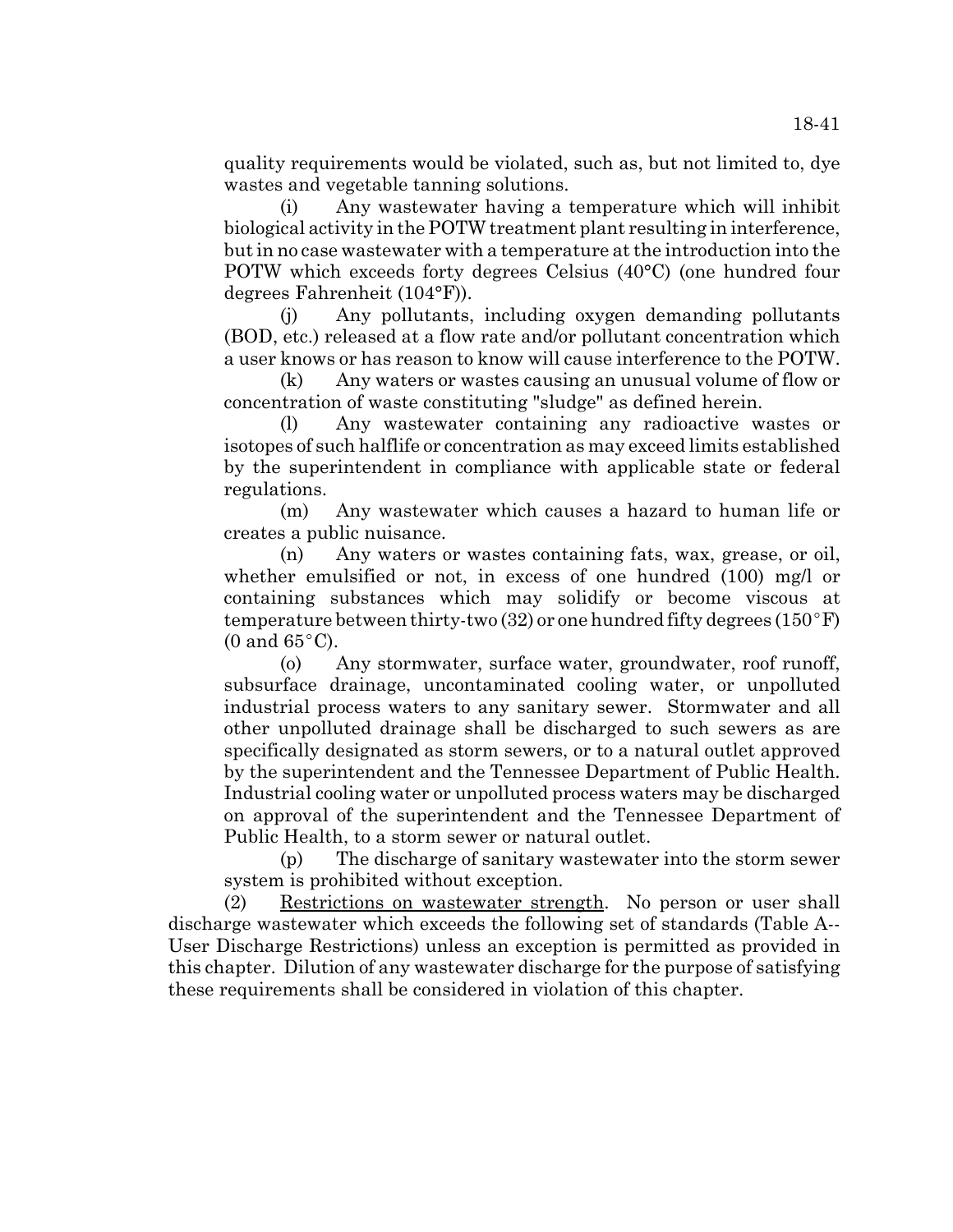| Pollutant        | Daily Average* Maximum<br>Concentration (mg/l) |
|------------------|------------------------------------------------|
| Cadmium          | .119                                           |
| Chromium (total) | 2.77                                           |
| Copper           | 2.18                                           |
| Cyanide          | .16                                            |
| Lead             | .50                                            |
| Mercury          | .08                                            |
| Nickel           | 3.98                                           |
| Phenols          | 1.0                                            |
| Silver           | 1.0                                            |
| Zinc             | $2.61\,$                                       |

**Table A--User Discharge Restrictions**

\*Based on 24-hour flow proportional composite samples.

(3) Protection of treatment plant influent. The superintendent shall monitor the treatment works influent for each parameter in the following table. (Table B--Plant Protection Criteria). Industrial users shall be subject to reporting and monitoring requirements regarding these parameters as set forth in this chapter. In the event that the influent at the POTW reaches or exceeds the levels established by this table, the superintendent shall initiate technical studies to determine the cause of the influent violation and shall recommend to the city the necessary remedial measures, including, but not limited to, recommending the establishment of new or revised pre-treatment levels for these parameters. The superintendent shall also recommend changes to any of these criteria in the event that: the POTW effluent standards are changed, there are changes in any applicable law or regulation affecting same, or changes are needed for more effective operation of the POTW.

|           | Maximum Concentration  |  |
|-----------|------------------------|--|
|           | mg/l $(24$ -hour flow) |  |
|           | Proportional Composit  |  |
| Parameter | Sample                 |  |
| Copper    | .026                   |  |
| Chromium  | .068                   |  |
| Nickel    | .065                   |  |
| Cadmium   | .0012                  |  |
| Lead      | .012                   |  |

### **Table B--Plant Protection Criteria**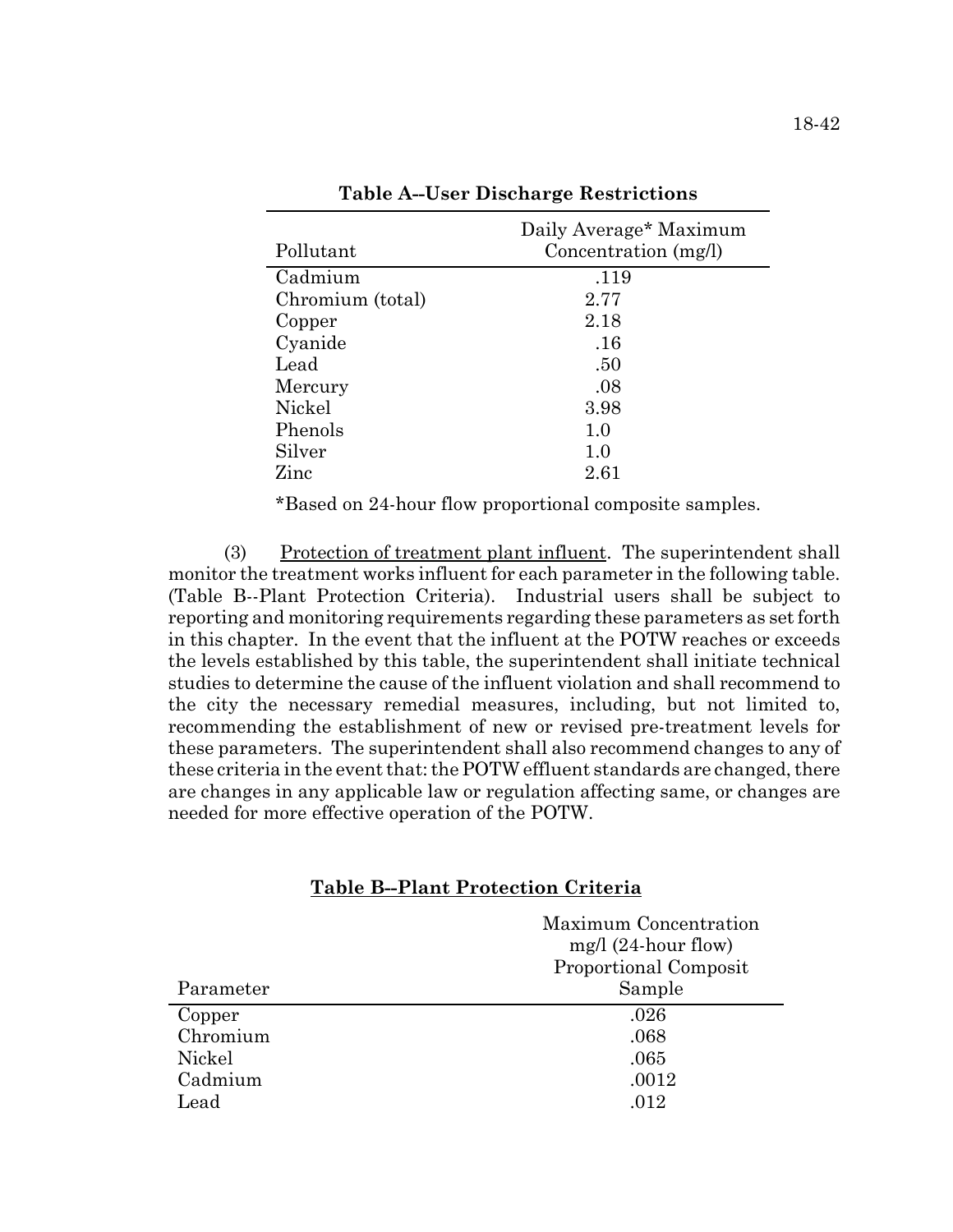| Mercury                        | .0011   |
|--------------------------------|---------|
| Silver                         | .0013   |
| Zinc                           | .064    |
| Cyanide                        | .0048   |
| Toulene                        | .015    |
| Benzene                        | .004    |
| 1, 1, 1-Trichloroethane        | .031    |
| Ethylbenzene                   | .0046   |
| Carbon tetrachloride           | .015    |
| Chloroform                     | .041    |
| Tetrachloroethylene            | .026    |
| 1, 2 Transdichloroethylene     | .013    |
| Methylene chloride             | .0023   |
| Phenol                         | .050    |
| Naphthalene                    | .001    |
| Bis (2-ethyl hexyl) phathalate | .000036 |
| Butyl benzyl phthalate         |         |
| Di-n-butyl phthalate           |         |
| Diethyl phthalate              | .003    |
|                                |         |

## **Table B--Plant Protection Criteria**

(4) Federal categorical pretreatment standards. Upon the promulgation of the federal categorical pretreatment standards for a particular industrial subcategory, the federal standard, if more stringent than limitations imposed under this chapter for sources in that subcategory, shall immediately supersede the limitations imposed under this chapter. The superintendent shall notify all affected users of the applicable reporting requirements under 40 CFR section 403.12.

(5) Right to establish more restrictive criteria. No statement in this chapter is intended or may be construed to prohibit the superintendent from establishing specific wastewater discharge criteria more restrictive where wastes are determined to be harmful or destructive to the facilities of the POTW or to create a public nuisance, or to cause the discharge of the POTW to violate effluent or stream quality standards, or to interfere with the use or handling of sludge, or to pass through the POTW resulting in a violation of the NPDES permit, or to exceed industrial pretreatment standards for discharge to municipal wastewater treatment systems as imposed or as may be imposed by the Tennessee Department of Public Health and/or the United States Environmental Protection Agency.

(6) Special agreements. Nothing in this section shall be construed so as to prevent any special agreement or arrangement between the city and any user of the wastewater treatment system whereby wastewater of unusual strength or character is accepted into the system and specially treated subject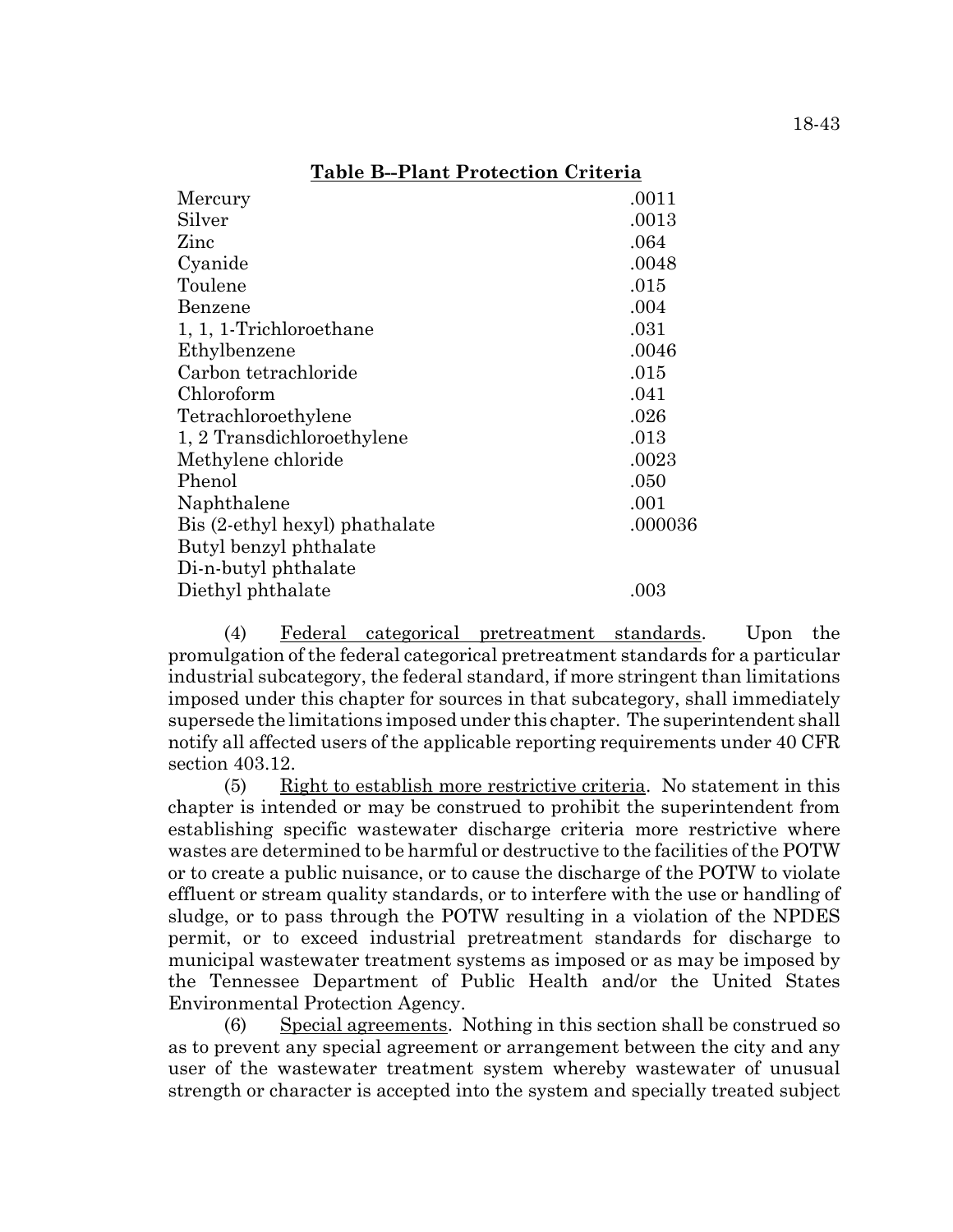to any payments or user charges as may be applicable. The making of such special agreements or arrangements between the city and the user shall be strictly limited to the capability of the POTW to handle such wastes without interfering with unit operations or sludge use and handling or allowing the pass through of pollutants which would result in a violation of the NPDES permit. No special agreement or arrangement may be made without documentation by the industry of the use of good management practice in the reduction of wastewater volume and strength.

(7) Exceptions to discharge criteria. (a) Application for exception. Non-residential users of the POTW may apply for a temporary exception to the prohibited and restricted wastewater discharge criteria listed in § 18-407(1) and (2) of this chapter. Exceptions can be granted according to the following guidelines.

The superintendent shall allow applications for temporary exceptions at any time. However, the superintendent shall not accept an application if the applicant has submitted the same or substantially similar application within the preceding year and the same has been denied by the city.

All applications for an exception shall be in writing, and shall contain sufficient information for evaluation of each of the factors to be considered by the city in its review of the application.

(b) Conditions. All exceptions granted under this paragraph shall be temporary and subject to revocation at any time by the superintendent upon reasonable notice.

The user requesting the exception must demonstrate to the superintendent that he is making a concentrated and serious effort to maintain high standards of operation control and housekeeping levels, etc., so that discharges to the POTW are being minimized. If negligence is found, permits will be subject to termination. The user requesting the exception must demonstrate that compliance with stated concentration and quantity standards is technically or economically infeasible and the discharge, if excepted, will not:

(i) Interfere with the normal collection and operation of the wastewater treatment system;

(ii) Limit the sludge management alternatives available and increase the cost of providing adequate sludge management; or

(iii) Pass through the POTW in quantities and/or concentrations that would cause the POTW to violate its NPDES permit.

The user must show that the exception, if granted, will not cause the discharger to violate its in force federal pretreatment standards unless the exception is granted under the provisions of the applicable pretreatment regulations.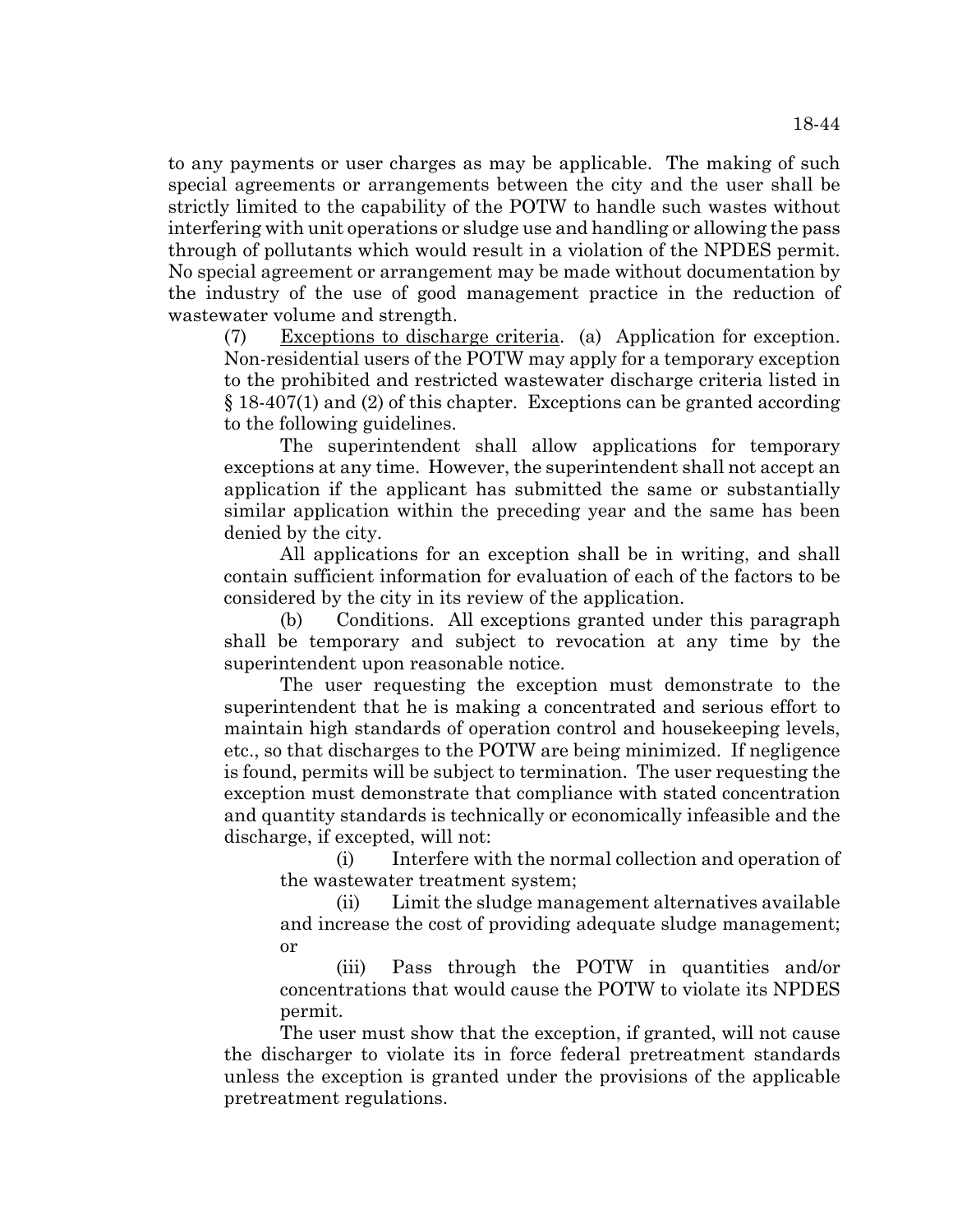A surcharge shall be applied to any exception granted under this subsection. These surcharges shall be applied for that concentration of the pollutant for which the variance has been granted in excess of the concentration stipulated in this chapter based on the average daily flow of the user.

(c) Review of application by the superintendent. All applications for an exception shall be reviewed by the superintendent. If the application does not contain sufficient information for complete evaluation, the superintendent shall notify the applicant of the deficiencies and request additional information. The applicant shall have thirty (30) days following notification by the superintendent to correct such deficiencies. This thirty (30) day period may be extended by the city upon application and for just cause shown. Upon receipt of a complete application, the superintendent shall evaluate same within thirty (30) days and shall submit his recommendations to the city at its next regularly scheduled meeting.

(d) Review of application by the city. The city shall review and evaluate all applications for exceptions and shall take into account the following factors:

(i) Whether or not the applicant is subject to a national pretreatment standard containing discharge limitations more stringent than those in subsection (7) above, and grant an exception only if such exception may be granted within limitations of applicable federal regulations;

(ii) Whether or not the exception would apply to discharge of a substance classified as a toxic substance under regulations promulgated by the Environmental Protection Agency under the provisions of section 307(a) of the Act (33 U.S.C. 1317), and then grant an exception only if such exception may be granted within the limitations of applicable federal regulations;

(iii) Whether or not the granting of an exception would create conditions that would reduce the effectiveness of the treatment works taking into consideration the concentration of said pollutant in the treatment work's influent and the design capability of the treatment works;

(iv) The cost of pretreatment or other types of control techniques which would be necessary for the user to achieve effluent reduction, but prohibitive costs alone shall not be the basis for granting an exception;

(v) The age of equipment and industrial facilities involved to the extent that such factors affect the quality or quantity of wastewater discharge;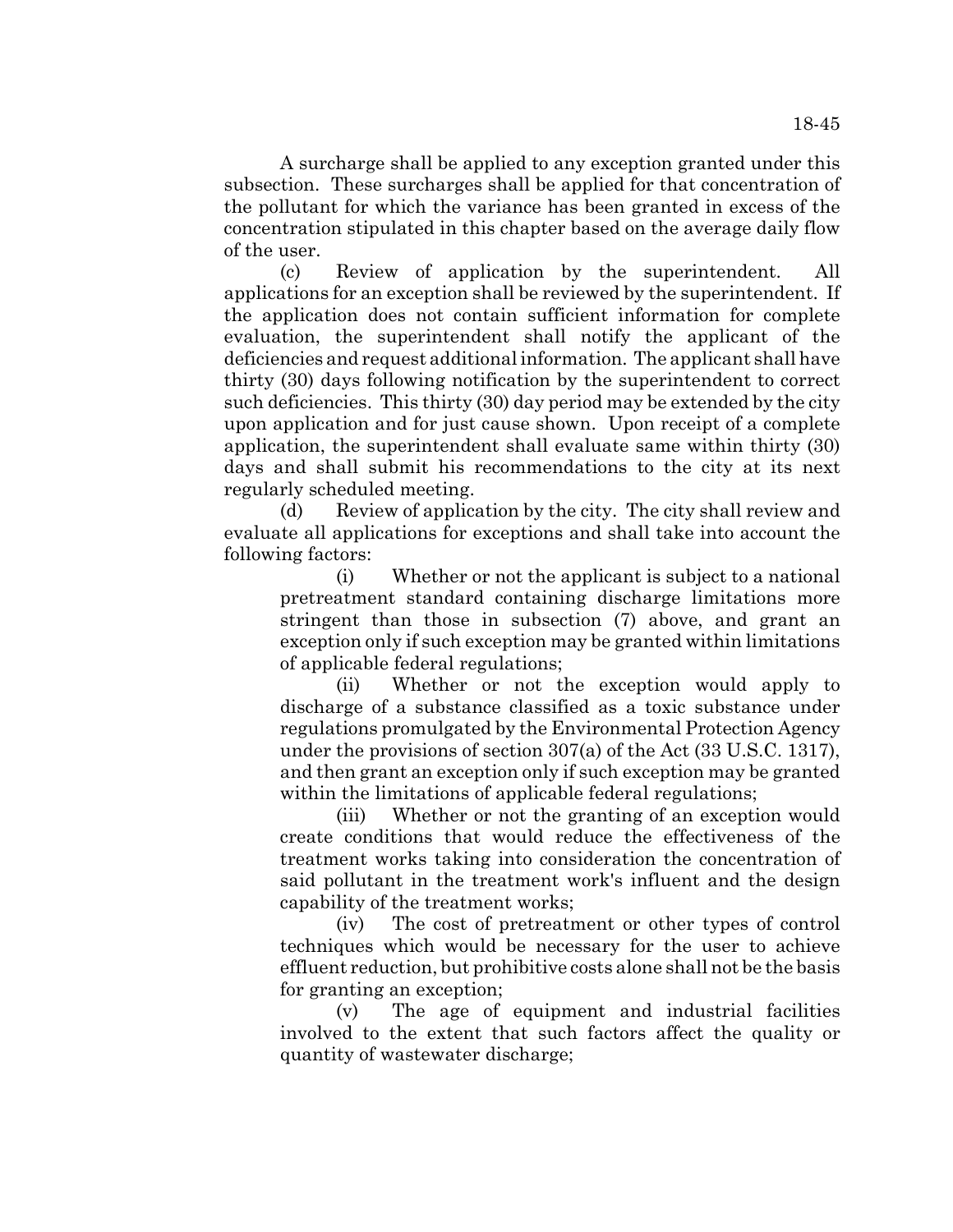(vi) The process employed by the user and process changes available which would affect the quality or quantity of wastewater discharge; and

(vii) The engineering aspects of various types of pretreatment or other control techniques available to the user to improve the quality or quantity of wastewater discharge.

(8) Accidental discharges. (a) Protection from accidental discharge. All industrial users shall provide such facilities and institute such procedures as are reasonably necessary to prevent or minimize the potential for accidental discharge into the POTW of waste regulated by this chapter from liquid or raw material storage areas, from truck and rail car loading and unloading areas, from in-plant transfer or processing and materials handling areas, and from diked areas or holding ponds of any waste regulated by this chapter. The wastewater discharge permit of any user who has a history of significant leaks, spills, or other accidental discharge of waste regulated by this chapter shall be subject on a case-by-case basis to a special permit condition or requirement for the construction of facilities establishment of procedures which will prevent or minimize the potential for such accidental discharge. Facilities to prevent accidental discharge of prohibited materials shall be provided and maintained at the user's expense. Detailed plans showing the facilities and operating procedures shall be submitted to the superintendent before the facility is constructed.

The review and approval of such plans and operating procedures will in no way relieve the user from the responsibility of modifying the facility to provide the protection necessary to meet the requirements of this chapter.

(b) Notification of accidental discharge. Any person causing or suffering from any accidental discharge shall immediately notify the superintendent (or designated official), by telephone to enable countermeasures to be taken by the superintendent to minimize damage to the POTW, the health and welfare of the public, and the environment.

This notification shall be followed, within five (5) days of the date of occurrence, by a detailed written statement describing the cause of the accidental discharge and the measures being taken to prevent future occurrence.

Such notification shall not relieve the user of liability for any expense, loss, or damage to the POTW, fish kills, or any other damage to person or property; nor shall such notification relieve the user of any fines, civil penalties, or other liability which may be imposed by this chapter or state or federal law.

(c) Notice to employees. A notice shall be permanently posted on the user's bulletin board or other prominent place advising employees whom to call in the event of a dangerous discharge. Employers shall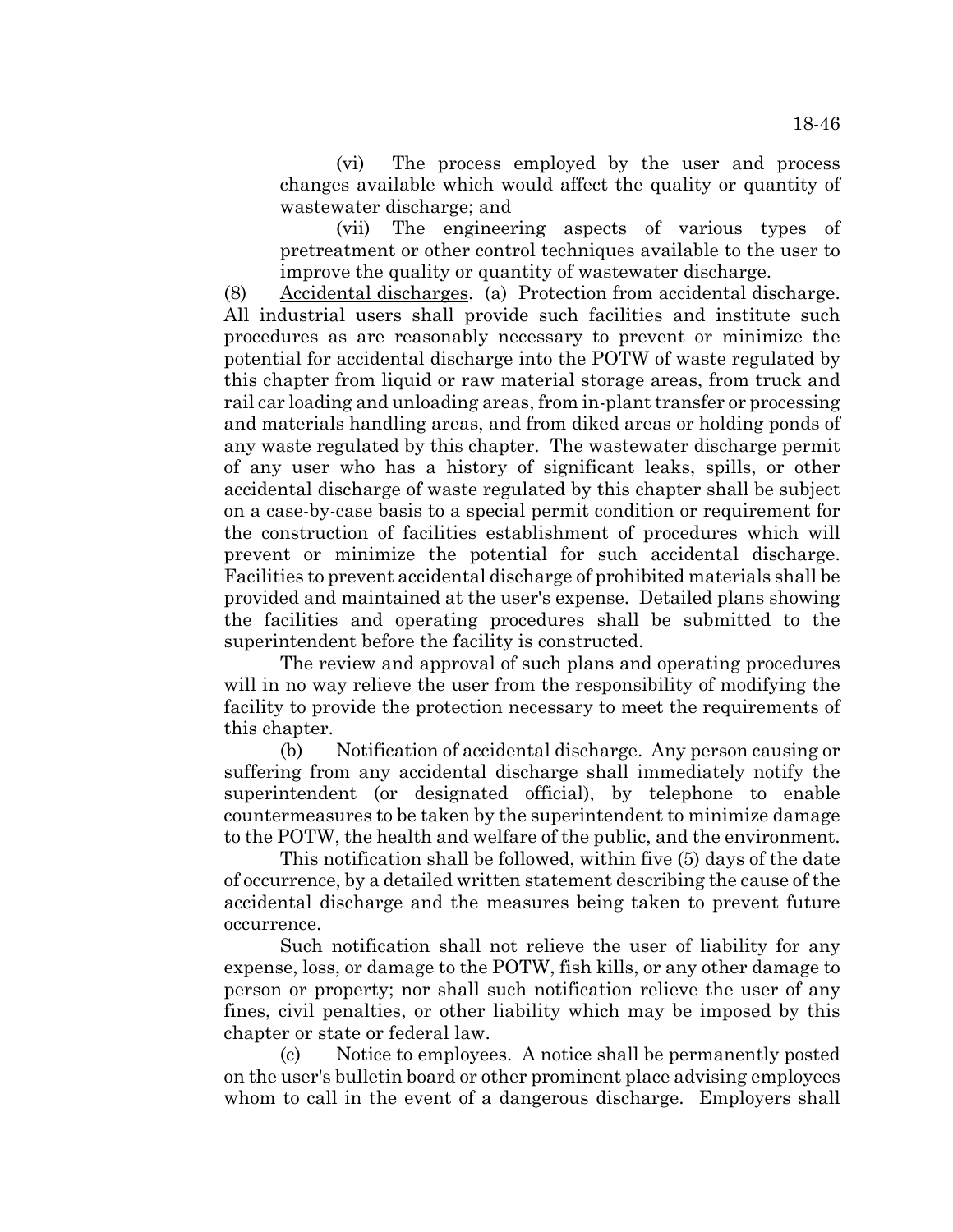ensure that all employees who may cause or suffer such a dangerous discharge to occur are advised of the emergency notification procedure. (2005 Code, § 18-407, modified)

**18-408. Industrial user monitoring, inspection reports, records access, and safety**. (1) Monitoring facilities. The installation of a monitoring facility shall be required for all industrial users having wastes which receive pretreatment, are otherwise altered or regulated before discharge, or are unusually strong and thereby subject to a surcharge. Monitoring facility shall be a manhole or other suitable facility approved by the superintendent.

When, in the judgment of the superintendent, there is a significant difference in wastewater constituents and characteristics produced by different operations of a single user, the superintendent may require that separate monitoring facilities be installed for each separate source of discharge.

Monitoring facilities that are required to be installed shall be constructed and maintained at the user's expense. The purpose of the facility is to enable inspection, sampling and flow measurement of wastewater produced by a user. If sampling or metering equipment is also required by the superintendent, it shall be provided and installed at the user's expense.

The monitoring facility will normally be required to be located on the user's premises outside of the building. The superintendent may, however, when such a location would be impractical or cause undue hardship on the user, allow the facility to be constructed in the public street right-of-way with the approval of the public agency having jurisdiction of that right-of-way and located so that it will not be obstructed by landscaping or parked vehicles.

There shall be ample room in or near such sampling manhole or facility to allow accurate sampling and preparation of samples for analysis. The facility, sampling, and measuring equipment shall be maintained at all times in a safe and proper operating condition at the expense of the user.

Whether constructed on public or private property, the monitoring facilities shall be constructed in accordance with the superintendent's requirements and all applicable local agency construction standards and specifications. Construction must be completed within one hundred eighty (180) days following written notification unless an extension is granted by the superintendent.

(2) Inspection and sampling. The city shall inspect the facilities of any user to ascertain whether the purpose of this chapter is being met and all requirements are being complied with. Persons or occupants of premises where wastewater is created or discharged shall allow the city or its representative ready access at all reasonable times to all parts of the premises for the purpose of inspection, sampling, records examination or in the performance of any of their duties. The city, approval authority and EPA shall have the right to set up on the user's property such devices as are necessary to conduct sampling inspection, compliance monitoring and/or metering operations. Where a user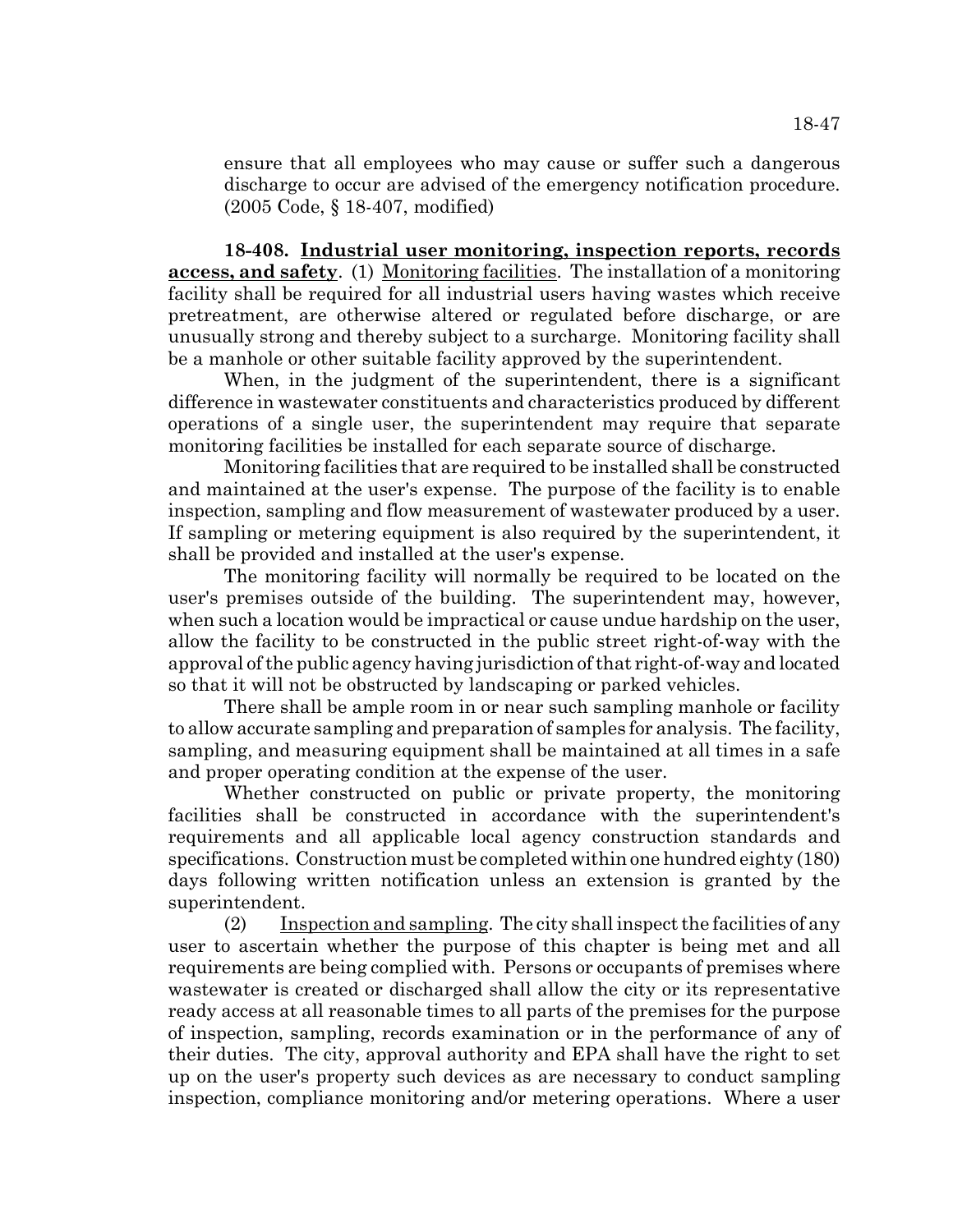has security measures in force which would require proper identification and clearance before entry into their premises, the user shall make necessary arrangements with their security guards so that upon presentation of suitable identification, personnel from the city, approval authority and EPA will be permitted to enter, without delay, for the purposes of performing their specific responsibility. The superintendent or his representatives shall have no authority to inquire into any manufacturing process beyond that point having a direct bearing on the level and sources of discharge to the sewers, waterways, or facilities for waste treatment.

(3) Compliance date report. Within one hundred eighty (180) days following the date for final compliance with applicable pretreatment standards or, in the case of a new source, following commencement of the introduction of wastewater into the POTW, any user subject to pretreatment standards and requirements shall submit to the superintendent a report indicating the nature and concentration of all pollutants in the discharge from the regulated process which are limited by pretreatment standards and requirements and the average and maximum daily flow for these process units in the user facility which are limited by such pretreatment standards or requirements. The report shall state whether the applicable pretreatment standards or requirements are being met on a consistent basis and, if not, what additional O&M and/or pretreatment is necessary to bring the user into compliance with the applicable pretreatment standards or requirements. This statement shall be signed by an authorized representative of the industrial user, and certified to by a qualified professional.

(4) Periodic compliance reports. Any user subject to a pretreatment standard, after the compliance date of such pretreatment standard, or, in the case of a new source, after commencement of the discharge into the POTW, shall submit to the superintendent during the months of June and December, unless required more frequently in the pretreatment standard or by the superintendent, a report indicating the nature and concentration, of pollutants in the effluent which are limited by such pretreatment standards. In addition, this report shall include a record of all daily flows which during the reporting period exceeded the average daily flow. At the discretion of the superintendent and in consideration of such factors as local high or low flow rates, holidays, budget cycles, etc., the superintendent may agree to alter the months during which the above reports are to be submitted.

The superintendent may impose mass limitations on users where the imposition of mass limitations are appropriate. In such cases, the report required by subsection (3) above shall indicate the mass of pollutants regulated by pretreatment standards in the effluent of the user.

The reports required by this section shall contain the results of sampling and analysis of the discharge, including the flow and the nature and concentration, or production and mass where requested by the superintendent, of pollutants contained therein which are limited by the applicable pretreatment standards. The frequency of monitoring shall be prescribed in the wastewater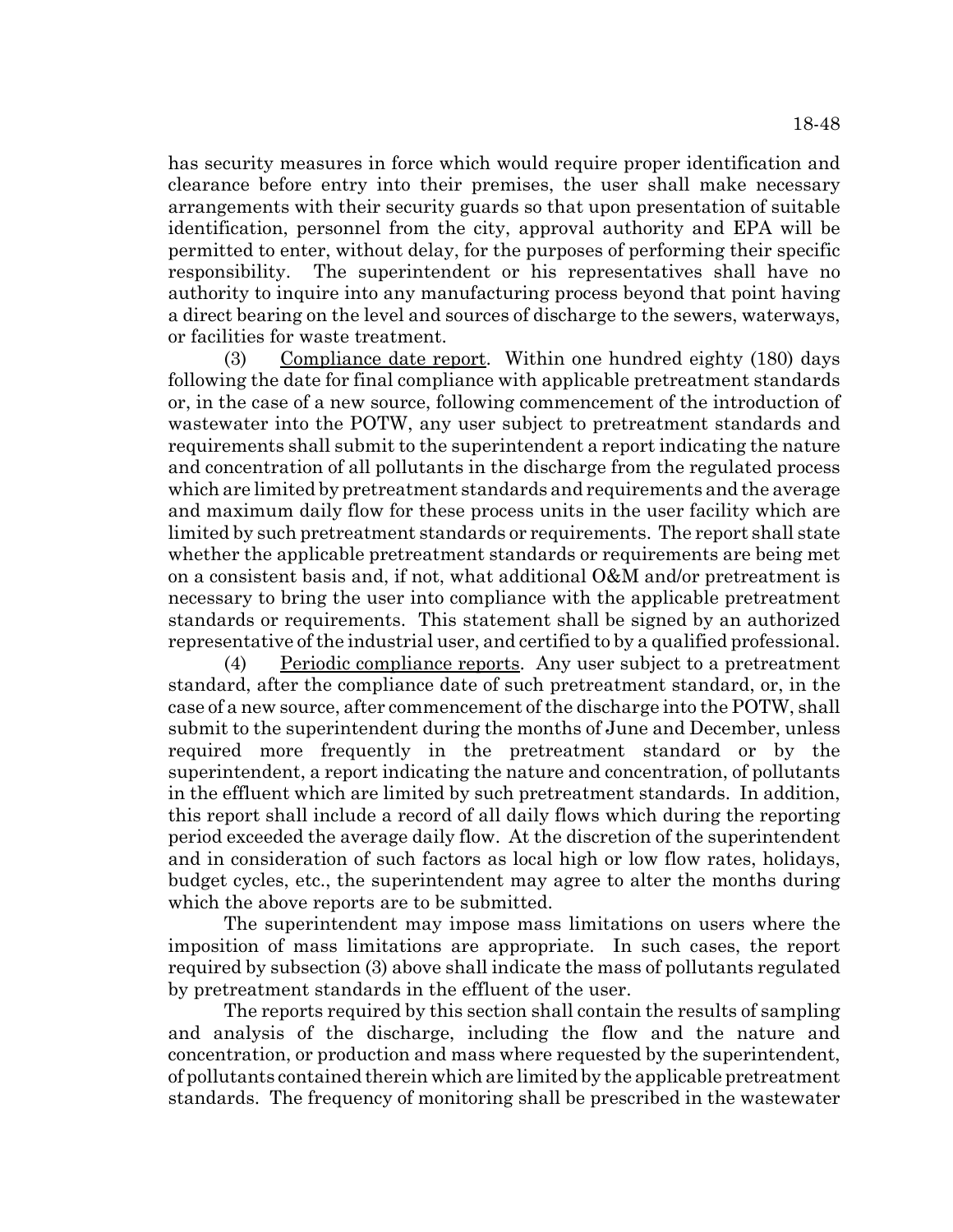discharge permit or the pretreatment standard. All analysis shall be performed in accordance with procedures established by the administrator pursuant to section 304 (g) of the Clean Water Act, 33 U.S.C. § 1314(g) and contained in 40 CFR, part 136 and amendments thereto or with any other test procedures approved by the superintendent. Sampling shall be performed in accordance with the techniques approved by the superintendent.

(5) Maintenance of records. Any industrial user subject to the reporting requirements established in this section shall maintain records of all information resulting from any monitoring activities required by this section. Such records shall include for all samples:

(a) The date, exact place, method, and time of sampling and the names of the persons taking the samples;

- (b) The dates analyses were performed;
- (c) Who performed the analyses;
- (d) The analytical techniques/methods used; and

(e) The results of such analyses.

Any industrial user subject to the reporting requirement established in this section shall be required to retain for a minimum of three (3) years all records of monitoring activities and results (whether or not such monitoring activities are required by this section) and shall make such records available for inspection and copying by the superintendent, director of the division of water quality control Tennessee Department of Public Health, or the Environmental Protection Agency. This period of retention shall be extended during the course of any unresolved litigation regarding the industrial user or when requested by the superintendent, the approval authority, or the Environmental Protection Agency.

(6) Safety. While performing the necessary work on private properties, the superintendent or duly authorized employees of the city shall observe all safety rules applicable to the premises established by the company and the company shall be held harmless for the injury or death to the city employees and the city shall indemnify the company against loss or damage to its property by city employees and against liability claims and demands for personal injury or property damage asserted against the company and growing out of the monitoring and sampling operation, except as such may be caused by negligence or failure of the monitoring and sampling operation, except as such may be caused by negligence or failure of the company to maintain safe conditions. (2005 Code, § 18-408, modified)

**18-409. Enforcement and abatement**. (1) Issuance of cease and desist orders. When the superintendent finds that a discharge of wastewater has taken place in violation of prohibitions or limitations of this chapter, or the provisions of a wastewater discharge permit, the superintendent shall issue an order to cease and desist, and direct that these persons not complying with such prohibitions, limits requirements, or provisions to: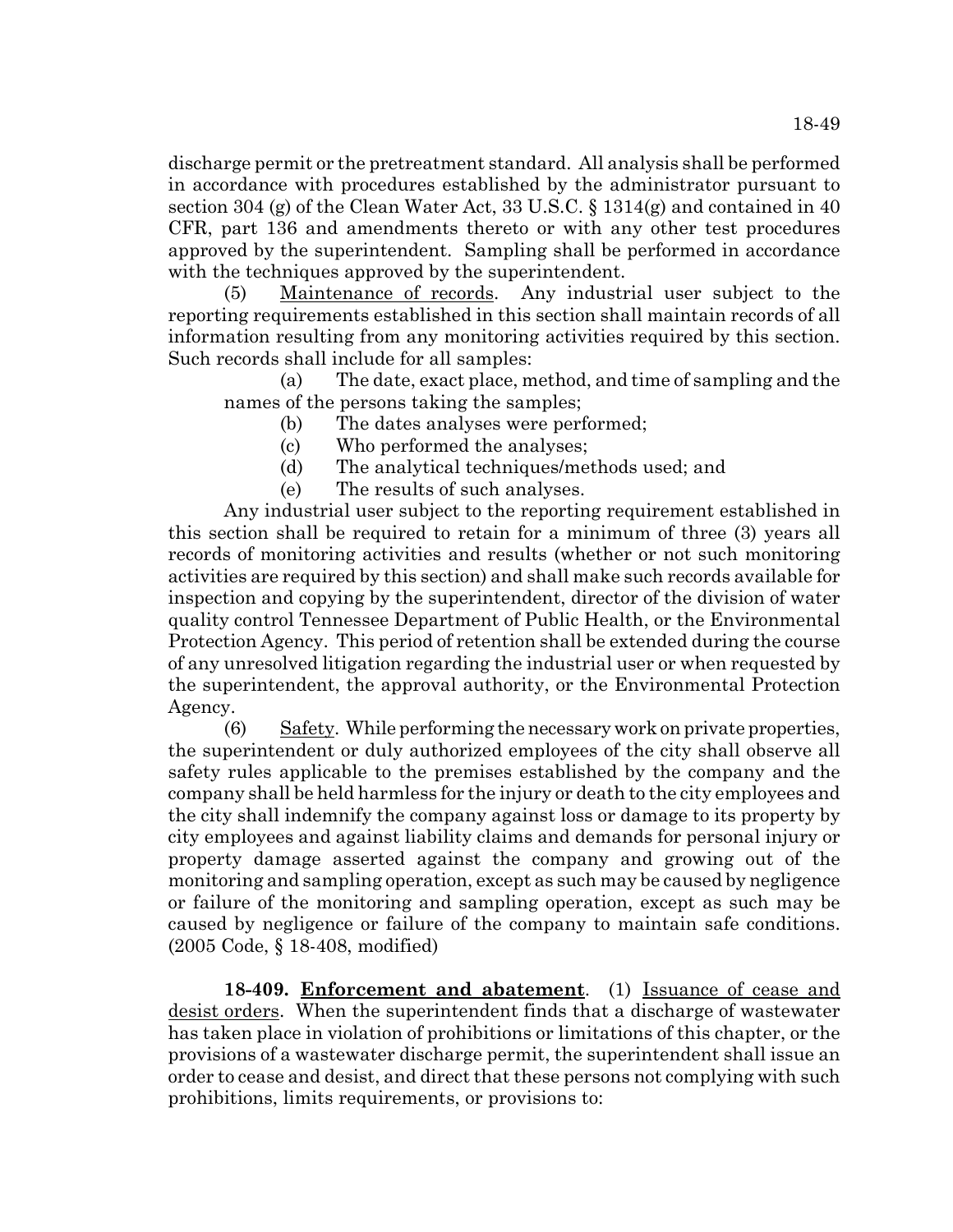(a) Comply forthwith;

(b) Comply in accordance with a time schedule set forth by the superintendent;

(c) Take appropriate remedial or preventive action in the event of a threatened violation; or

(d) Surrender his applicable user's permit if ordered to do so after a show cause hearing.

Failure of the superintendent to issue a cease and desist order to a violating user shall not in any way relieve the user from any consequences of a wrongful or illegal discharge.

(2) Submission of time. When the superintendent finds that a discharge of wastewater has been taking place in violation of prohibitions or limitations prescribed in this chapter, or wastewater source control requirements, effluent limitations of pretreatment standards, or the provisions of a wastewater discharge permit, the superintendent shall require the user to submit for approval, with such modifications as it deems necessary, a detailed time schedule of specific actions which the user shall take in order to prevent or correct a violation of requirements. Such schedule shall be submitted to the superintendent within thirty (30) days of the issuance of the cease and desist order.

(3) Show cause hearing. (a) The city may order any user who causes or allows an unauthorized discharge to enter the POTW to show cause before the board of mayor and aldermen why the proposed enforcement action should not be taken. A notice shall be served on the user specifying the time and place of a hearing to be held by the board of mayor and aldermen regarding the violation, the reasons why the action is to be taken, the proposed enforcement action, and directing the user to show cause before the board of mayor and aldermen why the proposed enforcement action should not be taken. The notice of the hearing shall be served personally or by registered or certified mail (return receipt requested) at least ten (10) days before the hearing.

(b) The board of mayor and aldermen may itself conduct the hearing and take the evidence, or may designate any of its members or any officer or employee of the water and sewer department to:

(i) Issue in the name of the board of mayor and aldermen notices of hearings requesting the attendance and testimony of witnesses and the production of evidence relevant to any matter involved in such hearings;

(ii) Take the evidence; and

(iii) Transmit a report of the evidence and hearing.

(c) At any hearing held pursuant to this chapter, testimony taken must be under oath and recorded. The transcript, so recorded, will be made available to any member of the public or any party to the hearing upon payment of the usual charges thereof.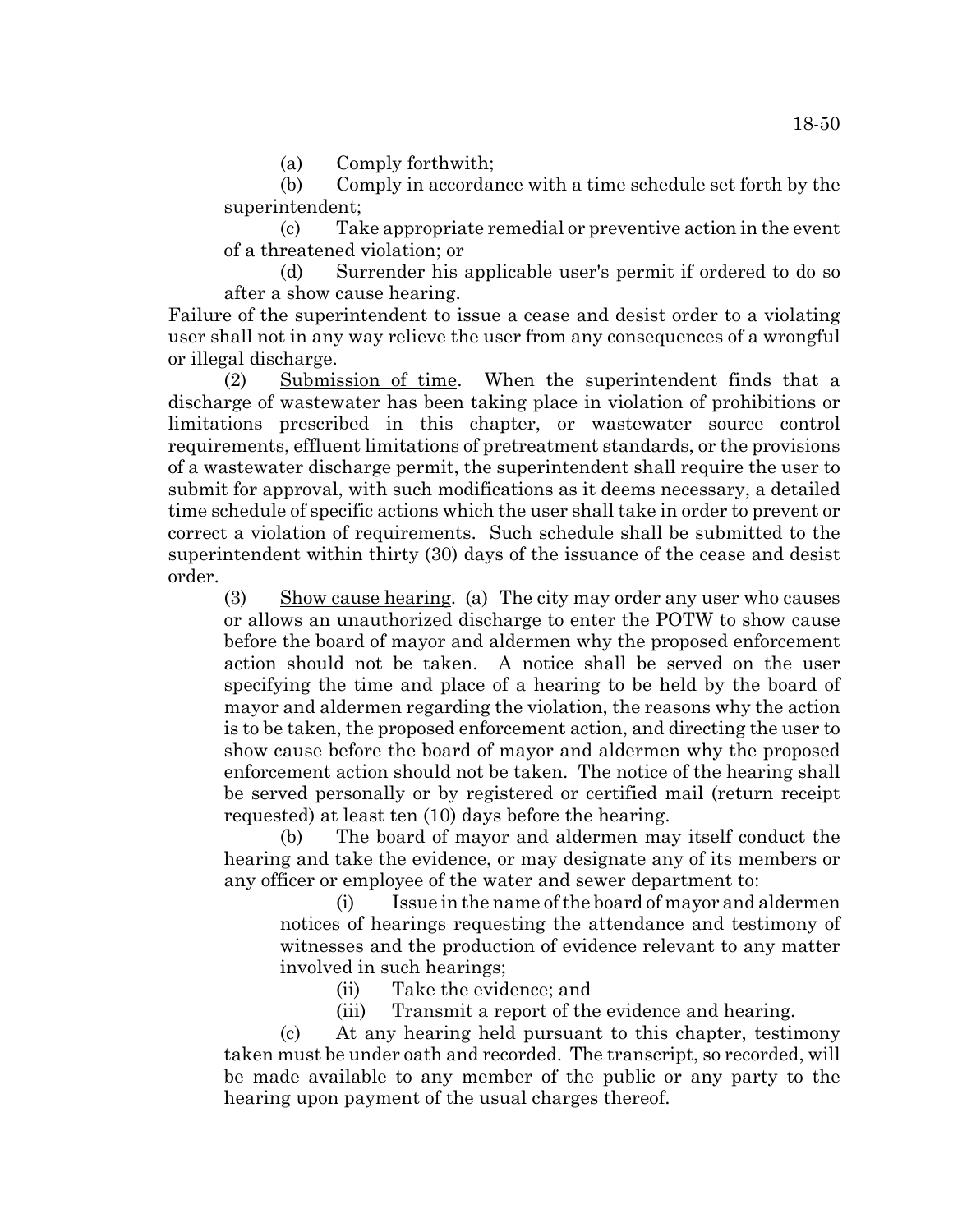(d) After the board of mayor and aldermen has reviewed the evidence, it may issue an order to the user responsible for the discharge directing that, following a specified time period, the sewer service be discontinued unless adequate treatment facilities, devices or other related appurtenances shall have been installed on existing treatment facilities, and that these devices or other related appurtenances are properly operated. Further orders and directives as are necessary and appropriate may be issued.

(4) Legal action. If any person discharges sewage, industrial wastes, or other wastes into the city's wastewater disposal system contrary to the provisions of this chapter, federal or state pretreatment requirements, or any order of the city, the city attorney may commence an action for appropriate legal and/or equitable relief in the chancery court of this county.

(5) Emergency termination of service. In the event of an actual or threatened discharge to the POTW of any pollutant which in the opinion of the superintendent presents or may present an imminent and substantial endangerment, to the health or welfare of persons, or cause interference with POTW, the superintendent or in his absence the person then in charge of the treatment works shall immediately notify the mayor of the nature of the emergency. The superintendent shall also attempt to notify the industrial user or other person causing the emergency and request his or her assistance in abating same. Following consultation with the aforementioned officials of the city, or, in their absence, such elected officials of the city as may be available, the superintendent shall temporarily terminate the service of such user or users as are necessary to abate the condition when such action appears reasonably necessary. Such service shall be restored by the superintendent as soon as the emergency situation has been abated or corrected.

(6) Public nuisance. Discharges or wastewater in any manner in violation of this chapter or of any order issued by the superintendent as authorized by this chapter is hereby declared a public nuisance and shall be corrected or abated as directed by the superintendent. Any person creating a public nuisance shall be subject to the provisions of the city code or ordinances governing such nuisance.

(7) Correction of violation and collection of costs. In order to enforce the provisions of this chapter, the superintendent shall correct any violation hereof. The cost of such correction shall be added to any sewer service charge payable by the person violating this chapter or the owner or tenant of the property upon which the violation occurred, and the city shall have such costs as it has for the collection of sewer service charges.

(8) Damage to facilities. When a discharge of wastes causes an obstruction, damage, or any other physical or operational impairment to facilities, the superintendent shall assess a charge against the user for the work required to clean or repair the facility and add such charge to the user's sewer service charge.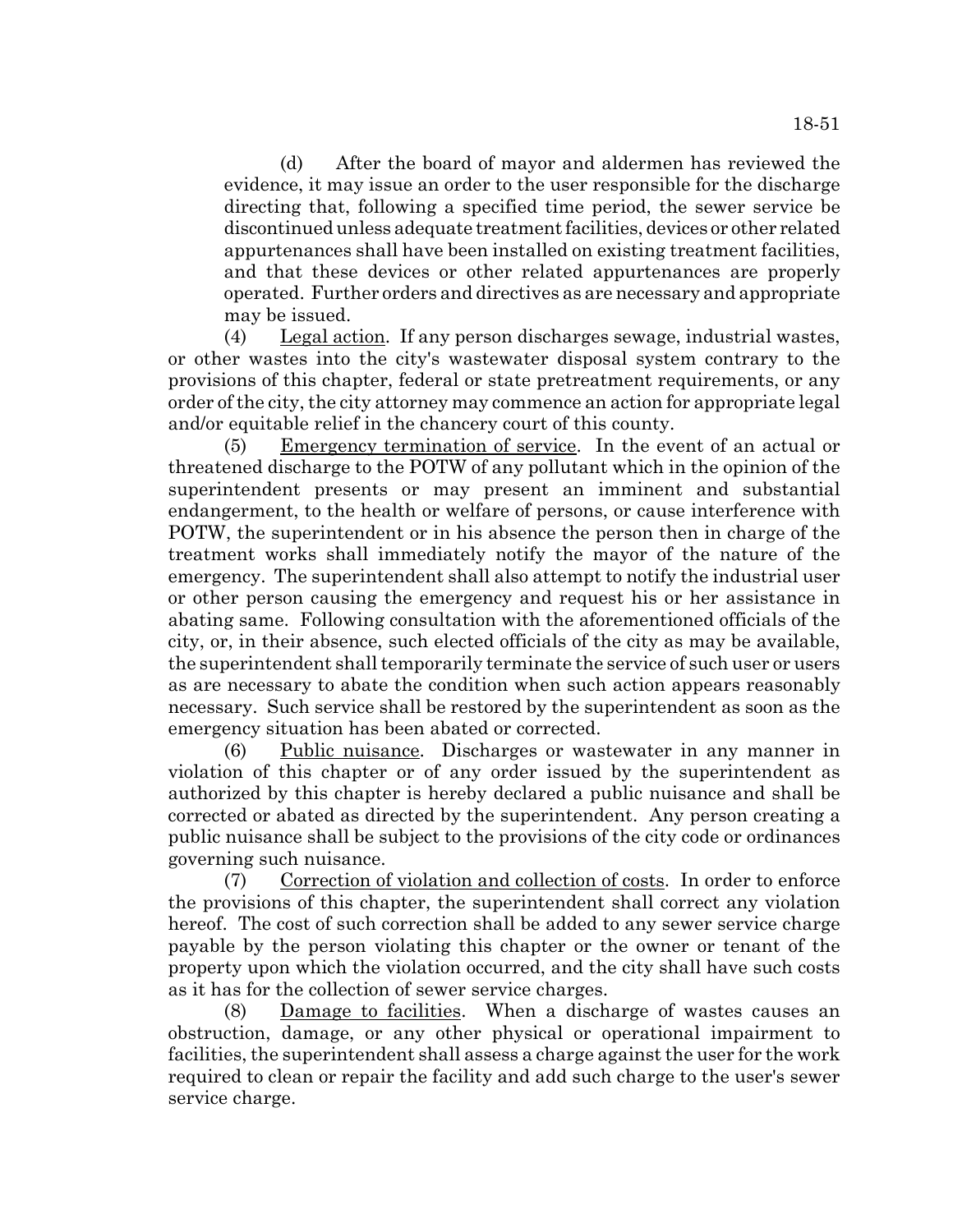(9) Civil liabilities. Any person or user who intentionally or negligently violates any provision of this chapter, requirements, or conditions set forth in permit duly issued, or who discharges wastewater which causes pollution or violates any cease and desist order, prohibition, effluent limitation, national standard or performance, pretreatment, or toxicity standard, shall be liable civilly.

The City of Bradford shall sue for such damage in any court of competent jurisdiction. In determining the damages, the court shall take into consideration all relevant circumstances, including, but not limited to, the extent of harm caused by the violation, the nature and persistence of the violation, the length of time over which the violation occurs, and the correcting action, if any. (2005 Code, § 18-409)

**18-410. Fees and billing**. (1) Purpose. It is the purpose of this chapter to provide for the equitable recovery of costs from users of the city's wastewater treatment system including costs of operation, maintenance, administration, bond service costs, capital improvements, depreciation, and equitable cost recovery of EPA administered federal wastewater grants.

(2) Types of charges and fees. The charges and fees as established in the city's schedule of charges and fees may include but are not limited to:

- (a) Inspection fee and tapping fee;
- (b) Fees for applications for discharge;
- (c) Sewer use charges;
- (d) Surcharge fees;
- (e) Industrial wastewater discharge monitoring; and

(f) Other fees as the city may deem necessary to carry out the requirements of this chapter.

(3) Fees for application for discharge. A fee may be charged when a user or prospective user makes application for discharge as required by § 18-406.

(4) Inspection fee and tapping fee. An inspection fee and tapping fee for a building sewer installation shall be paid to the city's sewer department at the time the application is filed. Fees shall cover the costs of inspecting new and/or existing plumbing within subject building establishments as well as inspection of building sewers, property sewers, and sewer service and connections to the public sewers. The inspection fee and tapping fee shall be set by the board of mayor and aldermen.

(5) Surcharge fees. If it is determined by the city that the discharge of other loading parameters or wastewater substances are creating excessive operation and maintenance costs within the wastewater system, whether collection or treatment, then the monetary effect of such a parameter or parameters shall be borne by the discharger of such parameters in proportion to the amount of discharge.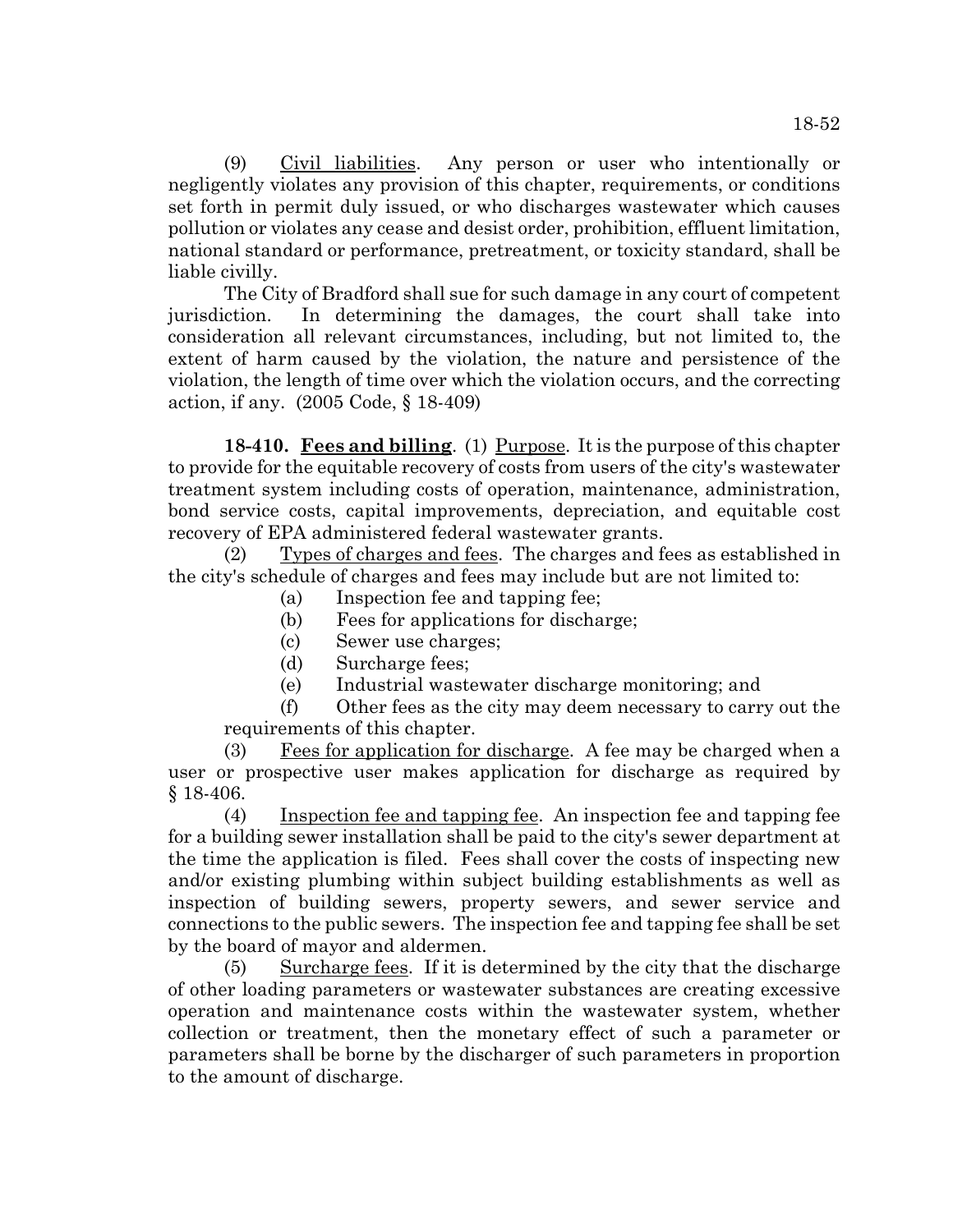(6) Industrial wastewater discharge permit fee. Fees may be collected from industrial users having pretreatment or other discharge requirements to compensate the city for the necessary compliance monitoring and other administrative duties of the pretreatment program.

(7) Billing. The billing for normal domestic wastewater services shall consist of monthly billing in accordance with the rates specified by the city, subject to net and gross rates. (2005 Code, § 18-411)

**18-411. Validity**. This chapter and its provisions shall be valid for all service areas, regions, and sewage works under the jurisdiction of the city. (2005 Code, § 18-412)

**18-412.** Violations and penalty. (1) Civil penalties. Any user who is found to have violated an order of the board of mayor and aldermen or who willfully or negligently failed to comply with any provision of this chapter, and the orders, rules, regulations, and permits issued hereunder, shall be fined not less than fifty dollars (\$50.00) for each offense. Each day of which a violation shall occur or continue shall be deemed a separate and distinct offense. In addition to the penalties provided herein, the city may recover reasonable attorney's fees, court costs, court reporters' fees, and other expenses of litigation by appropriate suit at law against the person found to have violated this chapter or the orders, rules, regulations, and permits issued hereunder.

(2) Falsifying information. Any person who knowingly makes any false statements, representation or certification in any application, record, report, plan, or other document filed or required to be maintained pursuant to this chapter, or wastewater discharge permit, or who falsifies, tampers with, or knowingly renders inaccurate any monitoring device or method required under this chapter, shall, upon conviction be punished by a fine of not more than one thousand dollars (\$1,000.00) or by imprisonment as current law allows, or by both. (2005 Code, § 18-410, modified)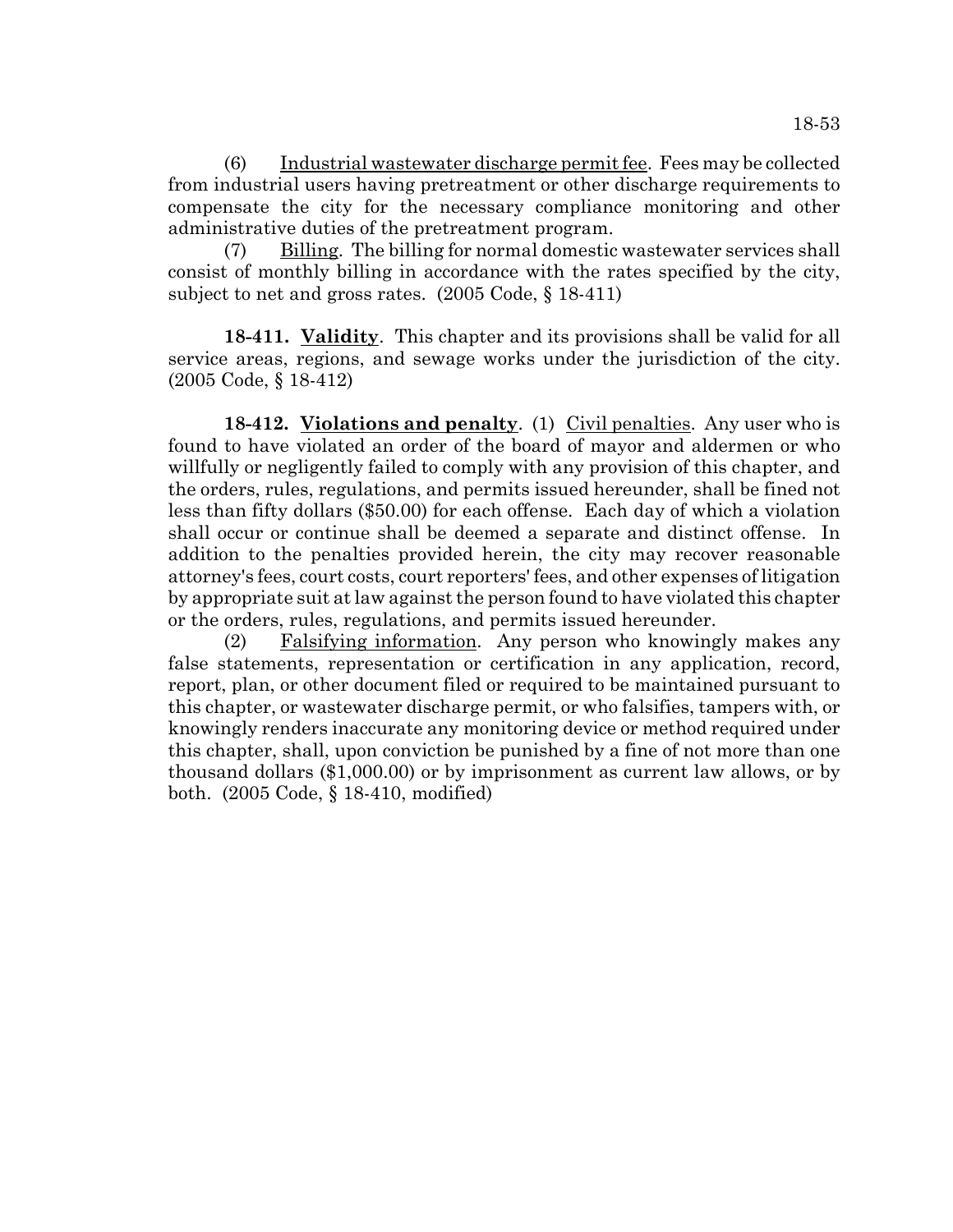### **CHAPTER 5**

# **SEWER USE ENFORCEMENT RESPONSE PLAN**

### **SECTION**

- 18-501. Purpose and policy.
- 18-502. Responsibilities of control authority personnel.
- 18-503. Determining time frames for enforcement actions and follow-up.
- 18-504. Applying the enforcement response guide.
- 18-505. Using the enforcement guide.
- 18-506. Description of terms.
- 18-507. Enforcement response guide.
- 18-508. Evaluating effectiveness.
- 18-509. Violations and penalty.

**18-501. Purpose and policy**. (1) This sewer use enforcement plan is provided to anticipate the types of noncompliance which may be encountered. The response plan sets forth:

- (a) Identifying common discharge violations;
- (b) Identifying nondischarge violations; and
- (c) Identifying enforcement responses.

(2) The response plan allows the POTW to select from several alternative initial and follow-up actions. The POTW may initially rely on informed actions where violations are nonsignificant or where the industrial user is cooperative in resolving the problem. However, when the violation is significant or when the industrial user does not promptly undertake corrective action, the POTW will and must respond with severe enforcement responses including judicial proceedings. When a user fails to return to compliance from initial enforcement response, enforcement will be escalated in a more stringent action.

(3) The enforcement response taken will depend upon:

- (a) Magnitude of the violation;
- (b) Duration of the violation;
- (c) Effect of the violation on the receiving water;
- (d) Effect on the violation on the POTW;
- (e) Compliance history of the industrial user; and
- (f) Good faith of the industrial user.  $(2005 \text{ Code}, \S 18-501)$

### **18-502. Responsibilities of control authority personnel**.

(1) Inspectors/field personnel. The pretreatment coordinator and the POTW superintendent conduct sampling and inspections personally. The pretreatment coordinator or the superintendent will immediately respond to noncompliance with informed warnings.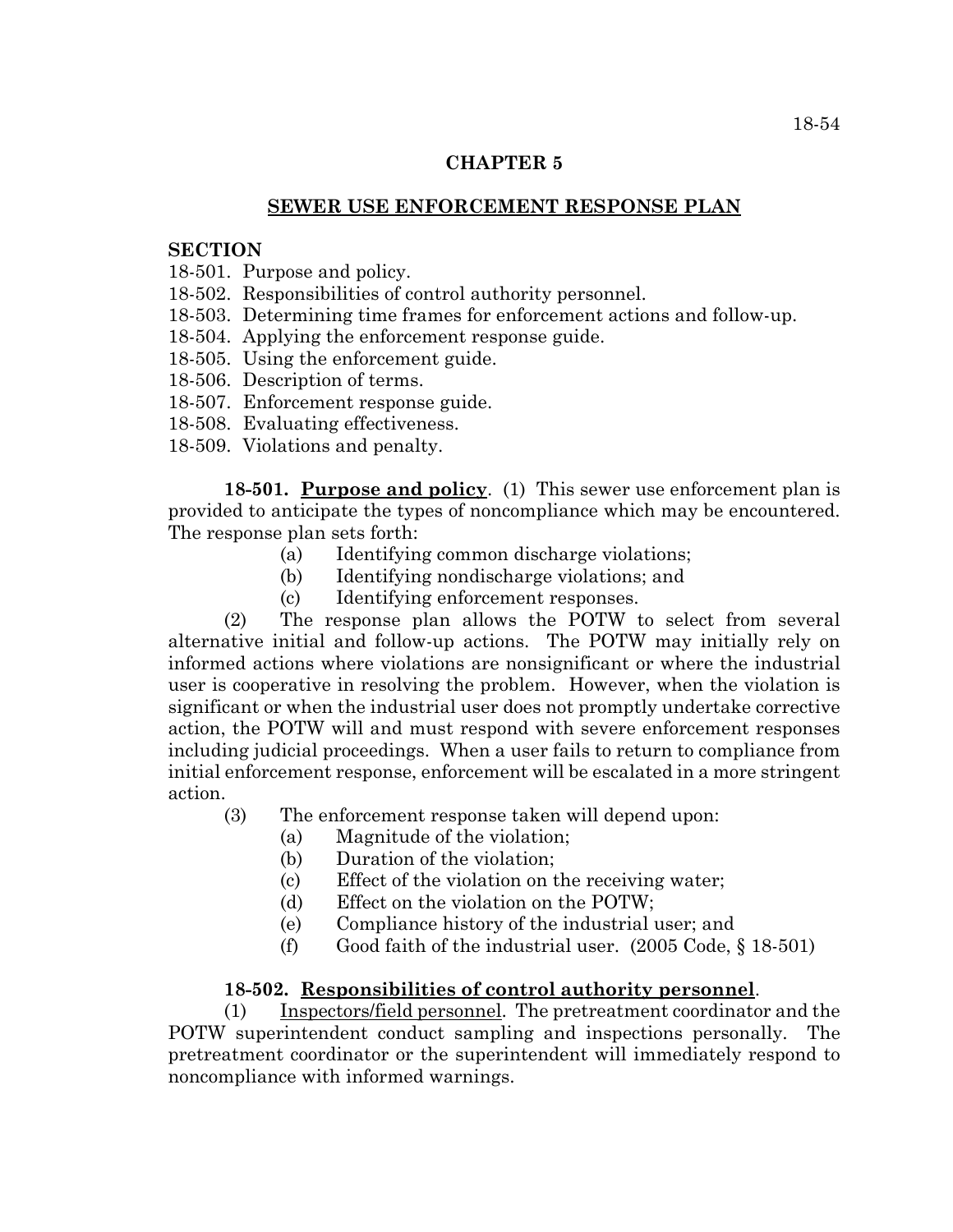(2) Pretreatment coordinator. The pretreatment coordinator shall review all data pertaining to the pretreatment program and implement pretreatment program requirements. He shall provide industrial users with guidance and assistance. The pretreatment coordinator is responsible for issuing notice of violations, administrative orders assessing fines and publishing the annual list of significant violations.

(3) POTW superintendent. The wastewater treatment plant superintendent is responsible for compliance with the terms and conditions of the POTW's NPDES permit and for the overall operation and maintenance of the POTW, including employee safety, protection of the collection system and the treatment plant and efficient quality. Given these responsibilities, the superintendent shall have the authority to issue administrative orders, terminate service, conduct show cause hearings and initiate judicial proceedings.

(4) City attorney. The city attorney advises technical and managerial personnel on enforcement matters and orchestrates the judicial responses deemed necessary by the superintendent. Consequently, the attorney should be consulted on all matters requiring the interpretation of the sewer use ordinance and the enforcement response plan. The city attorney will assist in the preparation of notice of violations and administrative orders which may be easily issued by the technical staff. The city attorney will be forwarded a copy of all administrative orders and fine assessments since further responses against the user may involve judicial action. (2005 Code, § 18-502)

**18-503. Determining time frames for enforcement actions and follow-up**. (1) In order for an enforcement action to be effective, it must be timely. For an action to be timely, the violation must be detected and responded to promptly after its occurrence. Therefore, review of compliance reports (for both effluent violations and timeliness) should be a high priority at the time of their submission. POTW staff will review industrial user reports within five (5) days of receipt. Violations observed by control authority field personnel should receive even swifter attention.

(2) No more than thirty (30) days will be allowed to elapse between the detection of the violation(s) and the initiation of an enforcement response. If the appropriate response is an informal warning or a NOV, the response time should be much shorter.

(3) After its initial enforcement response, the control authority should closely track the industrial user's progress toward compliance. (2005 Code, § 18-503)

**18-504. Applying the enforcement response guide**. (1) A comprehensive enforcement response guide designates several alternative enforcement options for each type (or pattern) of noncompliance. Control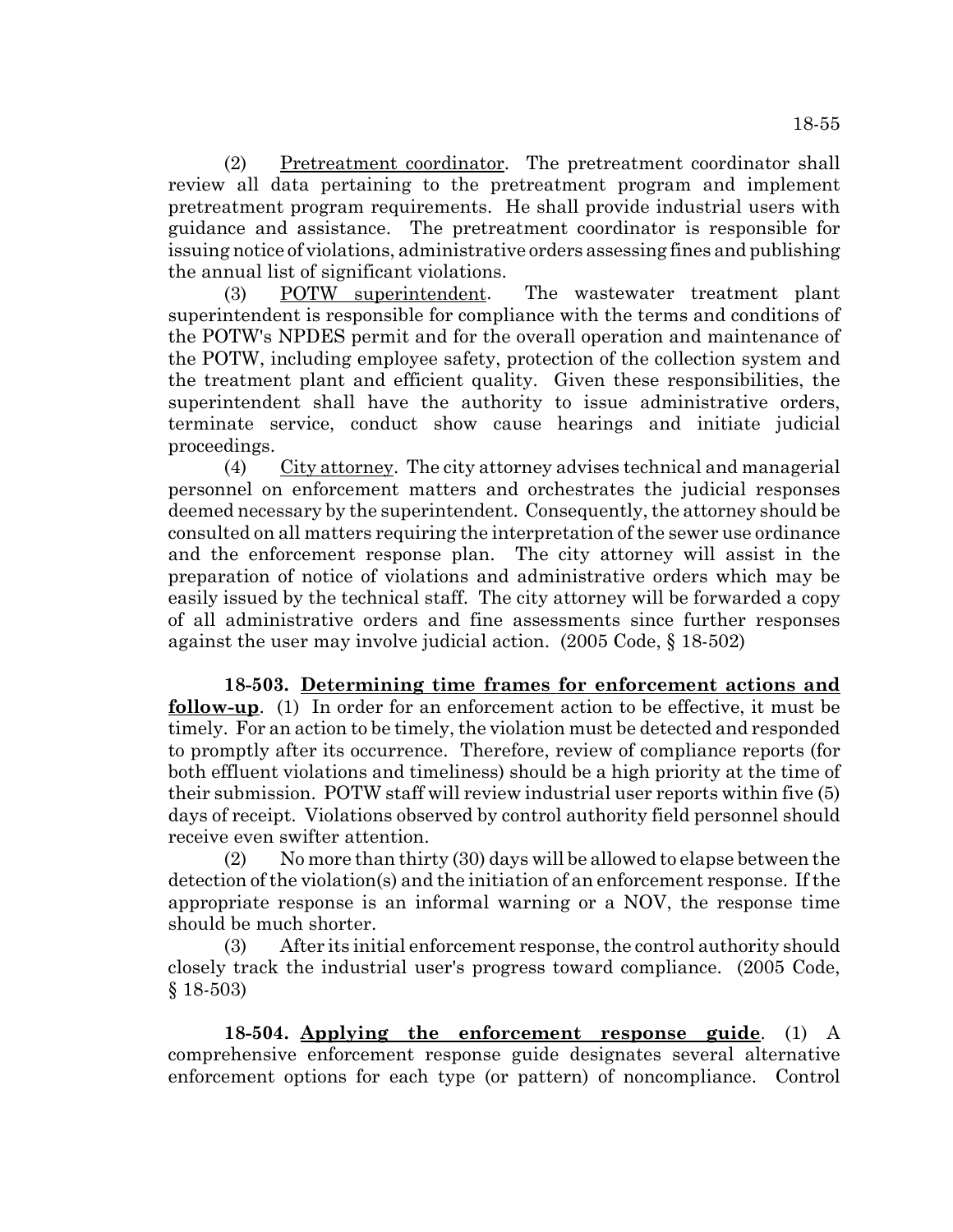authority personnel who detect noncompliance need only select an appropriate response from the short list of enforcement options indicated by the matrix.

(2) There are a number of factors to consider when selecting a response from among these options. Several of these factors are identical to those used in establishing the guide:

(a) Good faith of the user;

(b) Compliance of the user;

(c) Previous success of enforcement actions taken against the particular user;

(d) Violations--effect on the receiving waters;

(e) Violations--effect on the POTW.

(3) Since the remedies designated in the matrix are all considered appropriate, the control authority must weigh each of the above factors in deciding whether to use a more or less stringent response.

(4) All formal enforcement responses must be expressly authorized by local and state laws. (2005 Code, § 18-504)

**18-505. Using the enforcement guide**. (1) The enforcement response guide is used as follows:

(a) Locate the type of noncompliance in the first column and identify the most accurate description of the violation.

(b) Assess the appropriateness of the recommended response(s) in column two. First offenders or users demonstrating good faith efforts may merit a more lenient response. Similarly, repeat offenders or those demonstrating negligence may require a more stringent response.

(c) Apply the enforcement response to the industrial user. Specify corrective action or other responses required of the industrial user, if any. Column three indicates personnel to take each response and the time frame in which that response should be taken.

(d) Follow-up with escalated enforcement action if the industrial user's response is not received or violation continues.

(2) The control authority will maintain all supporting documentation regarding the violation and its enforcement actions in the industrial user's file. (2005 Code, § 18-505)

**18-506. Description of terms**. Terms and abbreviations used in the guide are defined below.

(1) AO. Administrative order.

(2) Civil legislation. Civil litigation against the industrial user seeking equitable relief, monetary penalties and actual damages.

(3) Criminal prosecution. Pursuing punitive measures against an individual and/or organization through a court of law.

(4) Fine. Monetary penalty assessed by control authority officials.

(5) I. Inspector.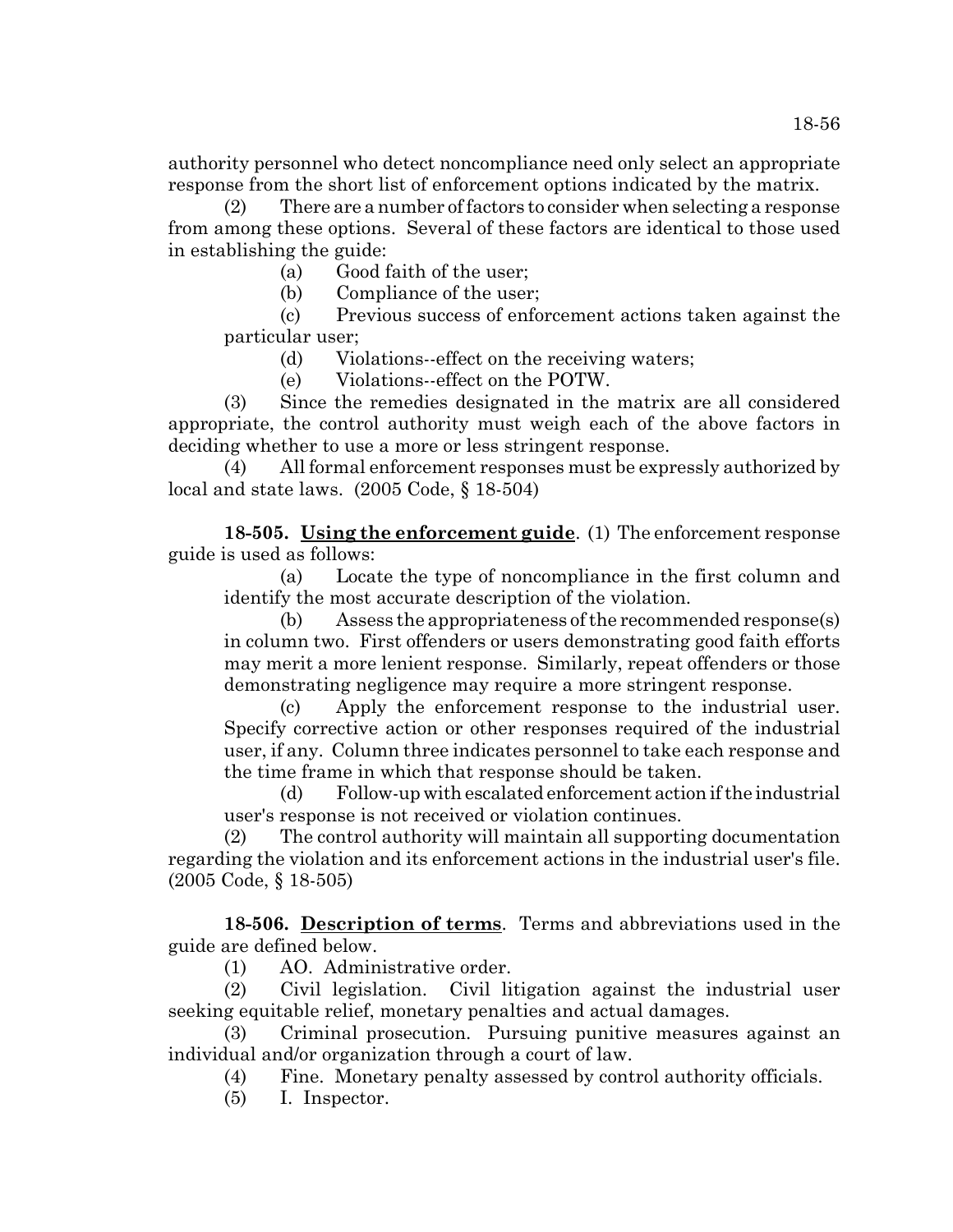# (6) IU. Industrial user.

 $(7)$  Meeting. Informal compliance meeting with the IU to resolve recurring noncompliance. (2005 Code, § 18-506)

# **18-507. Enforcement response guide**. 1

|                |                                                                 |                                                                  | <b>ENFORCEMENT</b>                                                             |                                          |
|----------------|-----------------------------------------------------------------|------------------------------------------------------------------|--------------------------------------------------------------------------------|------------------------------------------|
|                | <b>NONCOMPLIANCE</b>                                            | NATURE OF VIOLATION                                              | <b>RESPONSES</b>                                                               | PERSONNEL                                |
|                | UNAUTHORIZED DISCHARGES (NO PERMIT)                             |                                                                  |                                                                                |                                          |
| 1.             | Unpermitted<br>discharge                                        | IU unaware of requirement; no<br>harm to POTW/environment        | Phone call; NOV<br>with application<br>form                                    | PC                                       |
|                |                                                                 | IU unaware of requirement; harm<br>to POTW                       | --AO with fine<br>--Civil action                                               | $_{\rm PC}$<br>S                         |
|                |                                                                 | Failure to apply continues after<br>notice by the POTW           | --Civil action<br>--Criminal<br>investigation<br>--Terminate service           | $\frac{S}{S}$                            |
| 2.             | Nonpermitted<br>discharge                                       | IU has not submitted application<br>within 10 days of due date   | Phone call; NOV                                                                | PC                                       |
|                | DISCHARGE LIMIT VIOLATION                                       |                                                                  |                                                                                |                                          |
| $\mathbf{1}$ . | Exceedance of<br>local or federal<br>standard<br>(permit limit) | Isolated, not significant                                        | Phone call, NOV                                                                | I, PC                                    |
|                |                                                                 | Isolated, significant (no harm)                                  | AO to develop spill<br>prevention plan<br>and fine                             | <b>PC</b>                                |
|                |                                                                 | Isolated, harm to the POTW or<br>environment                     | --Show cause order<br>--Civil action                                           | $_{\rm S}^{\rm PC}$ S                    |
|                |                                                                 | Recurring, no harm to POTW/<br>environment                       | AO with fine                                                                   | PC                                       |
|                |                                                                 | Recurring, significant (harm)                                    | $-AO$ with fine<br>--Show cause order<br>--Civil action<br>--Terminate service | <b>PC</b><br>PC, S<br>$_{\rm S}^{\rm S}$ |
|                | MONITORING AND REPORTING VIOLATIONS                             |                                                                  |                                                                                |                                          |
| 1.             | Reporting<br>violation                                          | Report is improperly signed or<br>certified                      | Phone call or NOV                                                              | <b>PC</b>                                |
|                |                                                                 | Report is improperly signed or<br>certified after notice by POTW | $-AO$<br>--Show cause order                                                    | PC<br>PC, S                              |
|                |                                                                 |                                                                  |                                                                                |                                          |

| 1NOV      | -- Notice of violation                                     |
|-----------|------------------------------------------------------------|
| PC        | -- Pretreatment coordinator                                |
| S         | --Superintendent                                           |
| <b>SV</b> | --Significant violation                                    |
|           | Show cause --Formal meeting requiring the IU to appear and |
|           | demonstrate why control authority should not take a        |
|           | proposed enforcement action against it. The meeting may    |
|           | also serve as a forum to discuss corrective actions and    |
|           | compliance schedules.                                      |
|           |                                                            |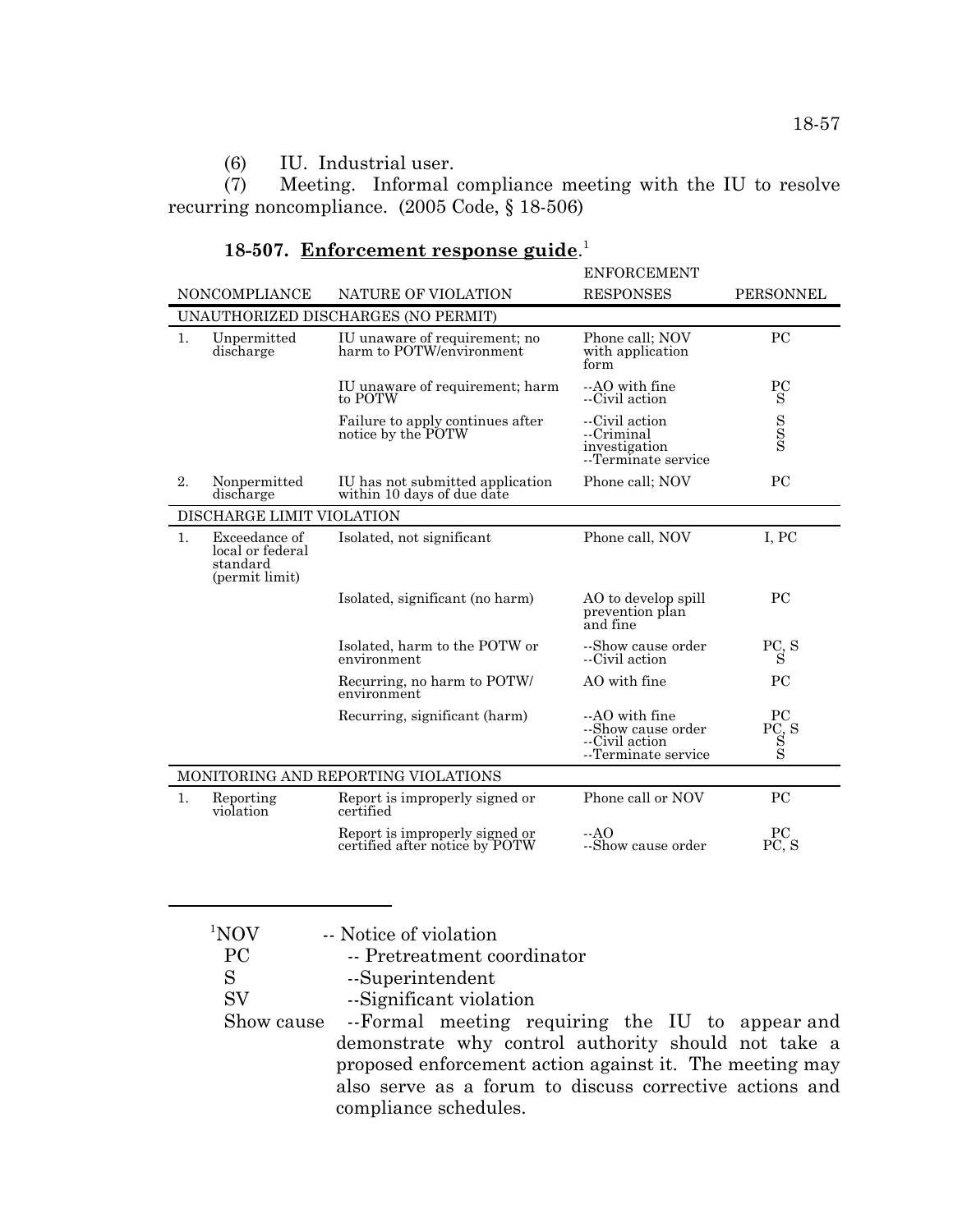|                         |                                                        |                                                                                                       | <b>ENFORCEMENT</b>                                          |                             |
|-------------------------|--------------------------------------------------------|-------------------------------------------------------------------------------------------------------|-------------------------------------------------------------|-----------------------------|
|                         | NONCOMPLIANCE                                          | NATURE OF VIOLATION                                                                                   | <b>RESPONSES</b>                                            | PERSONNEL                   |
|                         |                                                        | Isolated, not significant (e.g., 5)<br>days late)                                                     | Phone call; NOV                                             | I, PC                       |
|                         |                                                        | Significant (e.g., report 30 days or<br>more late)                                                    | AO to submit with<br>fine per additional<br>day             | <b>PC</b>                   |
|                         |                                                        | Reports are always late or no<br>reports at all                                                       | --AO with fine<br>--Show cause order<br>--Civil action      | $_{\rm PC}$<br>PC, S<br>S   |
|                         |                                                        | Failure to report spill or changed<br>discharge (no harm)                                             | NOV <sub></sub>                                             | PC                          |
|                         |                                                        | Failure to report spill or changed<br>discharge (results in harm)                                     | --AO with fine<br>--Civil action                            | $_{\rm PC}$<br>S            |
|                         |                                                        | Repeated failure to report spills                                                                     | --Show cause order<br>--Terminate service                   | PC <sub>S</sub>             |
|                         |                                                        | Falsification                                                                                         | --Criminal<br>investigation<br>--Terminate service          | S<br>S                      |
| 2.                      | Failure to<br>monitor<br>correctly                     | Failure to monitor all pollutants<br>as required by permit                                            | NOV or AO                                                   | <b>PC</b>                   |
|                         |                                                        | Recurring failure to monitor                                                                          | --AO with fine<br>--Civil action                            | PC<br>S                     |
| 3.                      | Improper                                               | Evidence of intent                                                                                    | --Criminal                                                  | S                           |
|                         | sampling                                               |                                                                                                       | investigation<br>--Terminate service                        | S                           |
| 4.                      | Failure to<br>install<br>monitoring<br>equipment       | Delay of less than 30 days                                                                            | <b>NOV</b>                                                  | PC                          |
|                         |                                                        | Delay of 30 days or more                                                                              | AO to install with<br>fine for each<br>additional day       | <b>PC</b>                   |
|                         |                                                        | Recurring, violation of AO                                                                            | --Civil action<br>--Criminal<br>investigation               | PC<br>S                     |
|                         |                                                        |                                                                                                       | --Terminate service                                         | S                           |
| 5.                      | Compliance<br>schedules (in<br>permit)                 | Missed milestone by less than 30<br>days, or will not affect final<br>milestone                       | NOV or AO with<br>fine                                      | PС                          |
|                         |                                                        | Missed milestone by more than 30<br>days, or will affect final milestone<br>(good cause for delay)    | AO with fine                                                | PC                          |
|                         |                                                        | Missed milestone by more than 30<br>days, or will affect final milestone<br>(no good cause for delay) | --Show cause order<br>--Civil action<br>--Terminate service | PC, S<br>$_{\rm S}^{\rm S}$ |
|                         |                                                        | Recurring violation or violation of<br>schedule in AO                                                 | --Civil action<br>--Criminal                                | $_{\rm S}^{\rm S}$          |
|                         |                                                        |                                                                                                       | investigation<br>--Terminate service                        | $\rm S$                     |
| OTHER PERMIT VIOLATIONS |                                                        |                                                                                                       |                                                             |                             |
| 1.                      | Wastestreams<br>are diluted in<br>lieu of<br>treatment | Initial violation                                                                                     | AO with fine                                                | $_{\rm PC}$                 |
|                         |                                                        | Recurring                                                                                             | --Show cause order<br>--Terminate service                   | PC, S<br>S                  |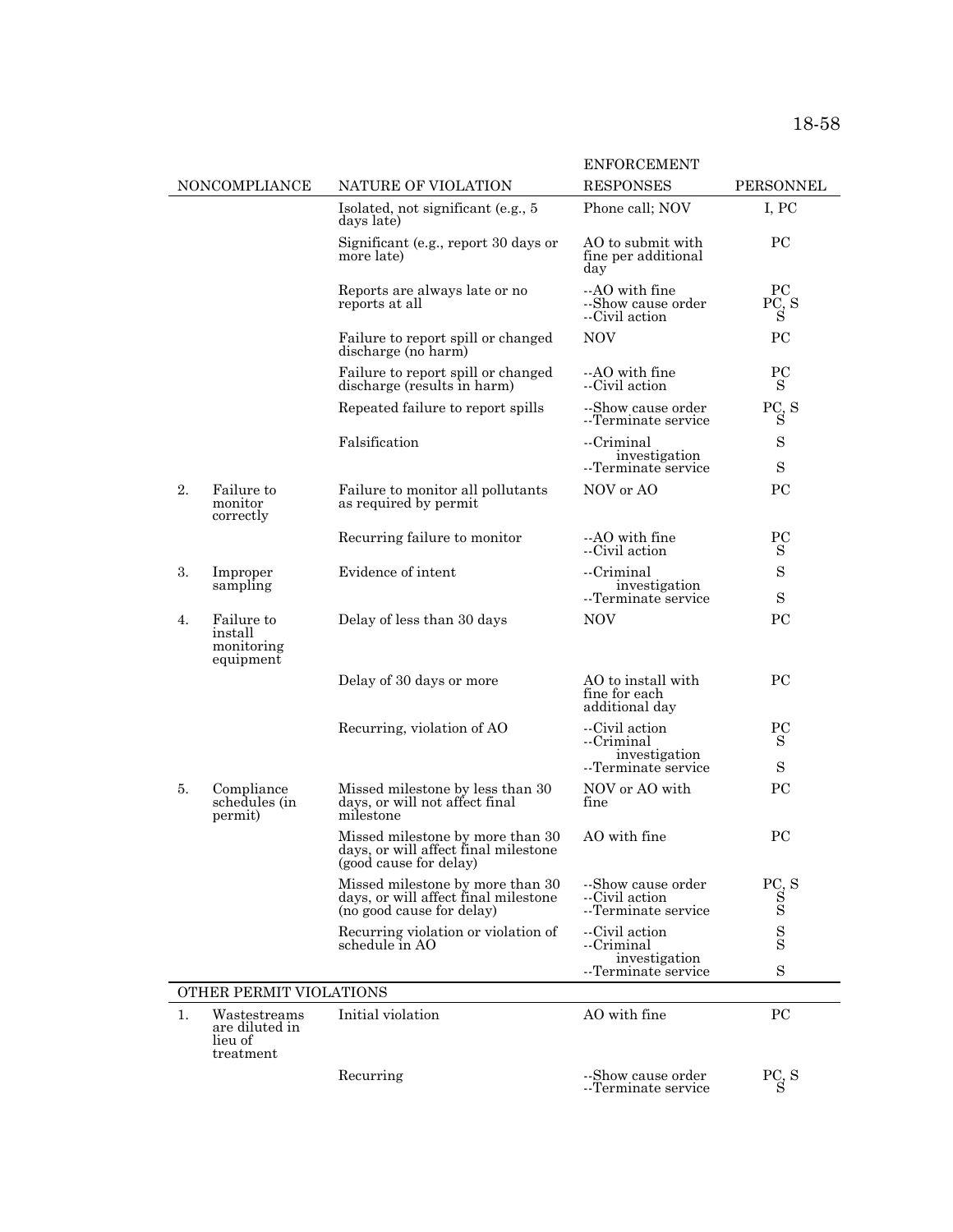|                  |                                                                            |                                                                        | <b>ENFORCEMENT</b>                            |                    |
|------------------|----------------------------------------------------------------------------|------------------------------------------------------------------------|-----------------------------------------------|--------------------|
|                  | <b>NONCOMPLIANCE</b>                                                       | NATURE OF VIOLATION                                                    | <b>RESPONSES</b>                              | <b>PERSONNEL</b>   |
| 2.               | Failure to<br>mitigate<br>noncompliance<br>or halt<br>production           | Does not result in harm                                                | <b>NOV</b>                                    | PC                 |
|                  |                                                                            | Does result in harm                                                    | --AO with fine<br>--Civil action              | PC<br>S            |
| 3.               | Failure to<br>properly operate<br>and maintain<br>pretreatment<br>facility | See No. 2 above                                                        |                                               |                    |
|                  |                                                                            | VIOLATIONS DETECTED DURING SITE VISITS                                 |                                               |                    |
| 1.               | Entry denial                                                               | Entry denied or consent<br>withdrawn, copies of records<br>denied      | Obtain warrant<br>and return to IU            | I                  |
| 2.               | Illegal<br>discharge                                                       | No harm to POTW or environment                                         | AO with fine                                  | <b>PC</b>          |
|                  |                                                                            | Discharges causes harm or<br>evidence of intent/negligence             | --Civil action<br>--Criminal<br>investigation | $_{\rm S}^{\rm S}$ |
|                  |                                                                            | Recurring, violation of AO                                             | Terminate service                             | $\rm S$            |
| 3.               | Improper<br>Sampling                                                       | Unintentional sampling at<br>incorrect location                        | <b>NOV</b>                                    | I, PC              |
|                  |                                                                            | Unintentionally using incorrect<br>sample type                         | <b>NOV</b>                                    | I, PC              |
|                  |                                                                            | Unintentionally using incorrect<br>sample collection techniques        | <b>NOV</b>                                    | I, PC              |
| $\overline{4}$ . | Inadequate<br>recordkeeping                                                | Inspector finds files incomplete to<br>missing (no evidence of intent) | <b>NOV</b>                                    | I, PC              |
|                  |                                                                            | Recurring                                                              | AO with fine                                  | <b>PC</b>          |
| 5.               | Failure to<br>report<br>additional<br>monitoring                           | Inspection finds additional files                                      | <b>NOV</b>                                    | I, PC              |
|                  |                                                                            | Recurring                                                              | AO with fine                                  | PC                 |

#### TIMEFRAMES FOR RESPONSES

- A. All violations will be identified and documented within five days of receiving compliance information.
- B. Initial enforcement responses [involving contract with the industrial user and requesting information on corrective or preventative action(s)] will occur within 15 days of violation detection.
- C. Follow-up actions for continuing or reoccurring violations will be taken within 60 days of the initial enforcement response. For all continuing violations, the response will include a compliance schedule.
- D. Violations which threaten health, property or environmental quality are considered emergencies and will receive immediate responses such as halting the discharge or terminating service.
- E. All violations meeting the criteria for significant noncompliance will be addressed with an enforceable within 30 days of the identification of significant noncompliance.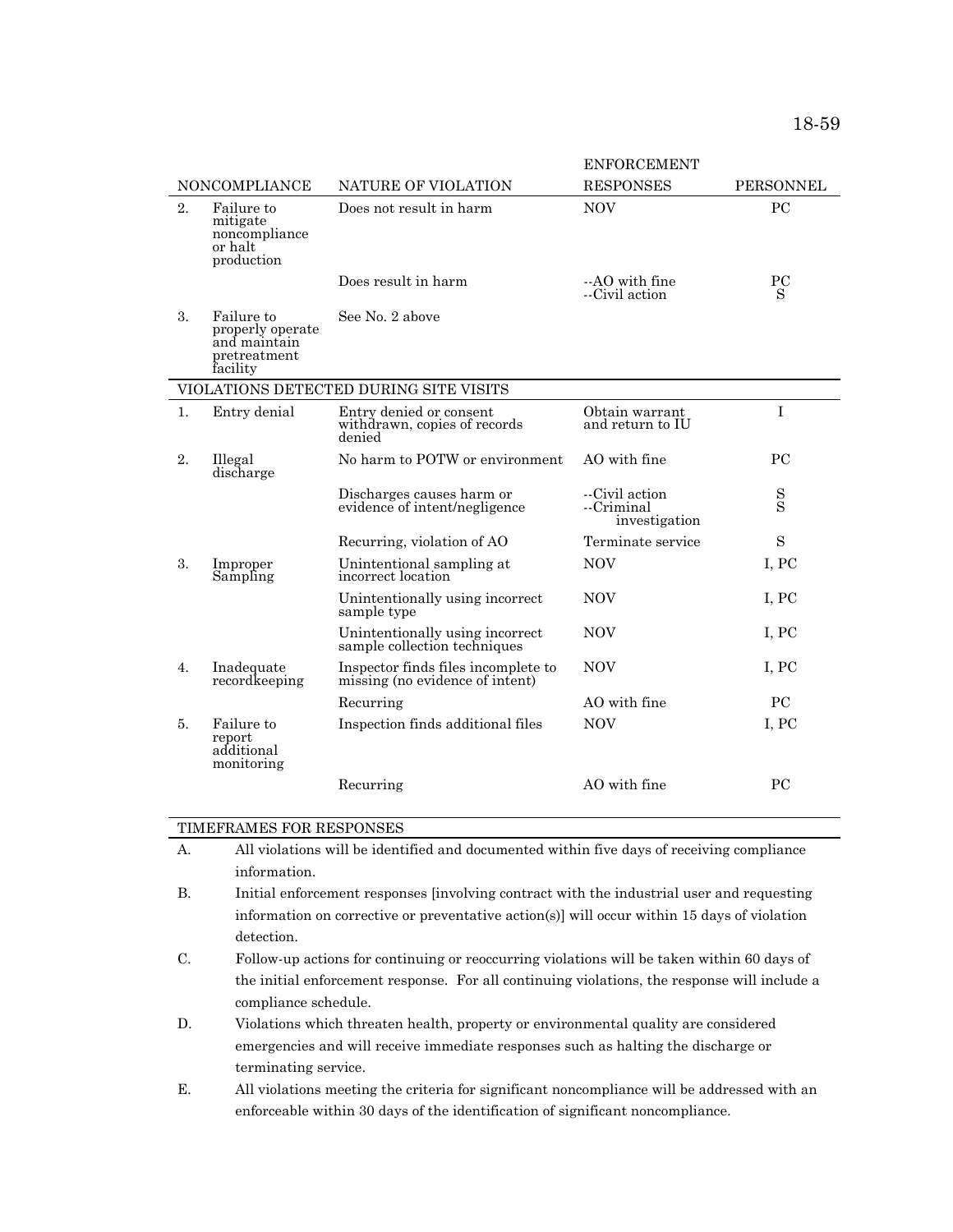(2005 Code, § 18-507)

**18-508. Evaluating effectiveness**. The enforcement response guide will be periodically reviewed to reassess its effectiveness in accomplishing pretreatment goals:

(1) To ensure that violators return to compliance as quickly as possible;

(2) To penalize non-compliant users for pretreatment violations;

(3) To deter future noncompliance; and

(4) To recover any additional expenses incurred by the control authority attributable to the non-compliance.

When aspects of the guide which require improvement or new innovations are adopted to increase effectiveness, amendments shall be promptly incorporated. The control authority reserves the right to revise its ordinance to increase its administrative fine penalty authority. When fines are revised, the guide shall be revised accordingly. (2005 Code, § 18-509)

**18-509. Violations and penalty**. In determining the appropriate fine for a violation, § 18-410, Sewer Use Ordinance, shall be utilized. (2005 Code, § 18-508)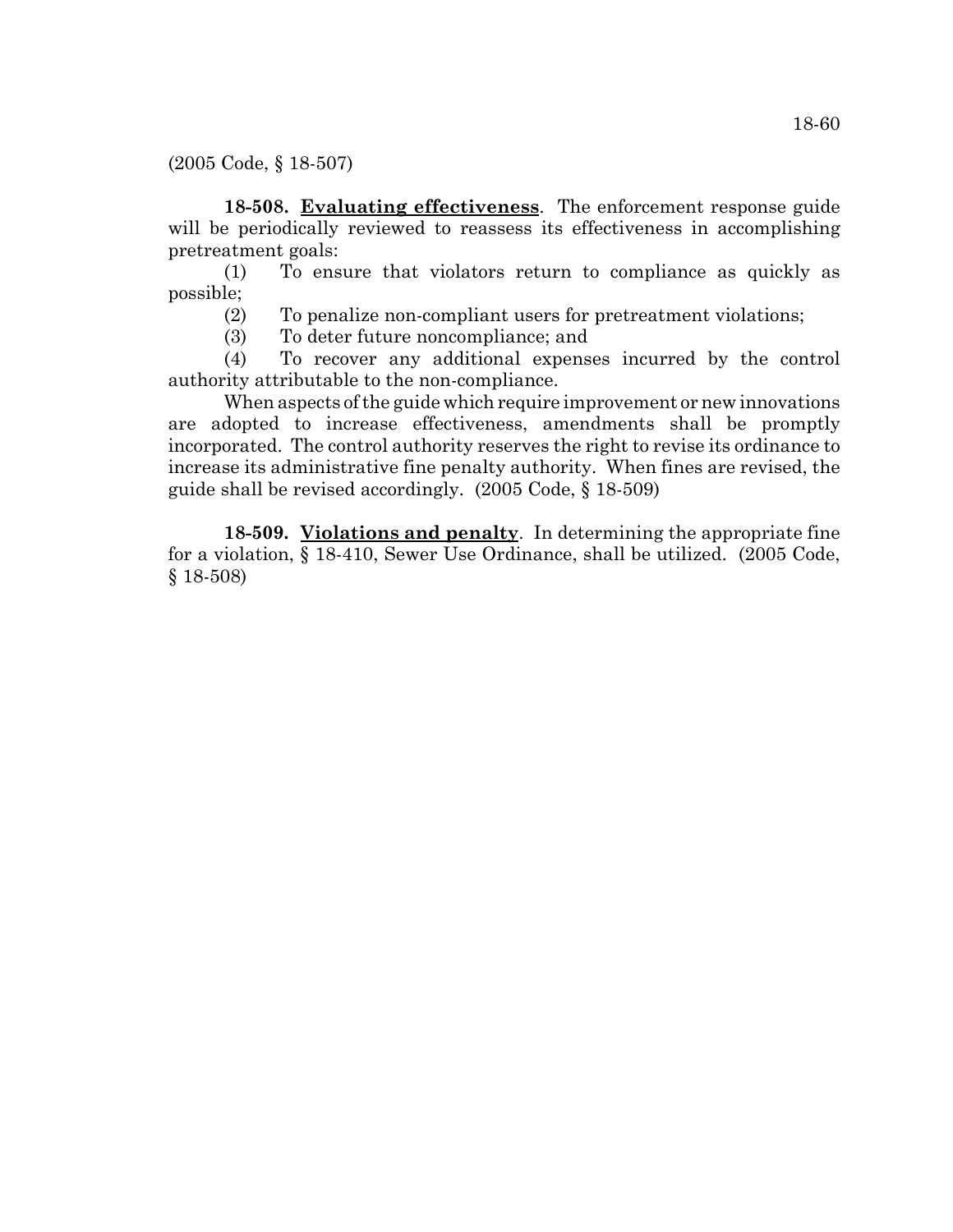### **CHAPTER 6**

## **WASTEWATER TREATMENT FACILITIES**<sup>1</sup>

### **SECTION**

- 18-601. Introduction.
- 18-602. Annual review and notification.
- 18-603. Charges for operation and maintenance.
- 18-604. User charge system.
- 18-605. Adoption of system.
- 18-606. Surcharge fees.
- 18-607. Retirement of bonds.

**18-601. Introduction**. The City of Bradford has received an EPA grant administered by the Tennessee Department of Health and Environment for the purpose of upgrading the city's wastewater treatment system. Section 35.2140 of EPA's 40 CFR part 35 requires a user charge system for recipients of EPA grants. The user charge system shall provide that each user which discharges pollutants that cause an increase in the cost of managing the effluent from the wastewater treatment facility shall pay for such increased cost. The user charge system must be designed to produce adequate revenues to provide for the following expenditures:

- (1) Operation and maintenance expenses;
- (2) Debt retirement; and

(3) Replacement of the wastewater treatment works over its useful life. (2005 Code, § 18-601)

**18-602. Annual review and notification**. The city will review annually the wastewater contribution of users, user classes, the total costs of operation and maintenance of the treatment works, and its approved user charge system. The city will revise the charges for users or user classes to accomplish the following:

(1) Maintain the proportionate distribution of operation and maintenance costs among users and user classes;

(2) Generate sufficient revenue to pay the total operation and maintenance costs necessary to the proper operation, maintenance, and replacement of the treatment works; and

<sup>&</sup>lt;sup>1</sup>Sewer rates, projected wastewater expenses, and derivation of replacement cost for sewage treatment facilities tables are of record in the office of the city recorder.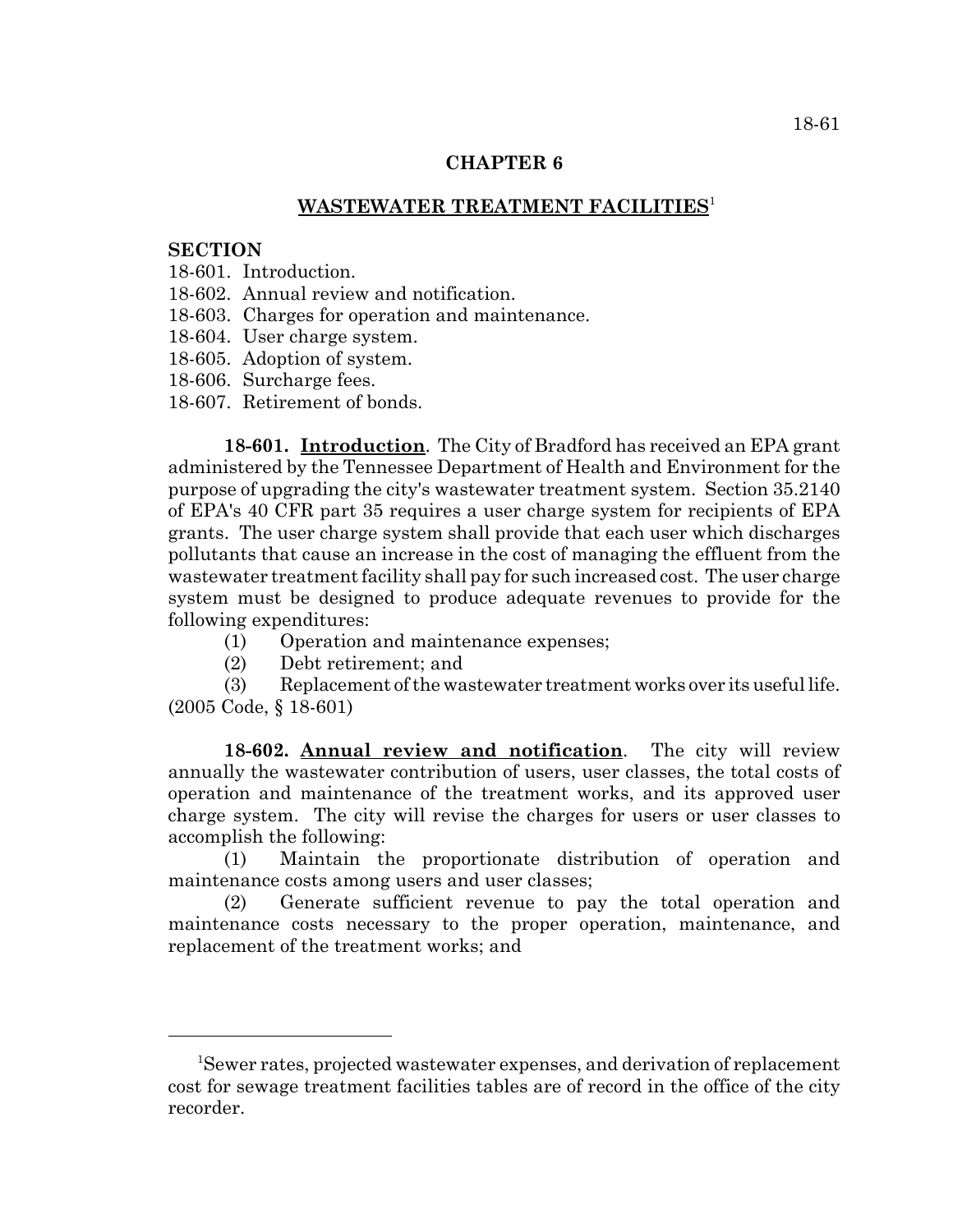(3) Apply excess revenues collected from a class of users to the cost of operation and maintenance attributable to that class for the next year and adjust the rate accordingly.

Each user will be notified annually in conjunction with a regular bill of the rate and that portion of the user charge that is attributable to wastewater treatment services. (2005 Code, § 18-602)

**18-603. Charges for operation and maintenance**. The cost of operation and maintenance for all flow not directly attributable to a user or users shall be distributed among all users based on the flow volume of the user. Flow volume shall be determined by water meter records unless the user elects to install at its own cost a sewer flow meter. The flow meter shall meet the city's approval prior to installation of the meter. Maintaining the meter shall be the sole responsibility of the user. (2005 Code, § 18-603)

**18-604. User charge system**. (1) Classification of users. Users of the city's wastewater system shall be classified into two (2) general classes or categories depending upon the user's contribution of wastewater loads, each class user being identified as follows.

(a) Class I: Those users whose average biochemical oxygen demand is two hundred fifty milligrams per liter (250 mg/l) by weight or less, and whose suspended solids discharge is two hundred fifty milligrams per liter (250 mg/l) by weight or less.

(b) Class II: Those users whose average biochemical oxygen demand exceeds two hundred fifty milligrams per liter (250 mg/l) concentration by weight and whose suspended solids exceeds two hundred fifty milligrams per liter (250 mg/l) concentration.

(2) Determination of costs. The board of mayor and aldermen shall establish monthly rates and charges for the use of the wastewater system and for the services supplied by the wastewater system. Said charges shall be based upon the cost categories of administration costs, including billing and accounting costs, operation and maintenance costs of the wastewater collection and treatment system, and debt service costs.

(a) All users who fall under Class I pay a minimum bill plus a single unit charge expressed as dollars per one thousand (1,000) gallons of water purchased (\$/1,000 gallons) with the unit charge being determined in accordance with the following formula:

Monthly bill = 
$$
\frac{A \cdot (BxC)}{D \cdot ((B-E) \times F)} + C
$$

Where:

A= Monthly revenue required

B= Total no. of users

C= Monthly minimum bill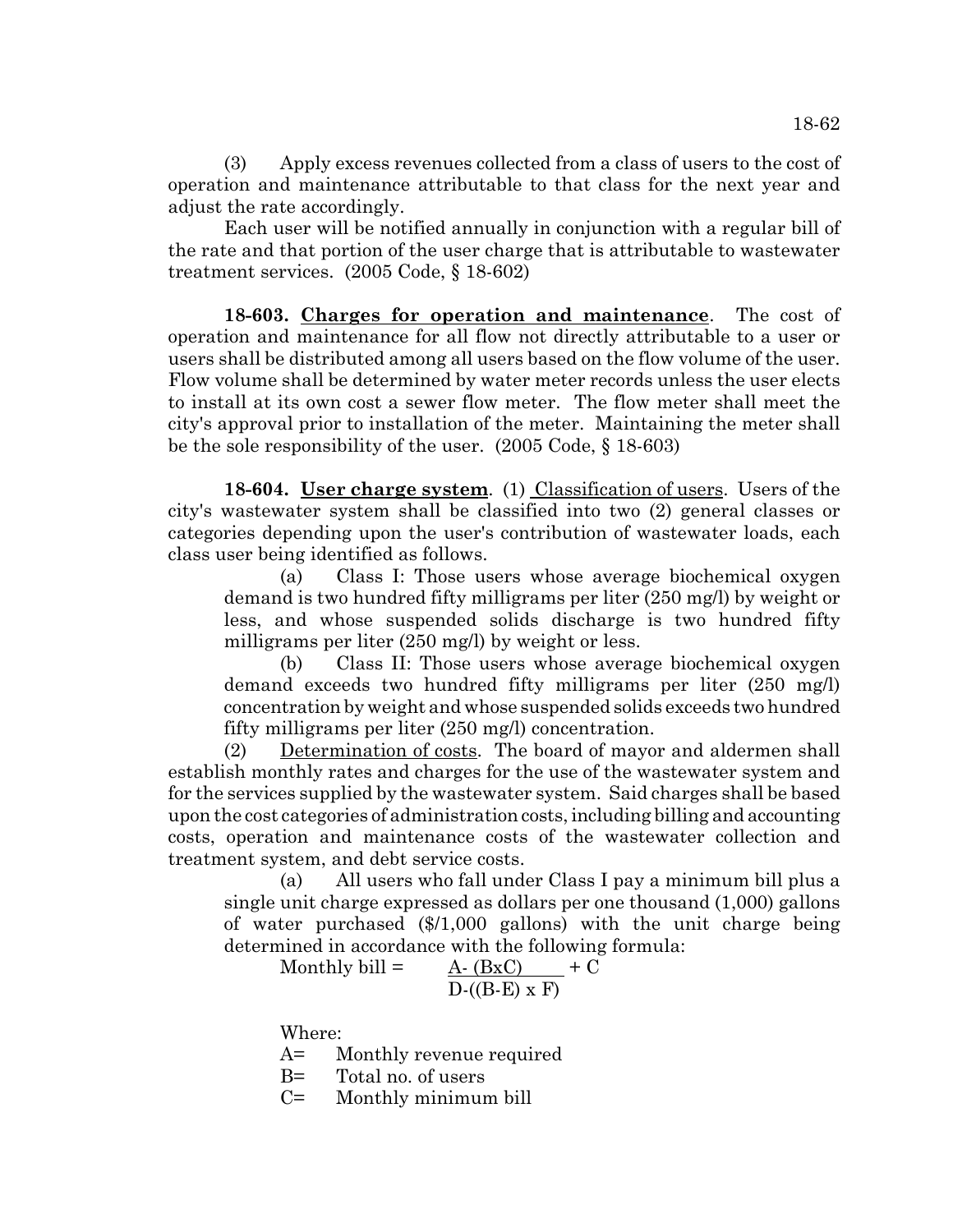- D= Total gallons used by all users excluding minimum users
- E= No. of minimum users
- F= Maximum no. of gallons in minimum range

### Therefore:

According to Table I, A= \$37,442/12 but add some for surplus

- $A =$  \$37,869/12 = \$3,156
- B= 475  $C =$  \$5.55
- 
- D= 1,842,000 gallons
- E= 194
- F= 3,000 gallons (0-3000 minimum range)

or

 $3156 - (475 \times $5.55)$  x \$5.55 1,842,000- ((475-194) x 3000)

or

 $$0.52$  per 1,000 gallons + \$5.55

(b) All users who fall within the Class II classification shall all pay the same bill as for the Class I users, and in addition, shall pay a surcharge rate on the excessive amounts of biochemical oxygen demand and suspended solids in direct proportion to the actual discharge quantities.

(c) The volume of water purchased which is used in the calculation of sewer user charges may be adjusted by the superintendent if a user purchases a significant volume of water for a consumptive use and does not discharge it to the public sewers (i.e., filing swimming pools, industrial heating, and humidifying equipment, etc.). The user shall be responsible for documenting the quantity of waste discharged to the public sewer.

(d) When either or both the total suspended solids or biochemical oxygen demand quantities discharged into the POTW is in excess of those described in  $\S 18-604(1)(a)$ , above, thus being classified as Class II users, the following formula shall be used to compute the appropriate user charge:

 $Cu = VeVe + BeBe + SeSu$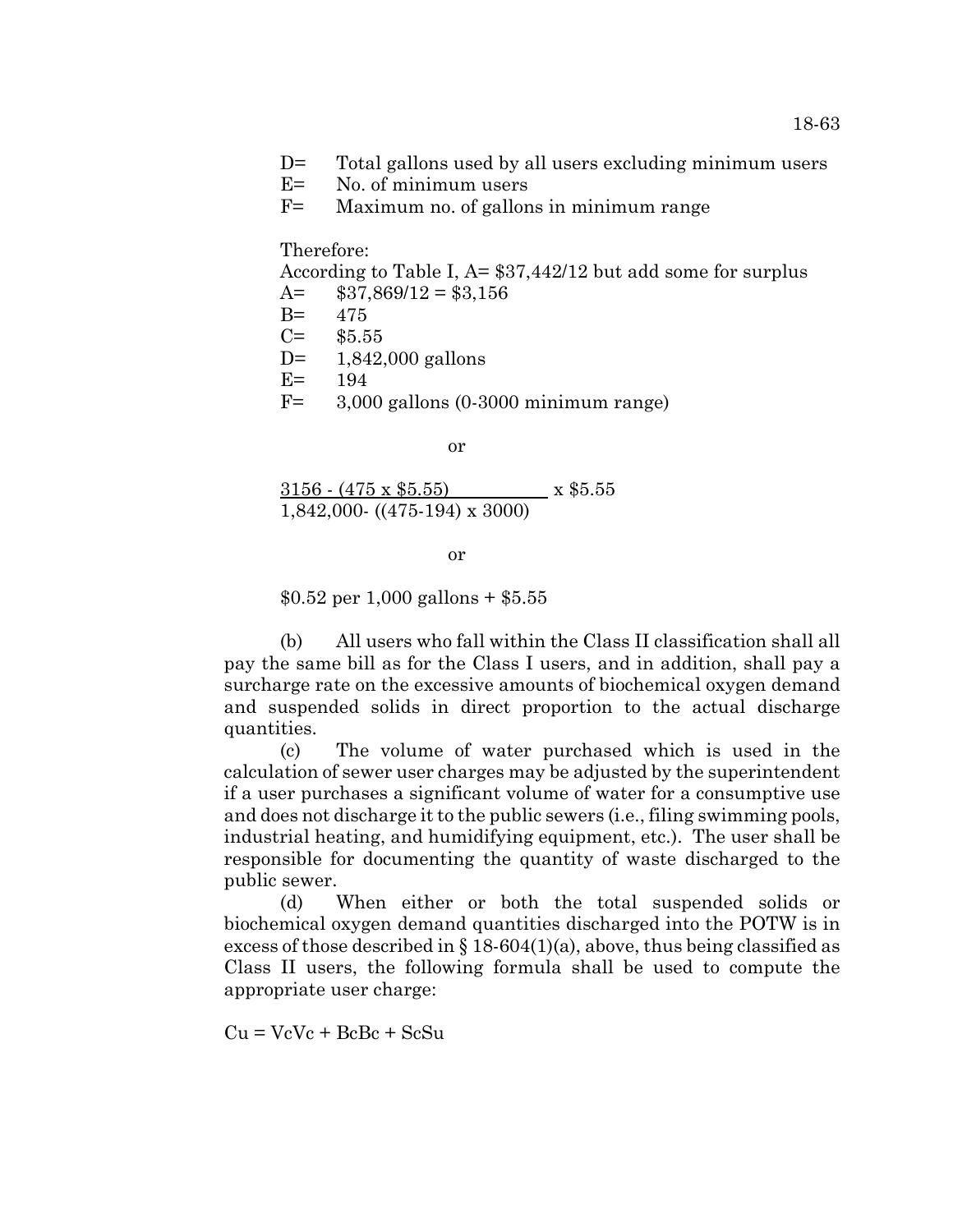Where:

- $Cu = Total user charge per unit of time$
- Vc = Total cost for transportation and treatment of a unit of wastewater volume
- Vu = Volume contribution per unit of time
- Bc = Total cost for treatment of a unit of biochemical oxygen demand (BOD)
- $Bu = Total BOD$  contribution for a user per unit of time
- $Sc =$  Total cost of treatment of a unit of suspended solids
- Su = Total suspended solids contribution from a user per unit of time

At the present, Bradford does not have any Class II users. The above formula should be difficult to apply to a lagoon system. When and if a Class II user locates in Bradford, the formula will be developed. (2005 Code, § 18-604)

**18-605. Adoption of system**. The legal authority for this user charge system is given by § 18-411. (2005 Code, § 18-605)

**18-606. Surcharge fees**. If it is determined by the city that the discharge or other loading parameters or wastewater substances are creating excessive operation and maintenance costs within the wastewater system, whether collection or treatment, then the monetary effect of such a parameter or parameters shall be borne by the discharge of such parameters in proportion to the amount of discharge. (2005 Code, § 18-606)

**18-607. Retirement of bonds**. This user charge system includes charges levied to customers to retire bonds. These charges are being imposed by the city. The Clean Water Act does not require the city to retire bonds through the user charge system. (2005 Code, § 18-607)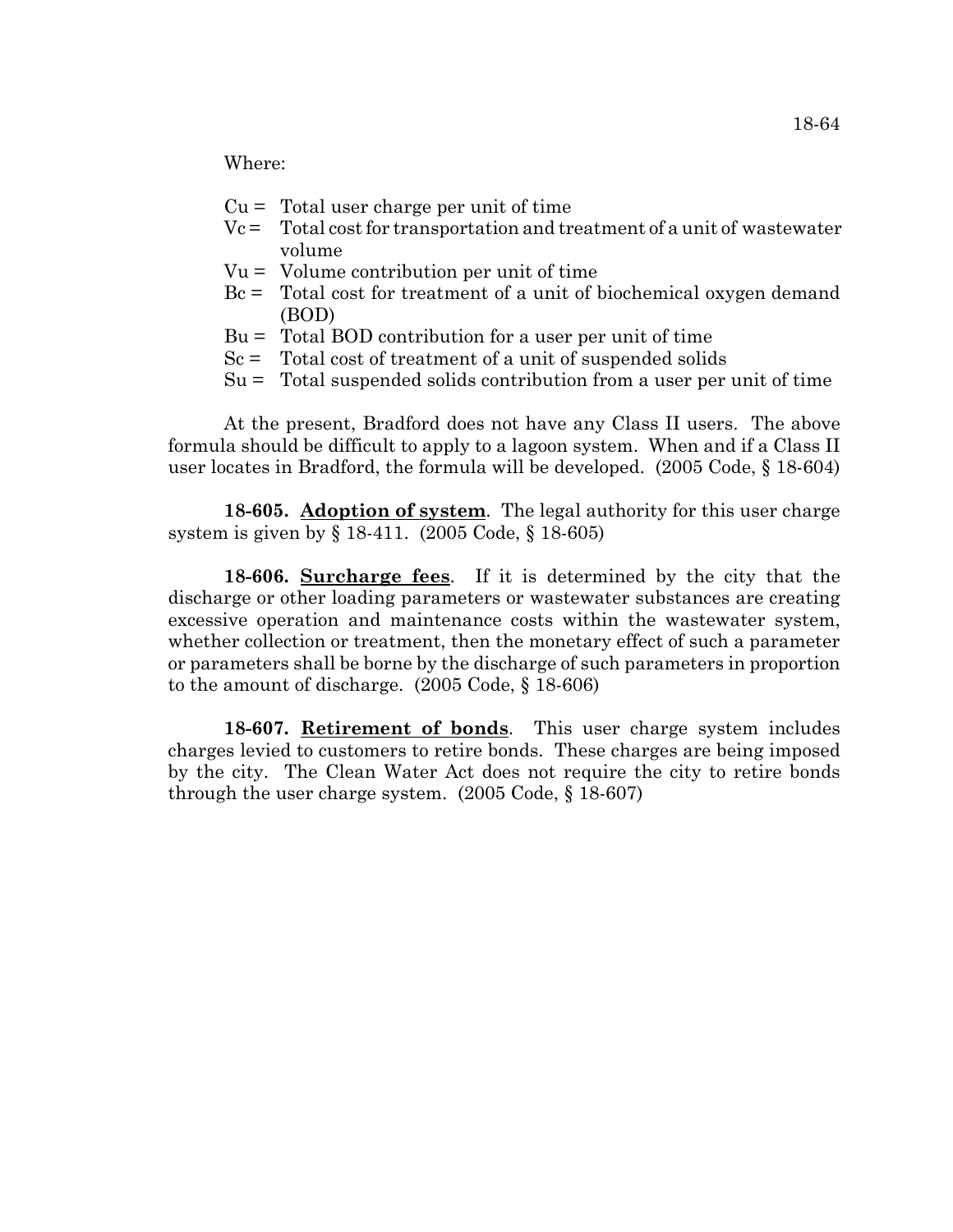### **CHAPTER 7**

## **CROSS-CONNECTIONS, AUXILIARY INTAKES, ETC.<sup>1</sup>**

### **SECTION**

- 18-701. Objectives.
- 18-702. Definitions.
- 18-703. Compliance.
- 18-704. Regulated.
- 18-705. Permit required.
- 18-706. Inspections.
- 18-707. Right of entry for inspections.
- 18-708. Correction of violations.
- 18-709. Required devices.
- 18-710. Non-potable supplies.
- 18-711. Statement required.
- 18-712. Provision applicable.
- 18-713. Violations and penalty.

**18-701. Objectives**. The objectives of this chapter are:

(1) To protect the public potable water system of Bradford Water System from the possibility of contamination or pollution by isolating within the customer's internal distribution system, such contaminants or pollutants that could backflow or back siphon into the public water system;

(2) To promote the elimination or control of existing cross-connections, actual or potential, between the customer's in-house potable water system and non-potable water systems, plumbing fixtures, and industrial piping systems; and

(3) To provide for the maintenance of a continuing program of cross-connection control that will systematically and effectively prevent the contamination or pollution of all potable water systems. (2005 Code, § 18-701)

**18-702. Definitions**. The following words, terms and phrases shall have the meanings ascribed to them in this section, when used in the interpretation and enforcement of this chapter:

(1) "Air-gap" shall mean a vertical, physical separation between a water supply and the overflow rim of a non-pressurized receiving vessel. An approved air-gap separation shall be at least twice the inside diameter of the water supply line, but in no case less than two inches (2"). Where a discharge

- <sup>1</sup>Municipal code references
	- Plumbing code: title 12.
	- Wastewater treatment: title 18.

Water and sewer system administration: title 18.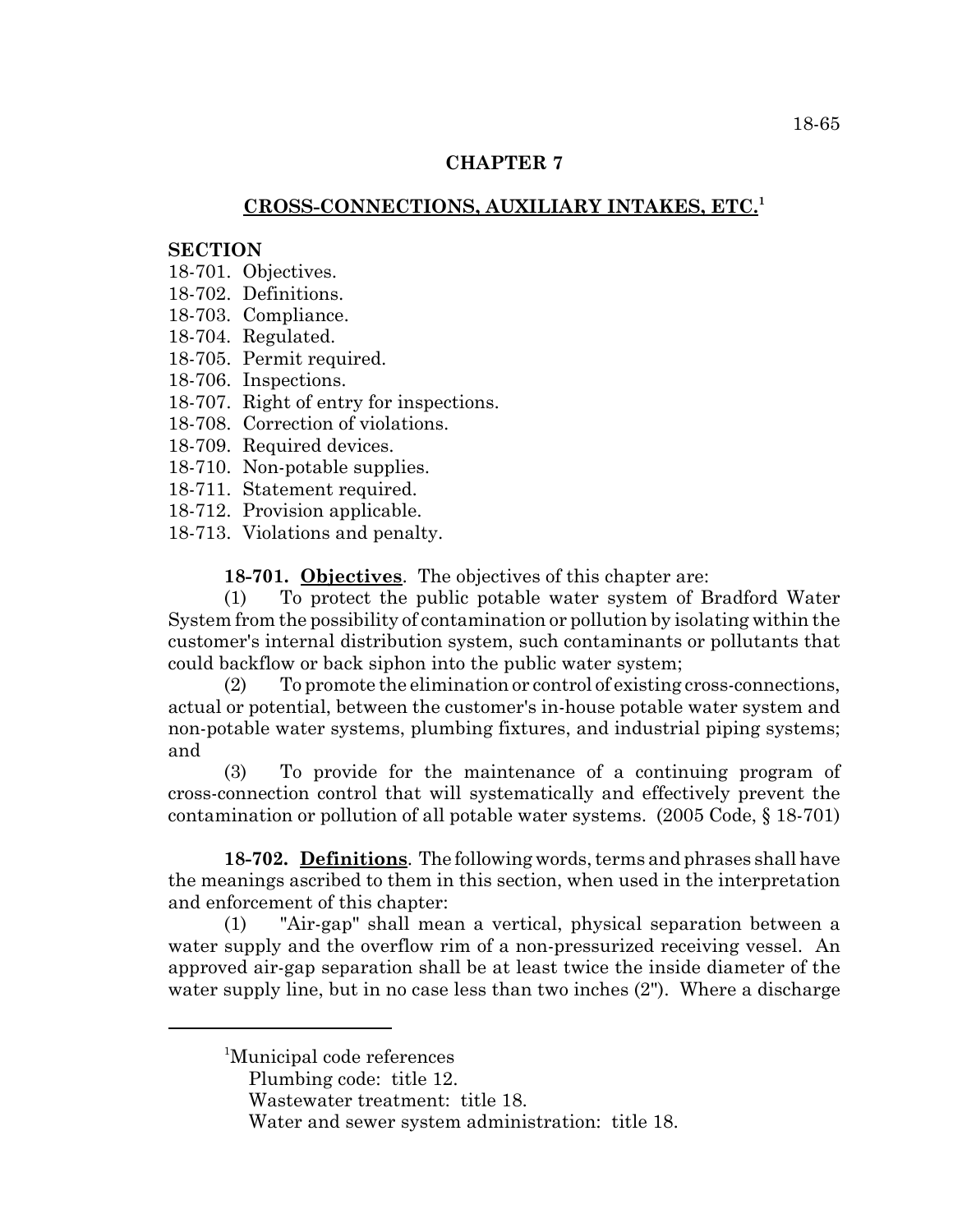line serves as receiver, the air-gap shall be at least twice the diameter of the discharge line, but not less than two inches (2").

(2) "Atmospheric vacuum breaker" shall mean a device, which prevents backsiphonage by creating an atmospheric vent when there is either a negative pressure or sub-atmospheric pressure in the water system.

(3) "Auxiliary intake" shall mean any water supply, on or available to a premises, other than that directly supplied by the public water system. These auxiliary waters may include water from another purveyor's public water system; any natural source, such as a well, spring, river, stream, and so forth; used, reclaimed or recycled waters; or industrial fluids.

(4) "Backflow" shall mean the undesirable reversal of the intended direction of flow in a potable water distribution system as a result of a cross-connection.

(5) "Backpressure" shall mean any elevation of pressure in the downstream piping system (caused by pump, elevated tank or piping, steam and/or air pressure) above the water supply pressure at the point which would cause, or tend to cause, a reversal of the normal direction of flow.

(6) "Backsiphonage" shall mean the flow of water or other liquids, mixtures or substances into the potable water system from any source other than its intended source, caused by the reduction of pressure in the potable water system.

(7) "By-pass" shall mean any system of piping or other arrangement whereby water from the public water system can be diverted around a backflow prevention device.

(8) "Cross-connection" shall mean any physical connection or potential connection whereby the public water system is connected, directly or indirectly, with any other water supply system, sewer, drain, conduit, pool, storage reservoir, plumbing fixture or other waste or liquid of unknown or unsafe quality, which may be capable of imparting contamination to the public water system as a result of backflow or backsiphonage. By-pass arrangements, jumper connections, removable sections, swivel or changeover devices, through which or because of which backflow could occur, are considered to be cross-connections.

(9) "Double check valve assembly" shall mean an assembly of two (2) independently operating, approved check valves with tightly closing resilient seated shut-off valves on each side of the check valves, fitted with properly located resilient seated test cocks for testing each check valve.

(10) "Double check detector assembly" shall mean an assembly of two (2) independently operating, approved check valves with an approved water meter (protected by another double check valve assembly) connected across the check valves, with tightly closing resilient seated shut-off valves on each side of the check valves, fitted with properly located resilient seated test cocks for testing each part of the assembly.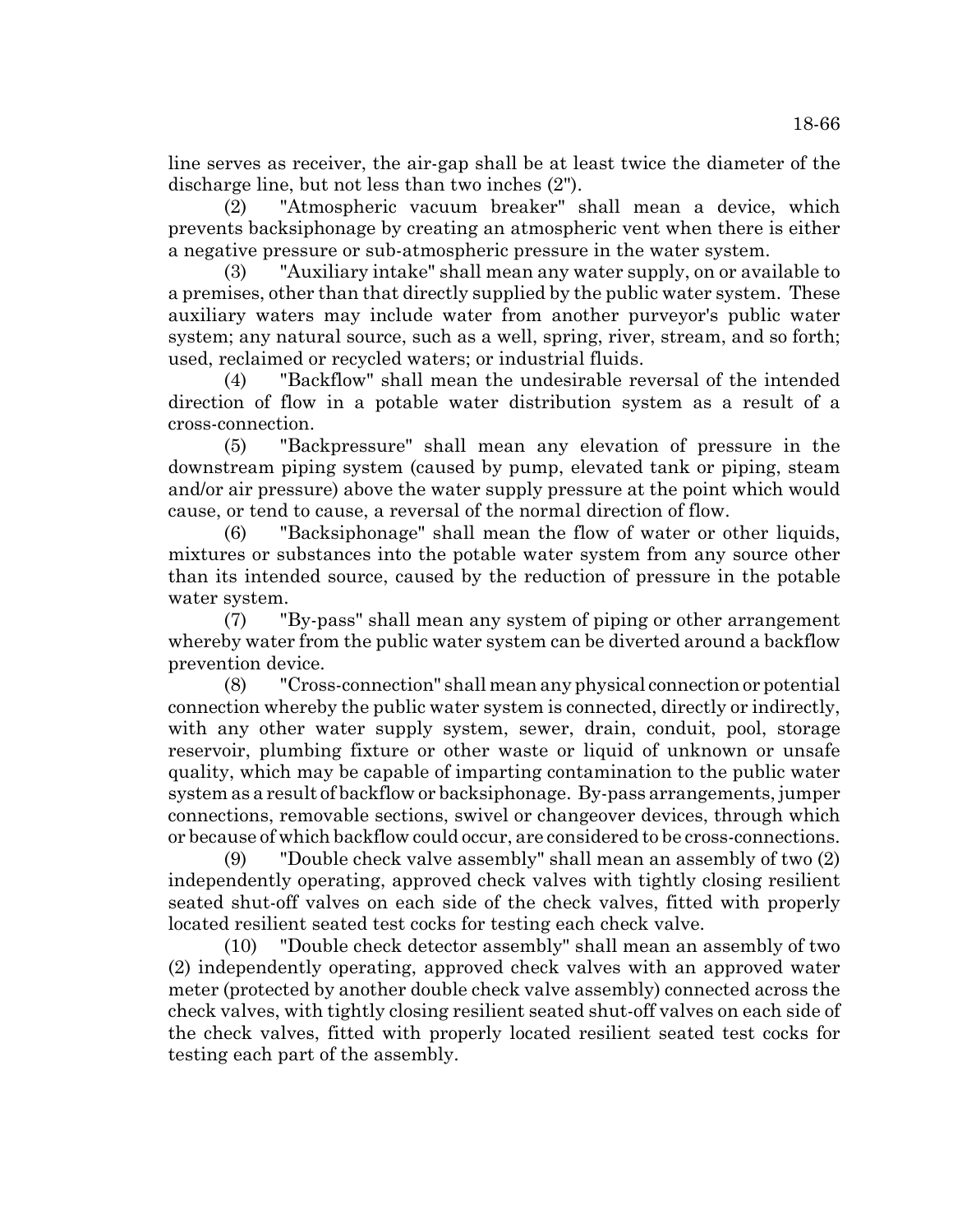(11) "Fire protection systems" shall be classified in six (6) different classes in accordance with the fourth edition of American Waterworks Publication *M14 Backflow Prevention and Cross-Connection Control: Recommended Practices*. The six (6) classes are as follows:

Class 1 shall be those with direct connections from public water mains only; no pumps, tanks or reservoirs; no physical connection from other water supplies; no antifreeze or other additives of any kind; all sprinkler drains discharging to the atmosphere, dry wells or other safe outlets.

Class 2 shall be the same as Class 1, except that booster pumps may be installed in the connections from the street mains.

Class 3 shall be those with direct connection from public water supply mains, plus one (1) or more of the following: elevated storage tanks, fire pumps taking suction from above ground covered reservoirs or tanks, and/or pressure tanks (all storage facilities are filled from or connected to public water only, and the water in the tanks is to be maintained in a potable condition).

Class 4 shall be those with direct connection from the public water supply mains, similar to Class 1 and Class 2, with an auxiliary water supply dedicated to fire department use and available to the premises, such as an auxiliary supply located within one thousand seven hundred feet (1,700') of the pumper connection.

Class 5 shall be those directly supplied from public water mains and interconnected with auxiliary supplies, such as pumps taking suction from reservoirs exposed to contamination, or rivers and ponds; driven wells; mills or other industrial water systems; or where antifreeze or other additives are used.

Class 6 shall be those with combined industrial and fire protection systems supplied from the public water mains only, with or without gravity storage or pump suction tanks.

(12) "Inter-connection" shall mean any system of piping or other arrangements whereby the public water supply is connected directly with a sewer, drain, conduit, pool, storage reservoir, or other device, which does or may contain sewage or other waste or liquid which would be capable of imparting contamination to the public water system.

(13) "Manager" shall mean the Manager of the Bradford Water System or his duly authorized deputy, agent, or representative.

(14) "Person" shall mean any and all persons, natural or artificial, including any individual, firm, or association, and any municipal or private corporation organized or existing under the laws of this or any other state or country.

(15) "Potable water" shall mean water, which meets the criteria of the Tennessee Department of Environment and Conservation and the United States Environmental Protection Agency for human consumption.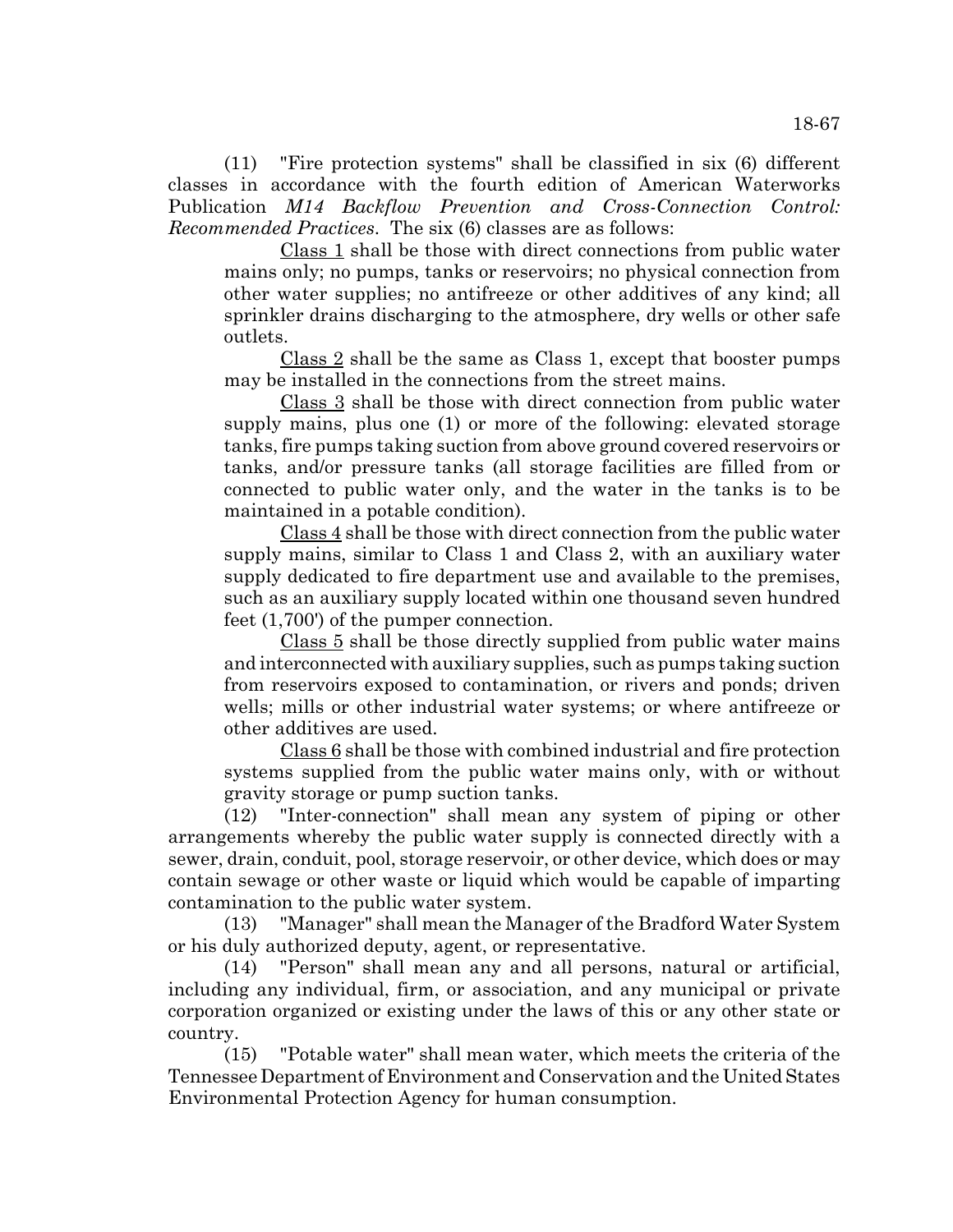(16) "Pressure vacuum breaker" shall mean an assembly consisting of a device containing one (1) or two (2) independently operating spring loaded check valves and an independently operating spring loaded air inlet valve located on the discharge side of the check valve(s), with tightly closing shut-off valves on each side of the check valves and properly located test cocks for the testing of the check valves and relief valve.

(17) "Public water supply" shall mean the Bradford Water System, which furnishes potable water to the public for general use and which is recognized as the public water supply by the Tennessee Department of Environment and Conservation.

(18) "Reduced pressure principle backflow prevention device" shall mean an assembly consisting of two (2) independently operating approved check valves with an automatically operating differential relief valve located between the two check valves, tightly closing resilient seated shut-off valves, plus properly located resilient seated test cocks for the testing of the check valves and the relief valve.

(19) "Water system" shall be considered as made up of two (2) parts, the utility system and the customer system.

(a) The utility system shall consist of the facilities for the storage and distribution of water and shall include all those facilities of the water system under the complete control of the utility system, up to the point where the customer's system begins (i.e., the water meter);

(b) The customer system shall include those parts of the facilities beyond the termination of the utility system distribution system that are utilized in conveying domestic water to points of use. (2005 Code, § 18-702, modified)

**18-703. Compliance**. The Bradford Water System shall be responsible for the protection of the public water system from contamination or pollution due to the backflow of contaminates through the water service connection. The Bradford Water System shall comply with *Tennessee Code Annotated*, § 68-221-711, as well as the Rules and Regulations for Public Water Systems and Drinking Water Quality, legally adopted in accordance with this code, which pertain to cross-connections, auxiliary intakes, by-passes and inter-connections; and shall establish an effective, on-going program to control these undesirable water uses. (2005 Code, § 18-703)

**18-704. Regulated**. (1) No water service connection to any premises shall be installed or maintained by the Bradford Water System unless the water supply system is protected as required by state laws and this chapter. Service of water to any premises shall be discontinued by the Bradford Water System if a backflow prevention device required by this chapter is not installed, tested, and/or maintained; or if it is found that a backflow prevention device has been removed, by-passed, or if an unprotected cross-connection exists on the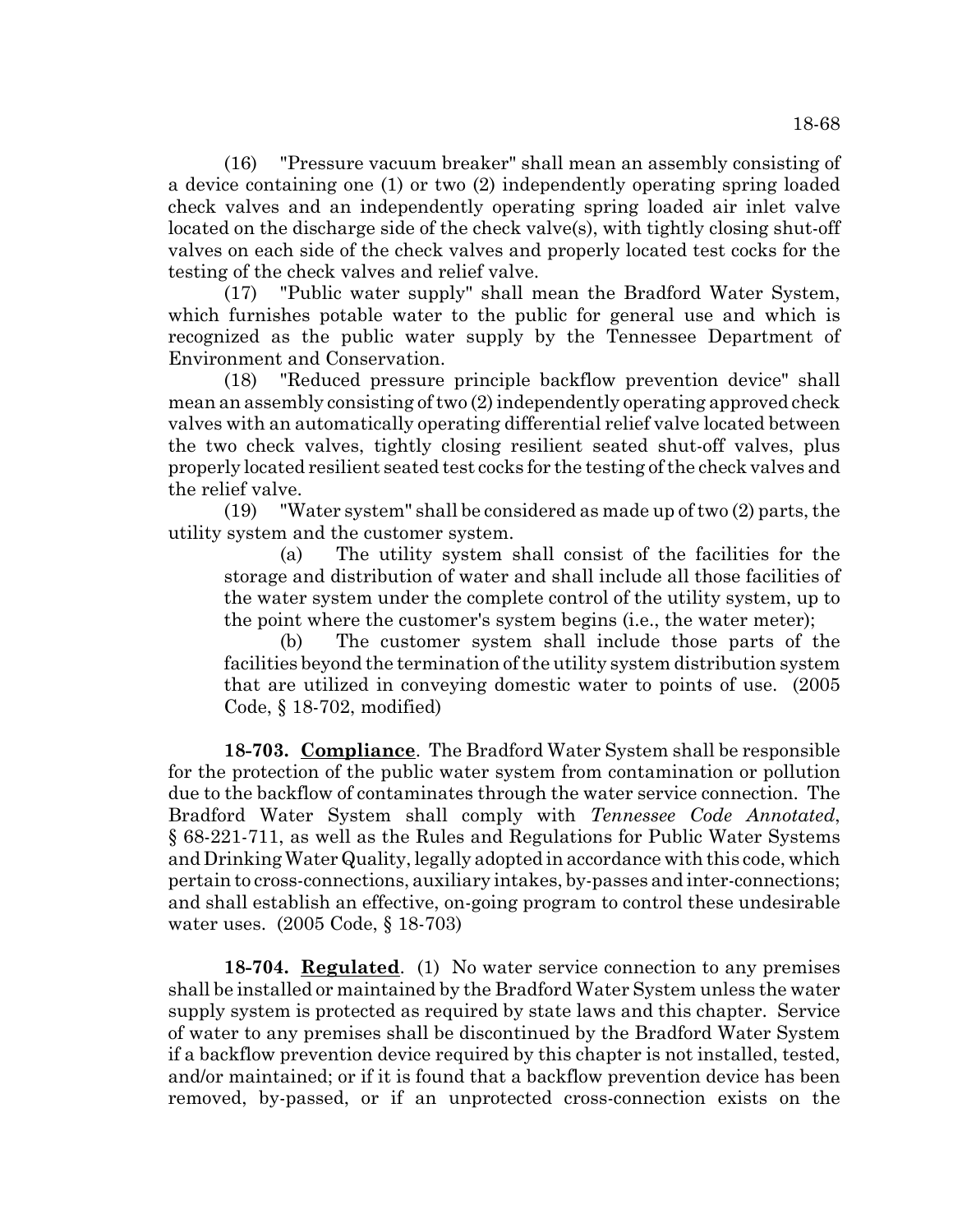premises. Service shall not be restored until such conditions or defects are corrected.

(2) It shall be unlawful for any person to cause a cross-connection to be made or allow one (1) to exist for any purpose whatsoever unless the construction and operation of same have been approved by the Tennessee Department of Environment and Conservation, and the operation of such cross-connection is at all times under the direction of the manager of the Bradford Water System.

(3) If, in the judgment of the manager or his designated agent, an approved backflow prevention device is required at the water service connection to a customer's premises, or at any point(s) within the premises, to protect the potable water supply, the manager shall compel the installation, testing, and maintenance of the required backflow prevention device(s) at the customer's expense.

(4) An approved backflow prevention device shall be installed on each water service line to a customer's premises at or near the property line or immediately inside the building being served; but in all cases, before the first branch line leading off the service line.

(5) For new installations, the manager or his designated agent shall inspect the site and/or review plans in order to assess the degree of hazard and to determine the type of backflow prevention device, if any, that will be required, and to notify the owners in writing of the required device and installation criteria. All required devices shall be installed and operational prior to the initiation of water service.

(6) For existing premises, personnel from the Bradford Water System shall conduct inspections and evaluations, and shall require correction of violations in accordance with the provisions of this chapter. (2005 Code, § 18-704)

**18-705. Permit required**. (1) New installations. No installation, alteration, or change shall be made to any backflow prevention device connected to the public water supply for water service, fire protection or any other purpose without first contacting the Bradford Water System for approval.

(2) Existing installations. No alteration, repair, testing, or change shall be made of any existing backflow prevention device connected to the public water supply for water service, fire protection or any other purpose without first securing the appropriate approval from the Bradford Water System. (2005 Code, § 18-705)

**18-706. Inspections**. The manager or his designated agent shall inspect all properties served by the public water supply where cross-connections with the public water supply are deemed possible. The frequency of inspections and re-inspection shall be based on potential health hazards involved, and shall be established by the Bradford Water System in accordance with guidelines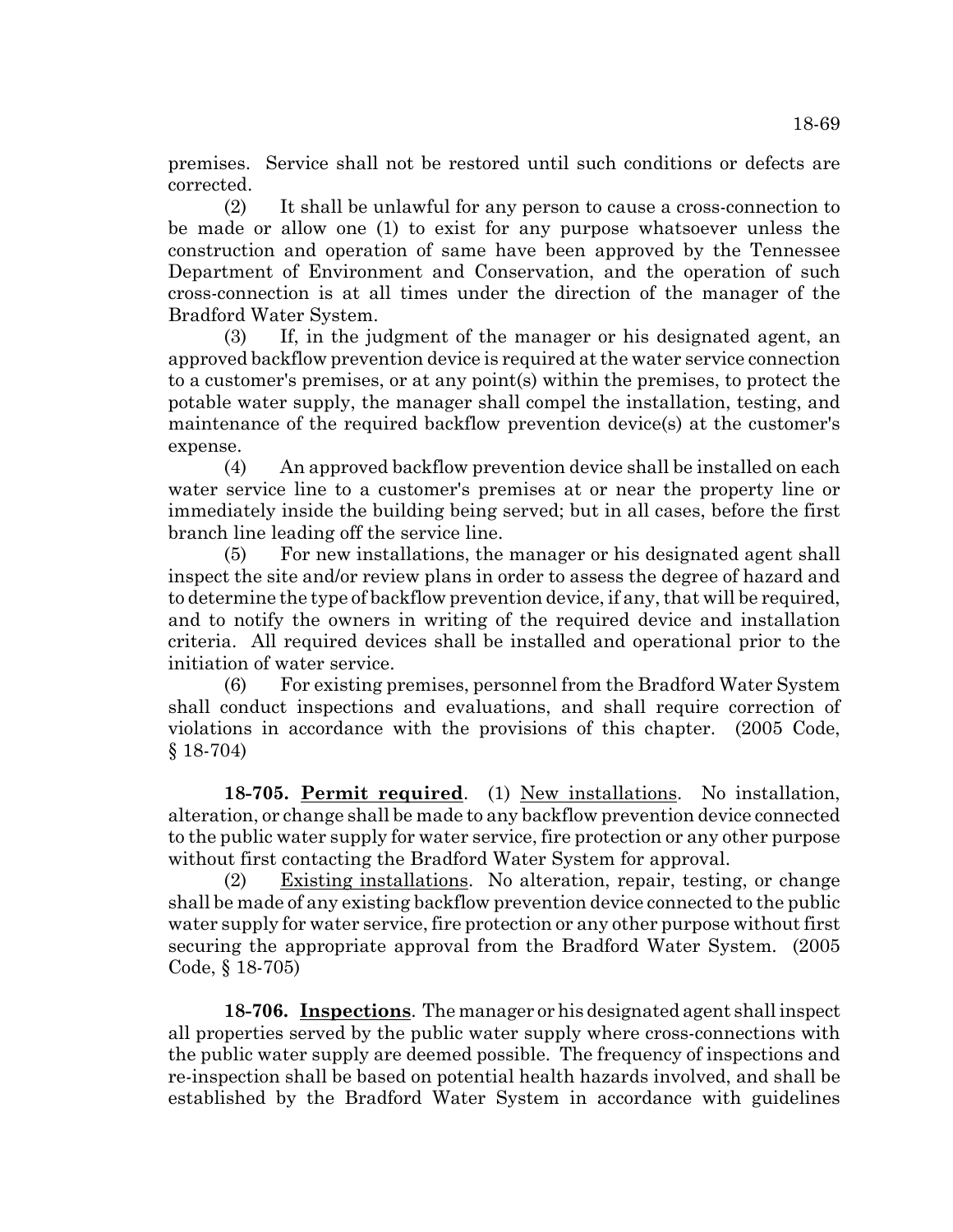acceptable to the Tennessee Department of Environment and Conservation. (2005 Code, § 18-706)

**18-707. Right of entry for inspections**. The manager or his authorized representative shall have the right to enter, at any reasonable time, any property served by a connection to the Bradford Water System public water system for the purpose of inspecting the piping system therein for cross-connection, auxiliary intakes, by-passes or inter-connections, or for the testing of backflow prevention devices. Upon request, the owner, lessee, or occupant of any property so served shall furnish any pertinent information regarding the piping system(s) on such property. The refusal of such information or refusal of access, when requested, shall be deemed evidence of the presence of cross-connections, and shall be grounds for disconnection of water service. (2005 Code, § 18-707)

**18-708. Correction of violations**. (1) Any person found to have cross-connections, auxiliary intakes, by-passes or inter-connections in violation of the provisions of this chapter shall be allowed a reasonable time within which to comply with the provisions of this chapter. After a thorough investigation of the existing conditions and an appraisal of the time required to complete the work, the manager or his representative shall assign an appropriate amount of time, but in no case shall the time for corrective measures exceed ninety (90) days.

(2) Where cross-connections, auxiliary intakes, by-passes or inter-connections are found that constitute an extreme hazard, with the immediate possibility of contaminating the public water system, the Bradford Water System shall require that immediate corrective action be taken to eliminate the threat to the public water system. Expeditious steps shall be taken to disconnect the public water system from the on-site piping system unless the imminent hazard is immediately corrected, subject to the right to a due process hearing upon timely request. The time allowed for preparation for a due process hearing shall be relative to the risk of hazard to the public health and may follow disconnection when the risk to the public health and safety, in the opinion of the manager, warrants disconnection prior to a due process hearing.

(3) The failure to correct conditions threatening the safety of the public water system as prohibited by this chapter and *Tennessee Code Annotated*, § 68-221-711, within the time limits established by the manager or his representative, shall be grounds for denial of water service. If proper protection has not been provided after a reasonable time, the manager shall give the customer legal notification that water service is to be discontinued, and shall physically separate the public water system from the customer's on-site piping in such a manner that the two (2) systems cannot again be connected by an unauthorized person, subject to the right of a due process hearing upon timely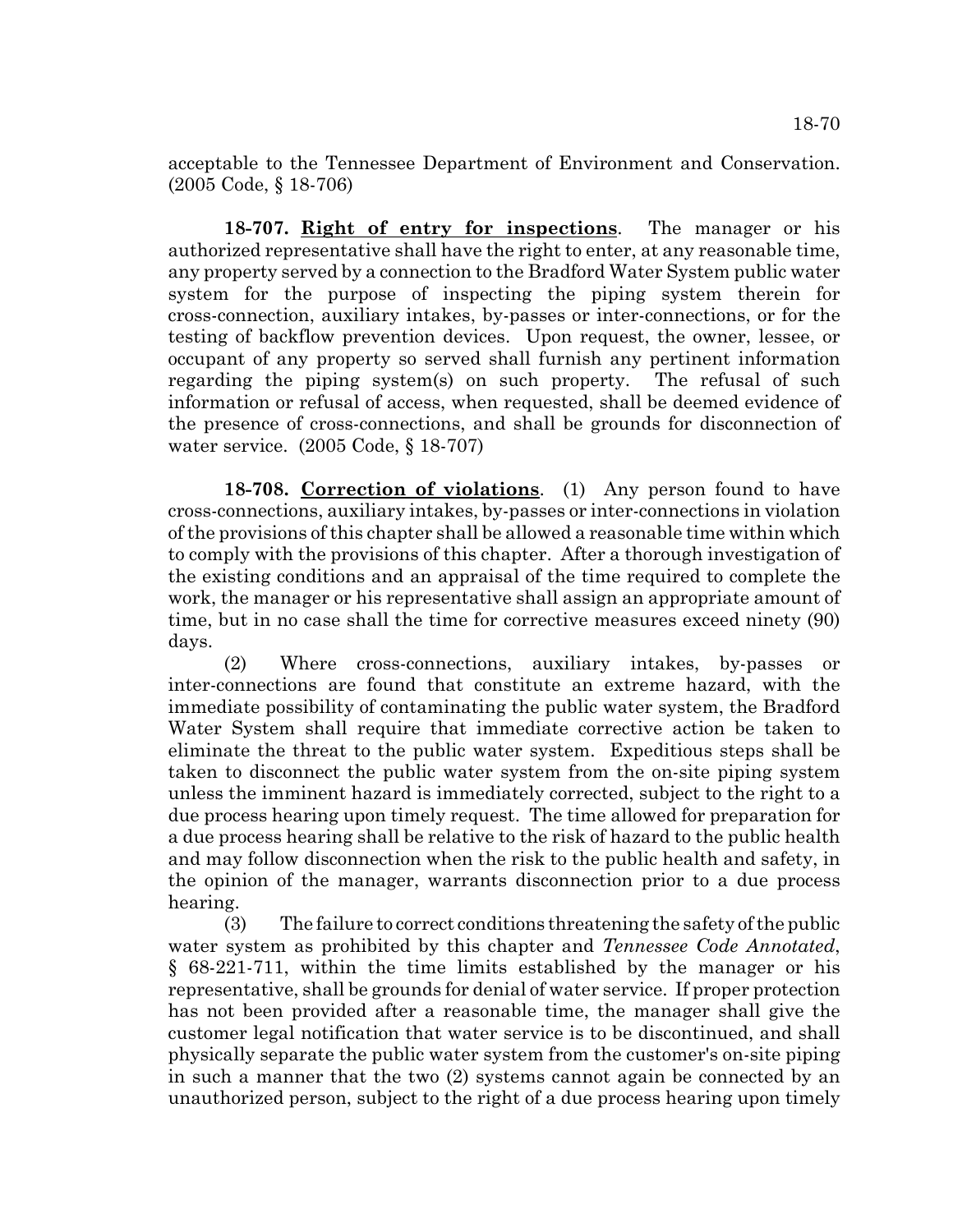request. The due process hearing may follow disconnection when the risk to the public health and safety, in the opinion of the manager, warrants disconnection prior to a due process hearing. (2005 Code, § 18-708)

**18-709. Required devices**. (1) An approved backflow prevention assembly shall be installed downstream of the meter on each service line to a customer's premises at or near the property line or immediately inside the building being served, but in all cases, before the first branch line leading off the service line, when any of the following conditions exist:

(a) Impractical to provide an effective air-gap separation;

(b) The owner/occupant of the premises cannot or is not willing to demonstrate to the Bradford Water System that the water use and protective features of the plumbing are such as to pose no threat to the safety or potability of the water;

(c) The nature and mode of operation within a premises are such that frequent alterations are made to the plumbing;

(d) There is likelihood that protective measures may be subverted, altered or disconnected;

(e) The nature of the premises is such that the use of the structure may change to a use wherein backflow prevention is required; or

(f) The plumbing from a private well or other water source enters the premises served by the public water system.

(2) The protective devices shall be of the reduced pressure zone type (except in the case of certain fire protection systems) approved by the Tennessee Department of Environment and Conservation and the Bradford Water System, as to manufacture, model, size, and application. The method of installation of backflow prevention devices shall be approved by the Bradford Water System prior to installation and shall comply with the criteria set forth in this chapter. The installation and maintenance of backflow prevention devices shall be at the expense of the owner or occupant of the premises.

(3) Applications requiring backflow prevention devices shall include, but shall not be limited to, domestic water service and/or fire flow connections for all medical facilities, all fountains, lawn irrigation systems, wells, water softeners and other treatment systems, swimming pools and on all fire hydrant connections other than those by the fire department in combating fires. Those facilities deemed by Bradford Water System as needing protection.

(a) Class 1, Class 2, and Class 3 fire protection systems shall generally require a double check valve assembly; except:

(i) A double check detector assembly shall be required where a hydrant or other point of use exists on the system; or

(ii) A reduced pressure backflow prevention device shall be required where: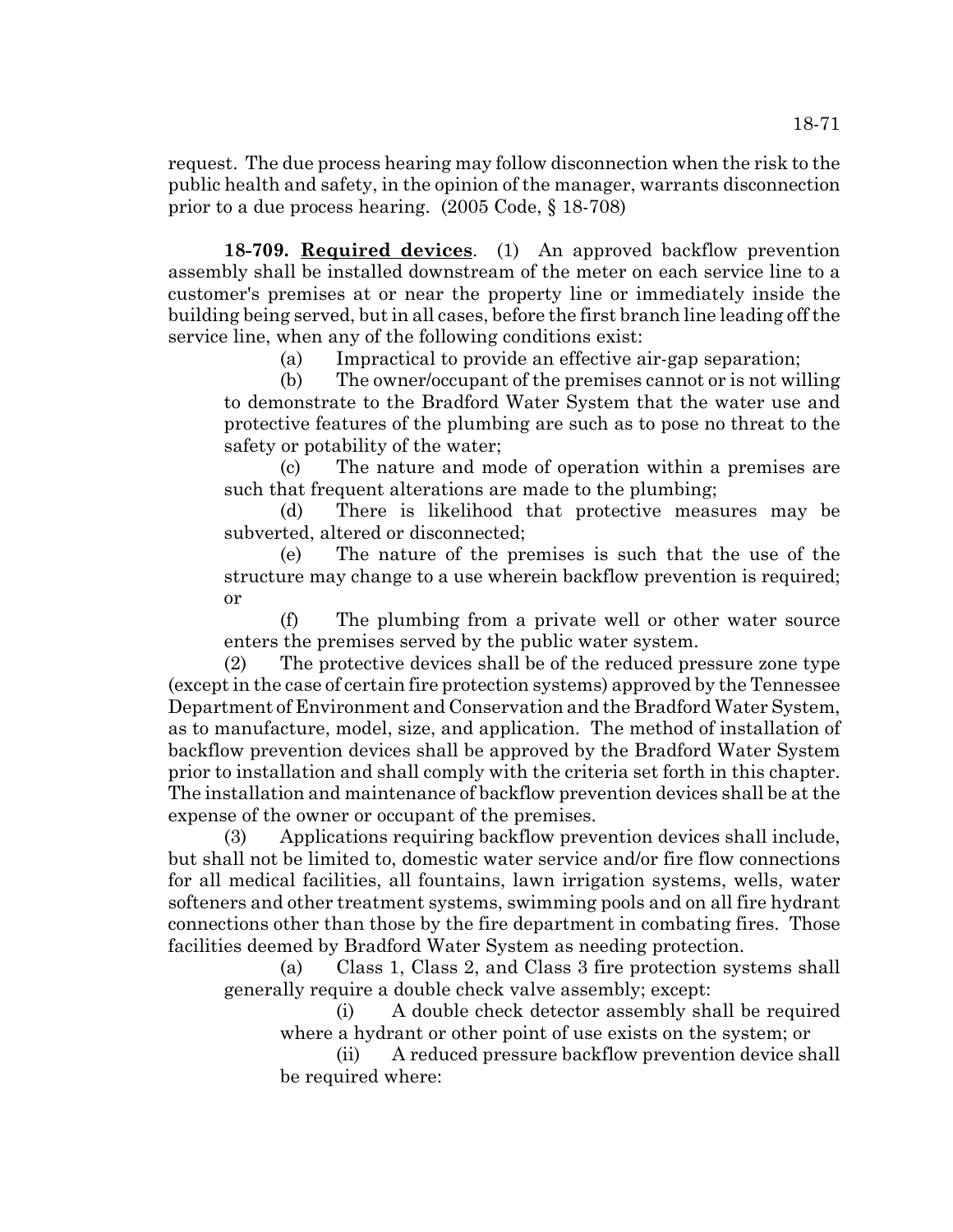(A) Underground fire sprinkler lines are parallel to and within ten feet (10') horizontally of pipes carrying sewage or significantly toxic materials;

(B) Premises have unusually complex piping systems; and

(C) Pumpers connecting to the system have corrosion inhibitors or other chemicals added to the tanks of the fire trucks.

(b) Class 4, Class 5, and Class 6 fire protection systems shall require reduced pressure backflow prevention devices.

(c) Wherever the fire protection system piping is not an acceptable potable water system material, or chemicals such as foam concentrates or antifreeze additives are used, a reduced pressure backflow prevention device shall be required.

(4) The manager or his representative may require additional and/or internal backflow prevention devices wherein it is deemed necessary to protect potable water supplies within the premises.

(5) Installation criteria. The minimum acceptable criteria for the installation of reduced pressure backflow prevention devices, double check valve assemblies or other backflow prevention devices requiring regular inspection or testing shall include the following.

(a) All required devices shall be installed in accordance with the provisions of this chapter, by a person approved by the Bradford Water System who is knowledgeable in the proper installation. Only licensed sprinkler contractors may install, repair or test backflow prevention devices on fire protection systems.

(b) All devices shall be installed in accordance with the manufacturer's instructions and shall possess appropriate test cocks, fittings and caps required for the testing of the device. All fittings shall be of brass construction, unless otherwise approved by the Bradford Water System, and shall permit direct connection to department test equipment.

(c) The entire device, including valves and test cocks, shall be easily accessible for testing and repair.

(d) All devices shall be placed in the upright position in a horizontal run of pipe.

(e) Device shall be protected from freezing, vandalism, mechanical abuse and from any corrosive, sticky, greasy, abrasive or other damaging environment.

(f) Reduced pressure backflow prevention devices shall be located a minimum of twelve inches (12"), plus the nominal diameter of the device above either:

(i) The floor;

(ii) The top of opening(s) in the enclosure; or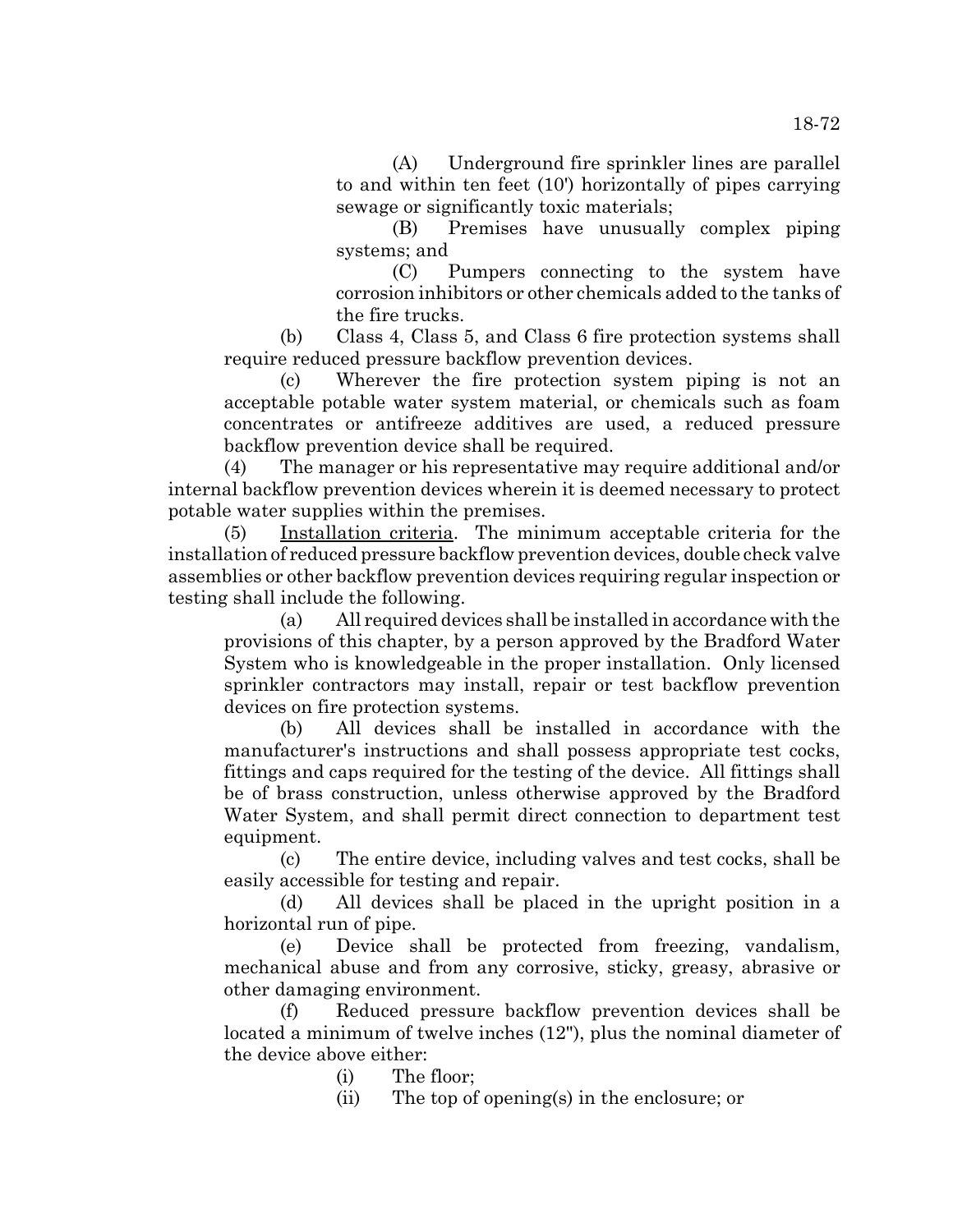(iii) Maximum flood level, whichever is higher.

Maximum height above the floor surface shall not exceed sixty inches (60").

(g) Clearance from wall surfaces or other obstructions shall be at least six inches (6"). Devices located in non-removable enclosures shall have at least twenty-four inches (24") of clearance on each side of the device for testing and repairs.

(h) Devices shall be positioned where a discharge from the relief port will not create undesirable conditions. The relief port must never be plugged, restricted or solidly piped to a drain.

(i) An approved air-gap shall separate the relief port from any drainage system. An approved air-gap shall be at least twice the inside diameter of the supply line, but never less than one inch (1").

(j) An approved strainer shall be installed immediately upstream of the backflow prevention device, except in the case of a fire protection system.

(k) Devices shall be located in an area free from submergence or flood potential, therefore never in a below grade pit or vault. All devices shall be adequately supported to prevent sagging.

(l) Adequate drainage shall be provided for all devices. Reduced pressure backflow prevention devices shall be drained to the outside whenever possible.

(m) Fire hydrant drains shall not be connected to the sewer, nor shall fire hydrants be installed such that backflow/backsiphonage through the drain may occur.

(n) Enclosures for outside installations shall meet the following criteria.

(i) All enclosures for backflow prevention devices shall be as manufactured by a reputable company or an approved equal.

(ii) For backflow prevention devices up to and including two inches (2"), the enclosure shall be constructed of adequate material to protect the device from vandalism and freezing and shall be approved by the Bradford Water System. The complete assembly, including valve stems and hand wheels, shall be protected by being inside the enclosure.

(iii) To provide access for backflow prevention devices up to and including two inches (2"), the enclosure shall be completely removable. Access for backflow prevention devices two and one half inches (2-1/2") and larger shall be provided through a minimum of two (2) access panels. The access panels shall be of the same height as the enclosure and shall be completely removable. All access panels shall be provided with built-in locks.

(iv) The enclosure shall be mounted to a concrete pad in no case less than four inches (4") thick. The enclosure shall be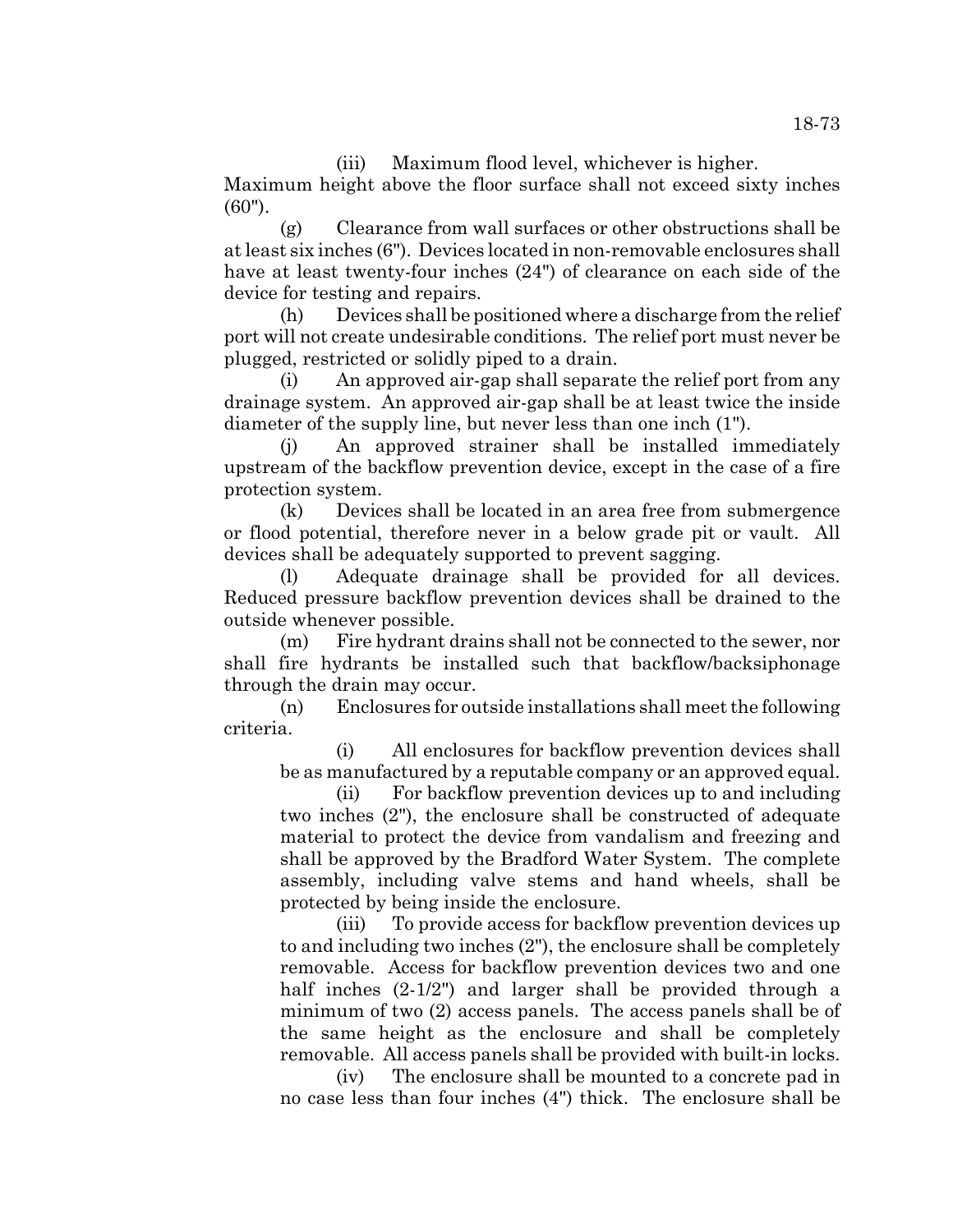constructed, assembled and/or mounted in such a manner that it will remain locked and secured to the pad even if any outside fasteners are removed. All hardware and fasteners shall be constructed of 300 series stainless steel.

(v) Heating equipment, if required, shall be designed and furnished by the manufacturer of the enclosure to maintain an interior temperature of forty degrees Fahrenheit (+40°F) with an outside temperature of minus thirty Fahrenheit (-30°F) and a wind velocity of fifteen (15) miles per hour.

(o) Where the use of water is critical to the continuance of normal operations or the protection of life, property or equipment, duplicate backflow prevention devices shall be provided to avoid the necessity of discontinuing water service to test or repair the protective device. Where it is found that only one device has been installed and the continuance of service is critical, the Bradford Water System shall notify, in writing, the occupant of the premises of plans to interrupt water services and arrange for a mutually acceptable time to test the device. In such cases, the Bradford Water System may require the installation of a duplicate device.

(p) The Bradford Water System shall require the occupant of the premises to keep any backflow prevention devices working properly, and to make all indicated repairs promptly. Repairs shall be made by qualified personnel acceptable to the Bradford Water System. Expense of such repairs shall be borne by the owner or occupant of the premises. The failure to maintain a backflow prevention device in proper working condition shall be grounds for discontinuance of water service to a premises. Likewise the removal, by-passing or alteration of a backflow prevention device or the installation thereof, so as to render a device ineffective shall constitute a violation of this chapter and shall be grounds for discontinuance of water service. Water service to such premises shall not be restored until the customer has corrected or eliminated such conditions or defects to the satisfaction of the Bradford Water System.

(6) Testing of devices. Devices shall be tested at least annually by the Bradford Water System by a qualified person possessing a valid certification from the Tennessee Department of Environment and Conservation, Division of Water Supply for the testing of such devices. A record of this test will be on file with the Bradford Water System and a copy of this report will be supplied to the customer. Water service shall not be disrupted to test a device without the knowledge of the occupant of the premises.

There will be no charge for annual testing. (2005 Code, § 18-709)

**18-710. Non-potable supplies**. The potable water supply made available to a premises served by the public water system shall be protected from contamination as specified in the provisions of this chapter. Any water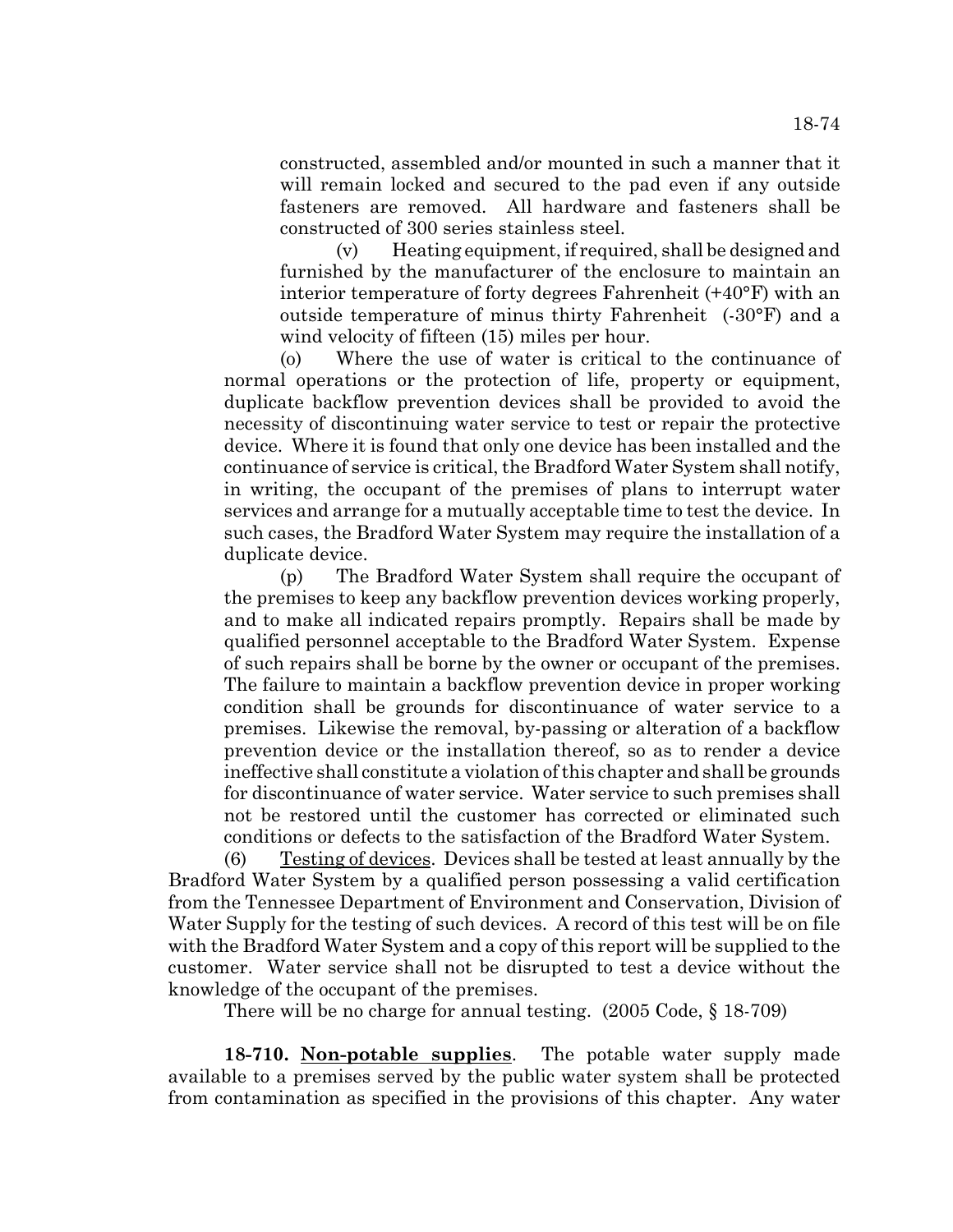pipe or outlet which could be used for potable or domestic purposes and which is not supplied by the potable water system must be labeled in a conspicuous manner such as:

## WATER UNSAFE FOR DRINKING

The minimum acceptable sign shall have black letters at least one inch (1") high located on a red background. Color-coding of pipelines, in accordance with (OSHA) Occupational Safety and Health Act guidelines, shall be required in locations where in the judgment of the Bradford Water System, such coding is necessary to identify and protect the potable water supply. (2005 Code, § 18-710)

**18-711. Statement required**. Any person whose premises are supplied with water from the public water system, and who also has on the same premises a well or other separate source of water supply, or who stores water in an uncovered or unsanitary storage reservoir from which the water is circulated through a piping system, shall file with the Bradford Water System a statement of the nonexistence of unapproved or unauthorized cross-connections, auxiliary intakes, by-passes, or inter-connections. Such statement shall contain an agreement that no cross-connections, auxiliary intakes, by-passes, or inter-connections will be permitted upon the premises. Such statement shall also include the location of all additional water sources utilized on the premises and how they are used. Maximum backflow protection shall be required on all public water sources supplied to the premises. (2005 Code, § 18-711)

**18-712. Provision applicable**. The requirements contained in this chapter shall apply to all premises served by the Bradford Water System and are hereby made part of the conditions required to be met for the Bradford Water System to provide water services to any premises. The provisions of this chapter shall be rigidly enforced since it is essential for the protection of the public water distribution system against the entrance of contamination. Any person aggrieved by the action of this chapter is entitled to a due process hearing upon timely request. (2005 Code, § 18-713)

**18-713. Violations and penalty**. The requirements contained herein shall apply to all premises served by the city/town water system whether located inside or outside the corporate limits and are hereby made a part of the conditions required to be met for the city/town to provide water services to any premises. Such action, being essential for the protection of the water distribution system against the entrance of contamination which may render the water unsafe healthwise, or otherwise undesirable, shall be enforced rigidly